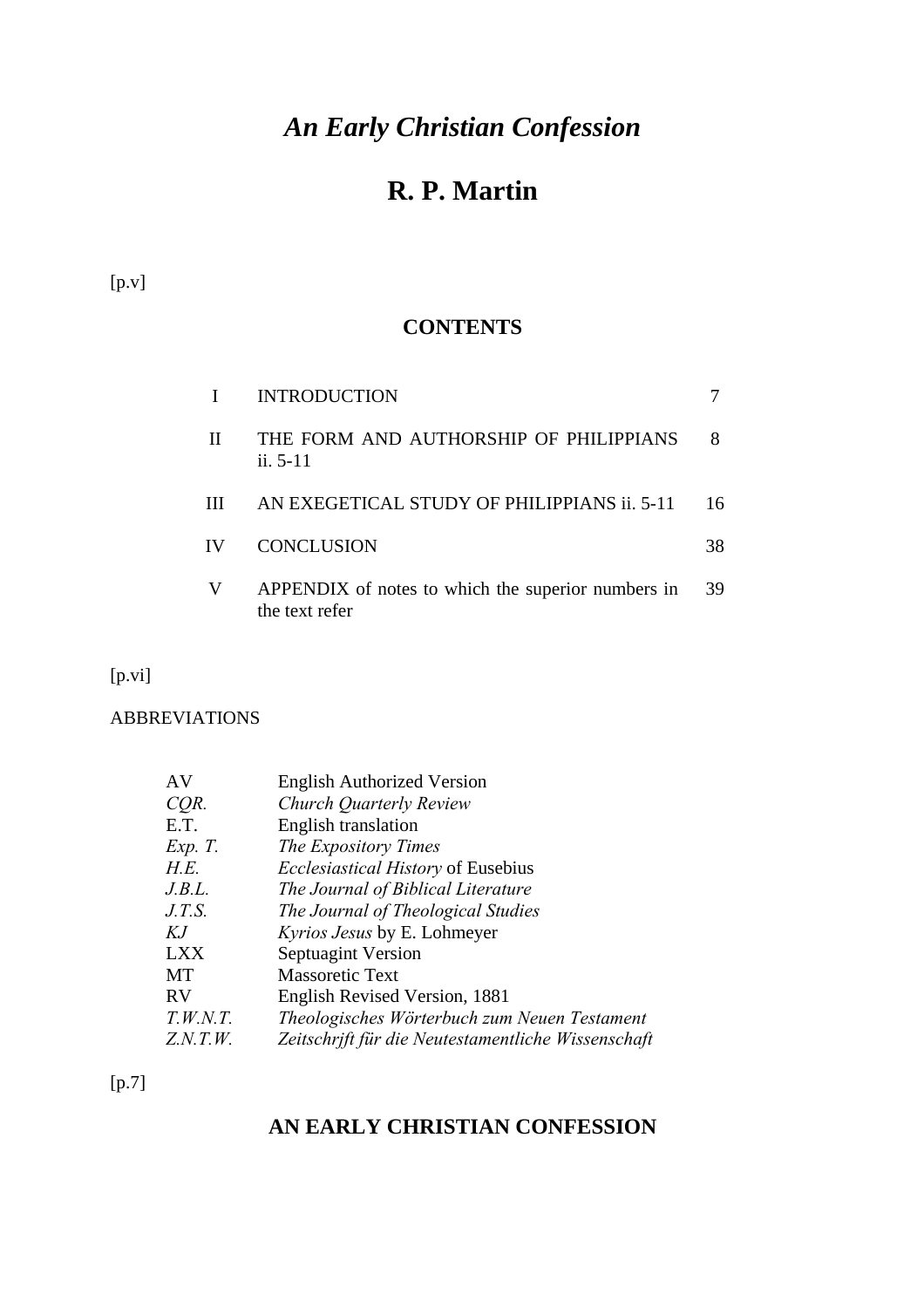#### **I. INTRODUCTION**

PHILIPPIANS ii. 5-11 exercises a twofold influence upon the would-be commentator. It both attracts and repels. This ambivalent reaction is the result, on the one hand, of the importance of the section for our knowledge of early Christianity and of Paul's Christological teaching; and, on the other hand, of the difficulty which the interpreter faces as he comes to weigh the significance, and ponder the meaning, of these profound words. If A. B. Bruce in 1876 could write of the diversity of opinion as 'enough to fill the student with despair, and to afflict him with intellectual paralysis<sup>3</sup>,<sup>1</sup> how much more is the modern student amazed at the variety and complexity of more recent scholarly research on this portion of God's Word. 'This section belongs to the most difficult passages of the Pauline letters', comments E. Lohmeyer in the introductory sentence to this passage in his Commentary.<sup>2</sup>

Yet the section induces a fascination which invites the attempt to study it closely. It is important not only for its own sake, but also because it represents a type of literature which New Testament study has detected and classified as 'cultic' or 'confessional'. Philippians ii. 5-11 is best described as a piece of early Christian kerygmatic confession which found a place in the cultus of the primitive Church.<sup>3</sup> It represents one of the earliest attempts to state, in confessional form, the Church's belief in the person of the Redeemer and Lord, the price He paid to fulfil the divine purpose which brought Him into the world, and the honour He received at the completion of His mission.<sup>4</sup> The setting of this confession in the cultic life of the early Christians may be described in the following ways.<sup>5</sup> First, it shows clearly that the early Church worshipped Jesus as the exalted Lord. Right at the beginning of the Christian age the followers of Jesus, the people of the way

[p.8]

(cf. Acts ix. 2, xxii. 4, xxiv. 14), hailed Him in worship, confession and prayer as well as in preaching as *Maran-Jesus* and accorded Him such divine honour as belonged properly to their covenant God.<sup>6</sup> Secondly, a literary piece such as Philippians ii. 5-11 presupposes a cultus,<sup>7</sup> i.e. a clearly defined religious devotion which centred upon Him as Lord and drew its inspiration from His living presence in the midst of His people. Thirdly, we may with confidence believe that this confession of Jesus as exalted Lord and Christ laid the foundation for later Christology.<sup>8</sup> Indeed, Jeremias says explicitly of this Hymn to Christ that it 'is the oldest document on which the whole Christology of the later times, especially the doctrine of the three states of existence of Christ (i.e. pre-existent, incarnate, exalted), was built up.'9

#### **II. THE FORM AND AUTHORSHIP OF PHILIPPIANS ii. 5-11**

The credit for the separate analysis of the section goes to E. Lohmeyer whose monograph remains the outstanding single contribution in recent times.<sup>1</sup> Before him, the poetic and liturgical character of the verses had been recognized by J. Weiss and A. Deissmann<sup>2</sup> who arranged the section in two strophes of four lines and two strophes of seven lines respectively. H. Lietzmann, in his monumental study of the Eucharist,  $3$  has a chapter on the antecedents of the Eucharistic prayer in Hippolytus, and refers to the 'Christological hymn' of Philippians ii which he sets out in lines somewhat similar to Lohmeyer's pattern.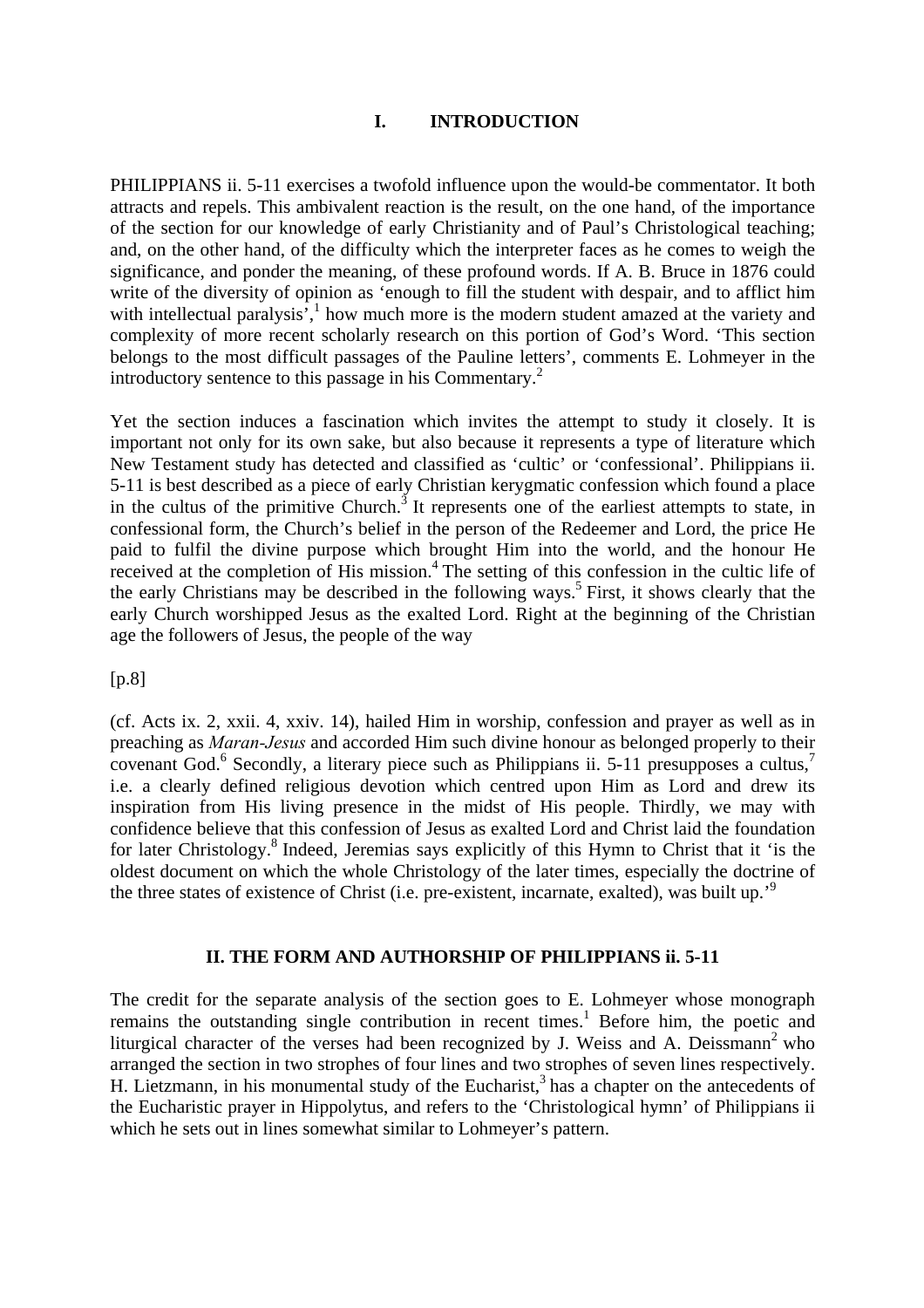Lohmeyer proceeds from the assumption that what we have in these verses is a Christological Hymn set in rhythmical form, and composed of six strophes, each with three lines. It is a selfcontained unity because it begins with God in eternity, and concludes with the same thought.<sup>4</sup> It is best understood as a primitive *carmen Christi,5* which may be set out in the following way:

| Being in the form of God,                 |
|-------------------------------------------|
| He considered it not a thing to be seized |
| To be equal with God;                     |

## $[p.9]$

- II But emptied Himself, By taking the form of a slave, Coming in human likeness.
- III And appearing on earth as Man, He humbled Himself, Becoming obedient unto death (indeed, death on a cross).
- IV Wherefore God exalted Him, And bestowed on Him the name That is above every name;
- V That in the name of Jesus Every knee should bow, Of things in heaven, on earth, and under the earth,
- VI And every tongue confess: 'Jesus Christ is Lord', To the glory of God the Father.

The evidence for this description is found in the following unusual features.

## *a. Stylistic evidence*

There is a stately and solemn ring in these words which is noticeable when the Greek text is read aloud.<sup>6</sup> It is reminiscent, says Bonnard,<sup>7</sup> of the Old Testament psalms and the religious poetry of the Old Testament. There are extraordinary features which betray the form and style of poetry. For example, we may instance the rhythmical quality of the sentences, the use of parallelism based on the number of syllables in a line, and the presence of rare words and phrases. Such evidence indicates that we are dealing with the literature of liturgy rather than epistolary prose.

 $[p.10]$ 

A. M. Hunter sums up the impression which the style of the piece makes in his conclusion, The style of the whole is solemn, stately, liturgical, and it ends with a rhetorical clause.<sup>8</sup>

#### *b. Linguistic evidence*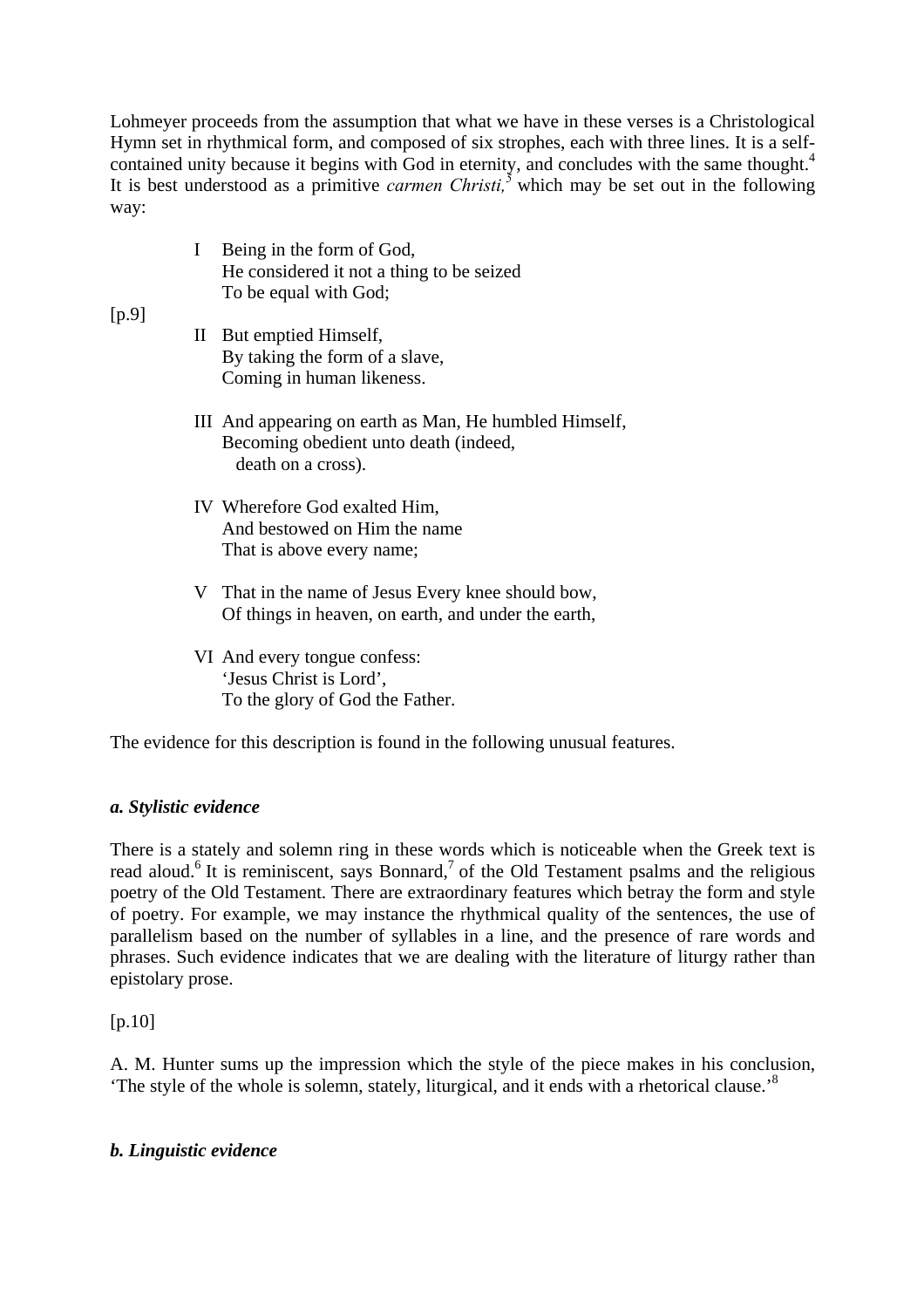It is an incontrovertible fact that many of the key-words of the section are *hapax legomena* in Paul's writing; and even, in some cases, in the entire New Testament. The word  $\alpha \rho \pi \alpha \gamma \mu \gamma$  is not found elsewhere in the New Testament. It is absent from the LXX, and is quite rare in secular Greek.<sup>9</sup> The verb 'highly exalted',  $\delta \pi \epsilon \rho \nu \nu \rho \delta \nu$ , likewise is not found again in the New Testament, although it reappears in an Old Testament citation of Psalm xxxvii. 35-37 in 1 Clement xiv. 5.10 The threefold enumeration, 'in heaven, on earth, and under the earth' is unique in New Testament writings.

Mopon is found only once elsewhere in the Received Text of the New Testament: in the Markan appendix at Mark xvi. 12. The verb 'emptied', translating kevoôv, is used in four other places in the Pauline literature but never with the precise meaning of ii. 7 where it is used absolutely in contrast to the other Pauline usages which are usually in the passive voice. The phrase, 'in the name of Jesus', is also something of a unique specimen. The customary Pauline term is 'in the name of the Lord Jesus' or 'in the name of Jesus Christ'.

The word translated 'obedient',  $\delta \pi \eta \rho \kappa \partial \sigma$ , has a special meaning in the context, which is not found elsewhere. In classical Greek it usually connotes political subjection. In two other New Testament examples, it is obedience to men (to Moses, Acts vii. 39: to Paul himself, 2 Cor. ii. 9) which is in view. In the sense of religious obedience to God it is unique here in the New Testament literature.

This cursory examination of the language of the passage reveals that there are many exceptional terms and words; and confirms the impression that we are here dealing with a piece of literature which is in a class of its own in the New Testament.

 $[p.11]$ 

#### *c. Contextual evidence*

Philippians i. 27-ii. 18 forms one closely-knit section of the Epistle. The dominant theme is exhortation. 'What Paul expects from the Church' is one commentator's summary of the contents.<sup>11</sup> The 'Hymn' of verses 5-11 clearly interrupts the flow of the hortatory theme, and points to the fact that the section has been inserted at this juncture as a citation by the apostle of what would be to him the appropriate quotation to support his admonition to the Philippians. The introductory formula of verse 5 is clear evidence of this. A. M. Hunter writes of the Hymn as resembling "a purple patch" stitched into the fabric of the exhortation'; $^{12}$ while W. K. L. Clarke comments, 'The more we press the actuality of Philippians as a genuine letter, the more probable it is that St. Paul did not pause in his dictation to compose an exquisitely balanced and rhythmical piece of prose.<sup>13</sup>

By this cumulative evidence the conclusion now appears irresistible that Philippians ii. 5-11 is detachable from the pastoral context of the Pauline letter of which it forms a part. It is marked out as a fragment of liturgy by the unusual style and the employment of expressions which are more in keeping with the style of poetry and worship than the results of the dictation, presumably *ad hoc,* of a letter to a factious and local community of Christ's people at Philippi. We find that this conclusion is now generally accepted as part of the wider concern to find in the Epistles of the New Testament fragments of hymnic and liturgical compositions which were incorporated into the writings of the apostles and the apostolic men. This is a vast field which offers a fascinating line of investigation, and we can only refer to it in passing.<sup>14</sup>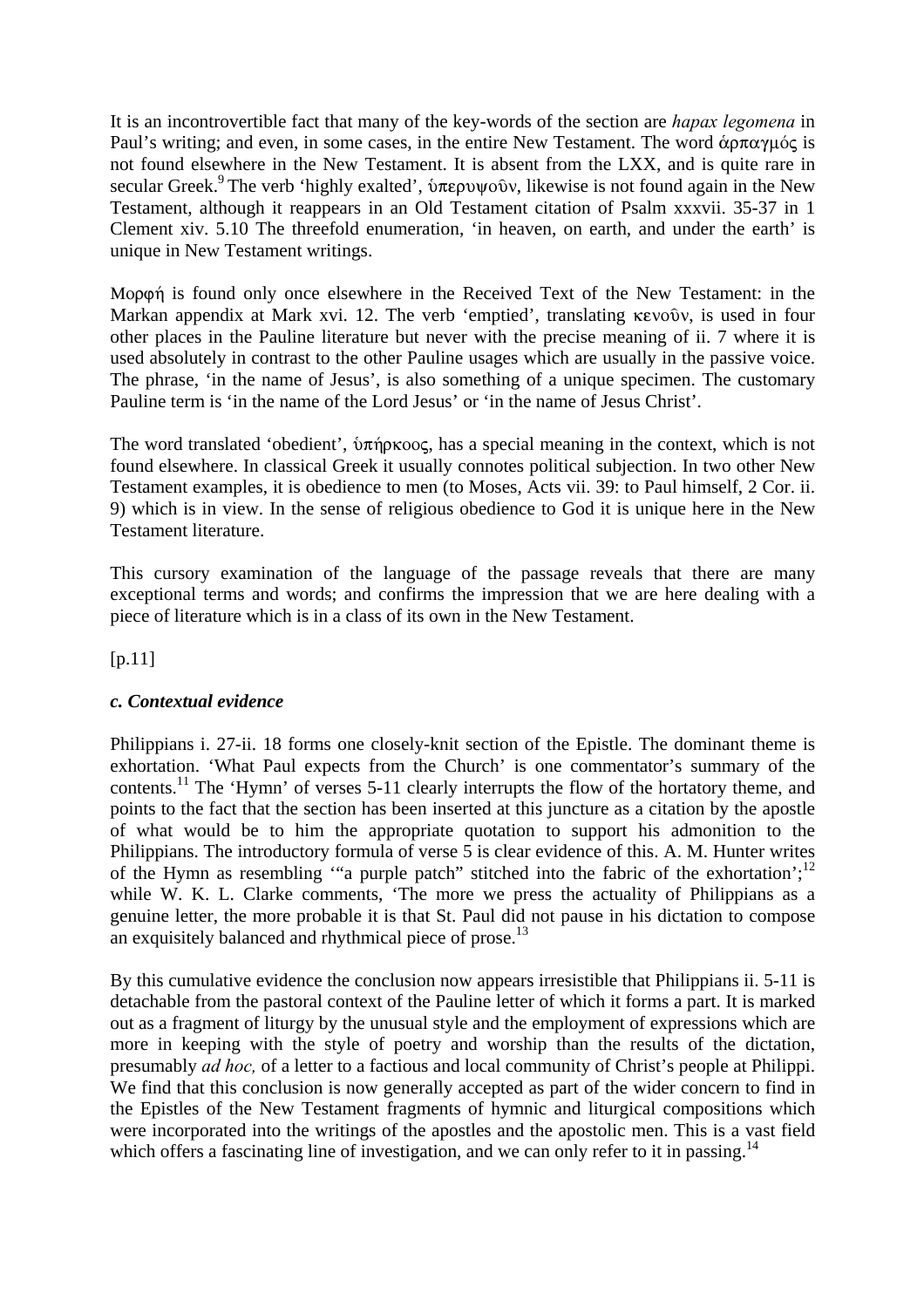The designation of the section as a Christological Hymn has a distinct bearing on the matter of *authorship.* Lohmeyer argues that the section must be pre-Pauline on the ground that the Greek text is based on an underlying Aramaic original. 'The author's mother-tongue was Semitic':<sup>15</sup> and this is shown by traces of Semitic style in the text. The participial style which is found in the

## [p.12]

first half of the Hymn is a well-known feature of Semitic hymnic prayer-speech, with the participle doing the job of the finite verb, preserving the continuity of thought and action, and producing what Lohmeyer calls 'a ballad-like tone'. This is a linguistic trait which is possible only in Semitic writing, and finds illustration in the psalms of the Old Testament and the odes of Solomon.

Lohmeyer mentions also constructions which are unlikely in a Greek composition. The phrases επαυτὸν ἐκένωσεν and ευρεθεὶς ως call forth his brusque verdict that they are not only unPauline but unGreek too.<sup>16</sup>

Another distinguishing characteristic which indicates that the Hymn had a Semitic origin is the construction of the Section in threes.17 There are three stresses to a line, three lines to a strophe, three strophes in each part of the entire composition with the first half containing three steps down from the Lord's heavenly state to humanity and Servant-hood and ultimately the humiliation of death. And there is the threefold division of the cosmos in verse 10. Furthermore, if we accept Jeremias' modification of Lohmeyer's analysis,<sup>18</sup> there is an extra feature of the Hymn covering the threefold state of the Person of Christ in His preexistence, His humiliation and His exaltation. Jeremias has detected this triadic structure of early Christian hymns elsewhere in the New Testament.

Lohmeyer draws the conclusion that, in view of the presence of rare words and the obvious Semitic flavour of the piece, the author must have belonged to the early Jewish-Christian community at Jerusalem. He goes even further with the suggestion that the Hymn belongs to the Eucharistic liturgy of the Jerusalem church and was sung at the celebrations of the Lord's Supper in that early community.  $\frac{19}{19}$  This startling view has not met with approval by those who would follow Lohmeyer in his general thesis about the origin of the Hymn and its pre-Pauline authorship.20 In fact, later discussion would take the composition away from Jerusalem, and locate it in Antioch in the Syrian province

[p.13]

where there was a large Jewish population, and where Paul spent his early years as a missionary and in contact with the bilingual churches. $2<sup>1</sup>$ 

The denial of apostolic authorship is not, however, merely a subjective guess. There are, according to its proponents, certain factors which militate against the traditional view.

First, we may observe the absence of the great Pauline theme of redemption. Although it is on the cross that the Lord of glory brings His life of obedience to a climax, no redemptive significance is attached to that death. In fact, Lohmeyer would remove the phrase, 'even the death of the cross', as a Pauline interpretative gloss on the score that it breaks the metrical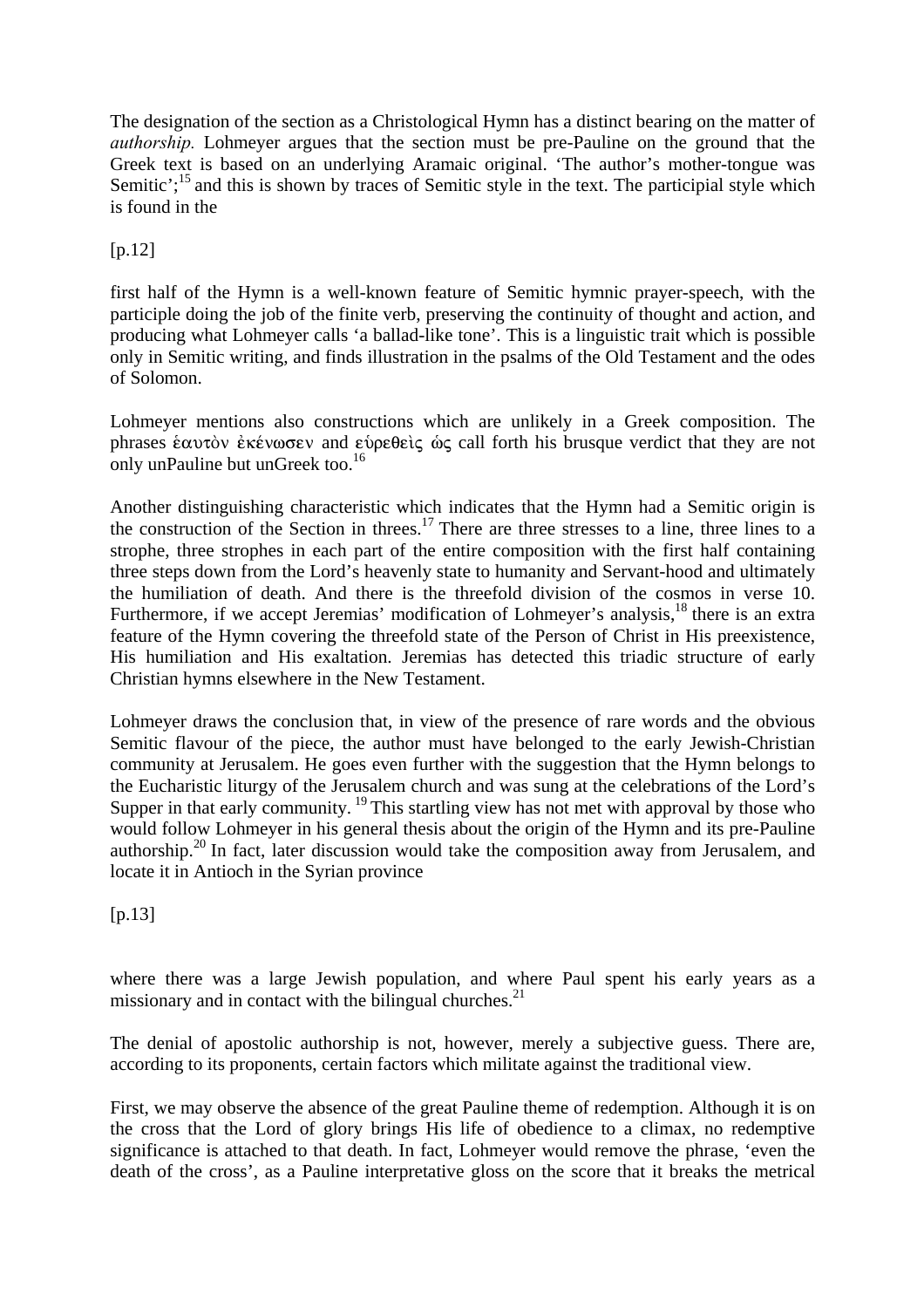structure of the Hymn.<sup>22</sup> But even if the phrase is allowed to stand, it adds little by way of explanation to the meaning of the death. There is no thought of  $\delta \pi$ èp or  $\pi \epsilon$   $\hat{p}$   $\hat{p}$   $\hat{p}$   $\hat{p}$   $\hat{p}$   $\hat{p}$   $\hat{p}$   $\hat{p}$   $\hat{p}$   $\hat{p}$   $\hat{p}$   $\hat{p}$   $\hat{p}$   $\hat{p}$   $\hat{p}$   $\hat{p}$   $\hat{p}$   $\$ no reference to the redemption of humanity from sin by the cross. Rather the outcome is that the entire cosmos is subjected to a new Lord.

Secondly, no mention is made of the resurrection of Christ which was a doctrine dear to the heart of the apostle and central in his preaching as the evidence of I Corinthians xv shows.<sup>24</sup> Here in Philippians ii. 9, as in Hebrews (except xiii. 20), the thought proceeds directly from the cross to the exaltation of the Lord.<sup>25</sup>

Thirdly, there is no reference to the Church as the company of those for whom Christ laid down His life (contrast Ephesians v. 25). Instead, the reconciliation is one which embraces the whole order of created life which is comprehensively covered by the phrase in verse  $10^{26}$ 

The noticeable absence of these Pauline *characteristica* provides the ground for a denial of Paul's hand in the composing of the Hymn. Could he have written a noble tribute to the Lord, it is argued, and omitted those very ideas and emphases which we know to have been so vital to his theology?

There is, moreover, a further consideration. If we may assume for the moment what will be shown later, that one of the main categories of interpretation is the doctrine of the Servant of the

#### [p.14]

Lord whose obedience, submission unto death and glorification are the prototype of the presentation of Christ here, we may note the statement of R. H. Fuller: 'Paul never makes use of any of the Servant language, except where he is quoting tradition which he has received from pre-Pauline Christianity'<sup>27</sup>. If this is a sound judgment, it would buttress the already imposing argument that Philippians ii contains a pre-Pauline Hymn which Paul inherited from his Jewish-Christian predecessors, from those who were 'in Christ' before him (Rom. xvi. 7). He utilized it at this point in his Epistle to illustrate and enforce the lessons of humility and submissiveness which he was setting before the Philippian Christians.

The evidence is, however, not all on one side. To champion the cause of the apostolic authorship is not an easy business in these days, and especially when the arguments ranged against it are so strong and clear. We cannot deny the cogency of the point that ideas that we associate with Paul are missing from the section; nor the unmistakable data of the rare words and phrases. Rather, the line to be taken will be to admit all this; but then to suggest that there are factors which explain the evidence, and make it unnecessary to postulate an unknown authorship. The rhythmical and liturgical style of the piece betraying an early Christian confession may be taken as proved. But this one concession may in itself explain some of the other features which Lohmeyer and Hunter have so acutely detected, *viz,* the unusual vocabulary and the absence of certain ideas which the apostle elaborates elsewhere in great detail. If the section was originally composed as a Hymn, or confession of faith, in tribute to the Church's Lord, the employment of exceptional words and constructions might well be expected. Presumably the author had a certain picture in mind of the Subject in whose praise and honour the Hymn would be written, and it would be unnatural to ask that every truth about Him and His work should be included in one short tribute. The author would have to be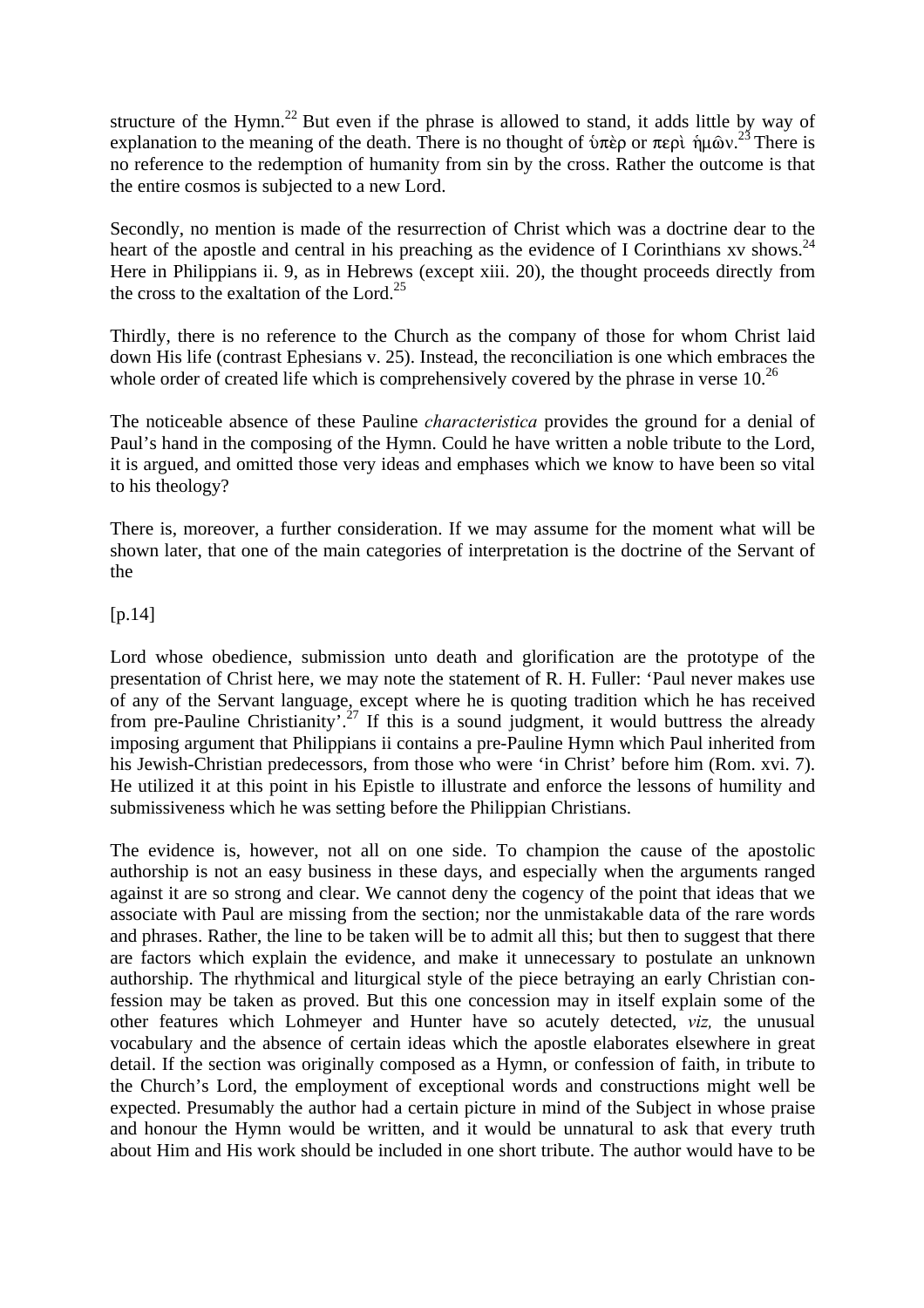selective of his ideas, and this one fact may go far to explain the omission of those features which we

[p.15]

find in the undoubtedly genuine Pauline works. As Henry reminds us simply, 'un silence n'est pas une negation'.28

Also we are learning from recent Pauline studies that there is danger in too much confidence in the value of word-statistics as a determining criterion of apostolic authorship; and we cannot be over-dogmatic about just what the apostle could or could not have written.<sup>2</sup>

This leads on to the point that Paul is capable of an exalted and poetic style when the occasion serves. 1 Corinthians xiii and Romans viii. 31 ff., xi. 33 ff. are the clearest examples of this ability to scale the heights of sublime poetry and to compose in a style which is as far removed from that of epistolary prose as is Philippians ii. $3<sup>0</sup>$  There are also other examples which may have been his guide and incentive, for instance the liturgical psalms of the Old Testament and the Servant poems of Isaiah. It would be a risky conclusion to set a limit to the ability of the apostle in his literary composition, and to say dogmatically that he was not capable of producing a hymn in a style appropriate to the literary *genre* he is being inspired to produce.

W. D. Davies has offered the point that the doctrine of Christ as the second Adam is distinctively Pauline.<sup>31</sup> As will be shown later, this view is another valuable key to the elucidation of the whole passage. In his discussion of the second Adam doctrine in the New Testament, he reaches the conviction that 'the conception of Christ as the Second Adam was probably introduced into the Church by Paul himself'.<sup>32</sup> If this is so, our Hymn is the most conspicuous example of the way his renewed mind was working in the formulating of the contrast between the first Adam and last Man from heaven.

Against Lohmeyer's description of the verses as a pre-Pauline Eucharistic liturgy, we may set the verdict of Stauffer who has examined the credal elements in the New Testament and finds twelve criteria which mark out credal formulae. Many of these criteria are present in Philippians ii, and this endorses Stauffer's statement that these verses are to be classified as a Pauline in-

 $[p.16]$ 

carnational formula which Paul composed at an earlier date than the writing of the Philippian letter and inserted there. $33$ 

On the linguistic side, it is a fact that there are typically Pauline elements in the text which should not be overlooked.<sup>34</sup> His use of  $\sigma \chi \hat{\eta} \mu \alpha$  and his employment of the verb 'to kneel', which is used in the same Old Testament quotation from Isaiah xlv. 23 in Romans xiv.11, are cases in point. Kύριος 'In $\sigma$ ούς is his favourite Christological appellation in, e.g., 1 Corinthians xii. 3 and Romans x. 9, which are both credal statements. There are also the two main ideas which form the central convictions of his Christology: the obedience of the Lord which reverses the disobedience of the first Adam, a theme which is worked out in considerable detail in Romans v; and the bestowal of a name on the exalted Christ (cf. Eph. i. 20-23). If an underlying Semitic original may be taken as demonstrated by Lohmeyer, then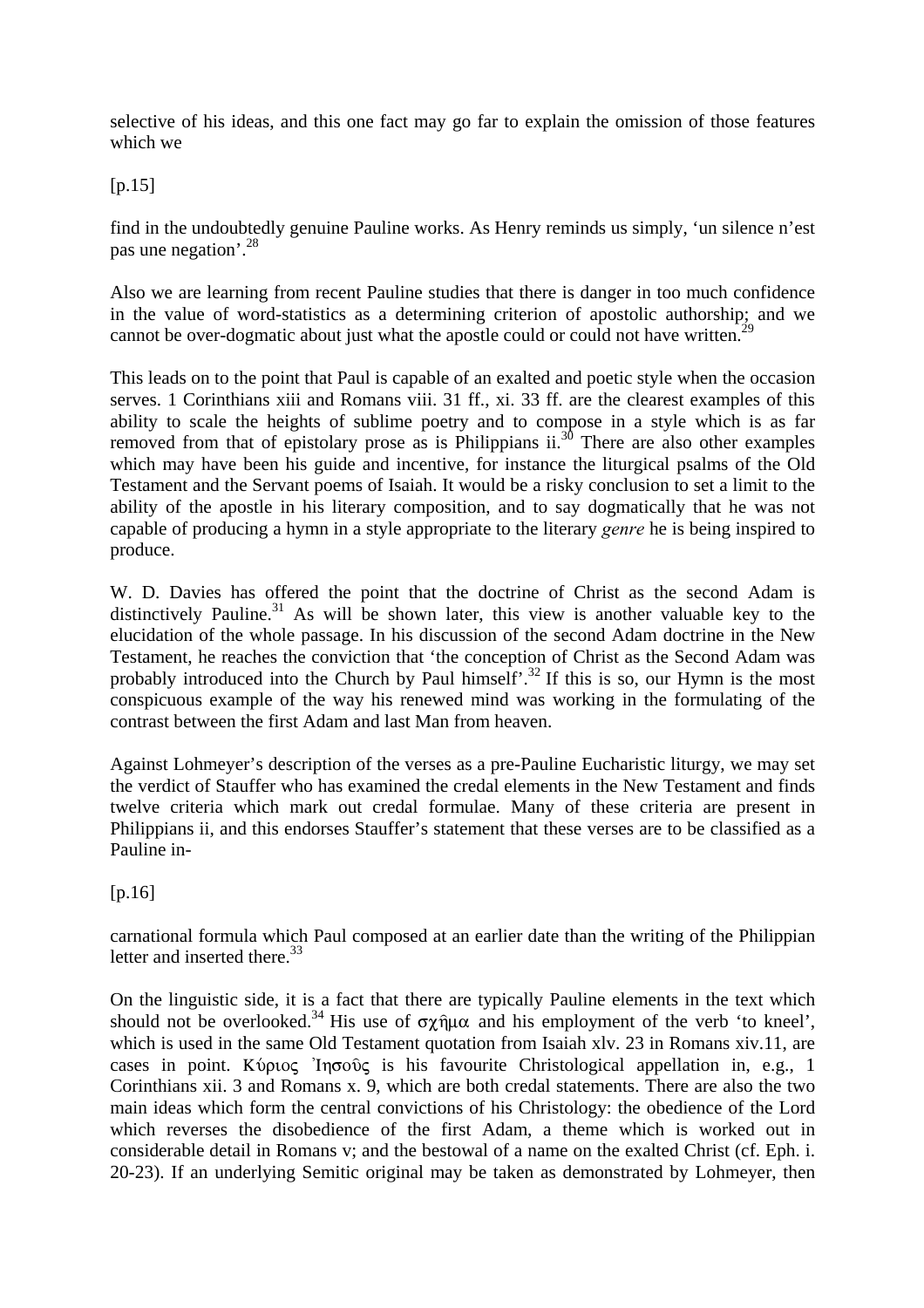this raises an obvious question. Need we look any further than the apostle himself for the author? We require, as a candidate for authorship, a Christian whose mother tongue is Aramaic and one with equal facility in the use of Greek. The apostle has just that qualification.35

# **III. AN EXEGETICAL STUDY OF PHILIPPIANS ii. 5-11**

The method of many modern interpreters is to begin with an examination of the language of the Pauline text and subject the key-words to close study. We may proceed, then, to some of the controverted words and phrases, and observe the conclusions of modern lexicographical study.

#### *a.* υπάρχων

This word, which is rendered by the plain participle 'being' in the AV, is more suitably translated 'being originally', as in the RV margin.  $\delta \pi \dot{\alpha} \rho \chi \dot{\epsilon}$  can often mean simply 'to exist', and we may compare the very frequent usage of the participle with a predicate noun to mean 'who is, since he is'. There is also the connotation of 'what belongs to someone, his possession', or, in the phrase  $\delta \pi \dot{\alpha}$  py  $\epsilon_{\mu}$  isomething at my disposal' which would be

#### [p.17]

rendered by the simple verb, 'I have'.<sup>1</sup> So we read in Ecciesiasticus xx. 16, 'A fool will say, I have no friend' ( $\partial y$   $\partial \pi \alpha$   $\rho \gamma \epsilon_1$  μoi  $\varphi$ ίλος).

Perhaps we ought to bear this nuance in mind when we come to interpret the Christological text of Philippians ii. 6. Our Lord, in His pre-incarnate state, had possession of the 'form of God'. The usage of  $\mathfrak{d}$   $\pi$ άρχειν to denote an original or fundamental possession is attested by 1 Corinthians xi. 7 which is an important parallel in view of its meaning. Man is the εἰκών and  $\delta\acute{\alpha}$  of God, but not by acquirement. Rather, he is that by nature, in virtue of his original creation at the hands of God (Gn. i. 27:  $\kappa \alpha \tau$ ' εἰκόνα in the LXX: cf. Col. iii. 10). This would be true of the first man Adam who enjoyed this dignity as the original gift of God.

In this context, then, while it is not absolutely required, the meaning seems clear. 'He who was originally possessing the "form of God" 'is the introductory description of the preexistent Lord.<sup>2</sup>

#### *. ἐν μορφή Θεού*

The discovery of the exact meaning of this phrase is handicapped by the fact that the word uopon is found only here in Paul's writing, although cognate words are elsewhere used by him.<sup>3</sup> Of first importance is to notice that Paul does not say that Christ existed as the  $\mu$ opon  $\Theta$ εοῦ, but that He was in that μορφή; or, as we may submit, He possessed that μορφή. Earlier writers viewed the term through the spectacles of Greek philosophy, and reached the conclusion that here was a word which expressed the metaphysical notion of  $\phi \phi \sigma \alpha$  as the equivalent of deity.<sup>4</sup>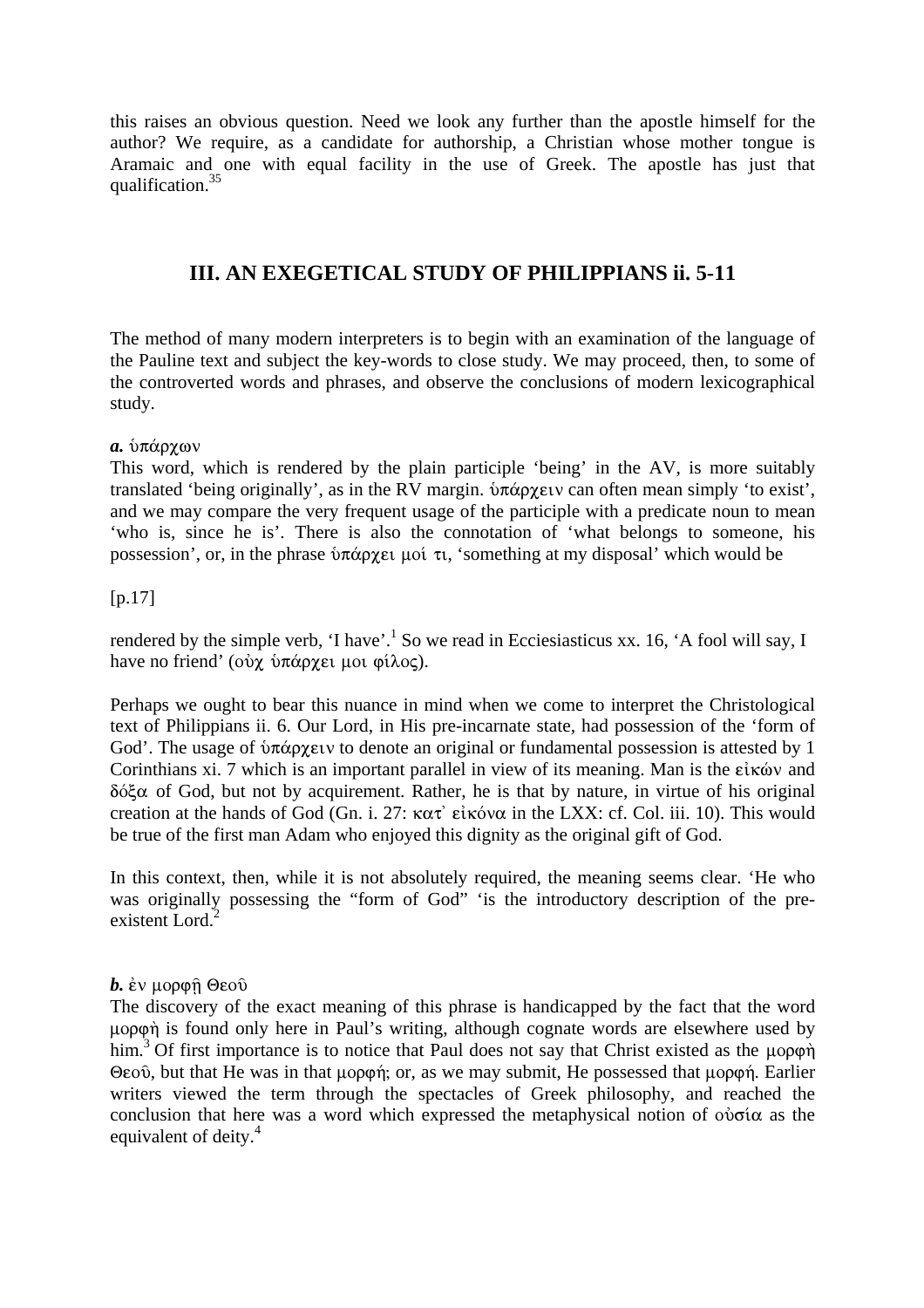The exact wording  $\dot{\epsilon}v \mu \rho \rho \hat{\rho} \Theta \epsilon \hat{\sigma}$  and the more likely background of the apostle's thought in the world of the Old Testament and Hellenistic Judaism would support a more profitable line of thought. Instead of the parallels to be found in Aristotle's highly formal statements about uopon, it is more in keeping with the apostle's essentially Hebraic outlook to seek an interpretation of the phrase in the language of the Old Testament.<sup>5</sup> This is done in the suggested equation of  $\mu$ op $\varphi$  and  $\epsilon$  *i* kóv (image). We may

[p.18]

also observe the way in which both words are directly related to the word for 'glory' ( $\delta \phi \xi \alpha$ ). Thus the meaning is that our Lord's pre-existent state was one in which He uniquely shared in the divine splendour which, to the Hebrew mind, would mean that He was the visible representation or manifestation of the presence of God Himself.

The lines of evidence for this thesis are:

i.  $\epsilon$ *i* k $\omega$  and  $\mu$  $\varphi$  $\varphi$  $\eta$  are interchangeably used in the LXX and synonymous in other places. There is a good example of this equivalence in a text in the *Corpus Hermeticum*. 6

ii. That εἰκών and δόξα are parallels is shown in the LXX's translation of  $t^{\epsilon}$ mûna |h by both these words.  $\mu$ op $\varphi$  is also the LXX translation of  $t^e$  m $\hat{u}$  in Job iv. 16.<sup>7</sup>

iii. Our Lord as the 'image and glory of God' is attested Pauline teaching; and especially in his doctrine of Christ as the last Adam.<sup>8</sup> There are other notable instances of the fact that the New Testament writers saw in the Old Testament conception of the glory of God a prefigurement of the status of Christ.<sup>9</sup>

iv. This is confirmed by the Johannine witness to the preexistent state of the Logos as enjoying the  $\delta\acute{o}\xi\alpha$  of the Father.<sup>10</sup>

v. Further confirmation comes from the identification of the pre-incarnate Christ with the divine and pre-existent wisdom of Hellenistic Judaism.<sup>11</sup>

The consensus of modern interpretation then would agree that the enigmatic phrase 'in the form of God' is another way of saying that, in His eternal state in the Father's presence, the Lord existed as the image and glory of God. J. Behm expresses this very clearly when he says, ' "The form of God", in which the preexistent Christ was, is nothing else than the divine "glory"; the Pauline "being in the form of God" corresponds completely with John xvii. 5 "the glory which I had with thee before the world was" ', quoting Calvin in support.<sup>12</sup>

#### *c.* άρπαγμός

This term poses one of the most thorny questions in the whole

[p.19]

field of New Testament exegesis. There is, on the one hand, the need to define the exact connotation of the word; $^{13}$  and, on the other hand, the discovery of the precise meaning in relation to the context of Paul's Christological thought.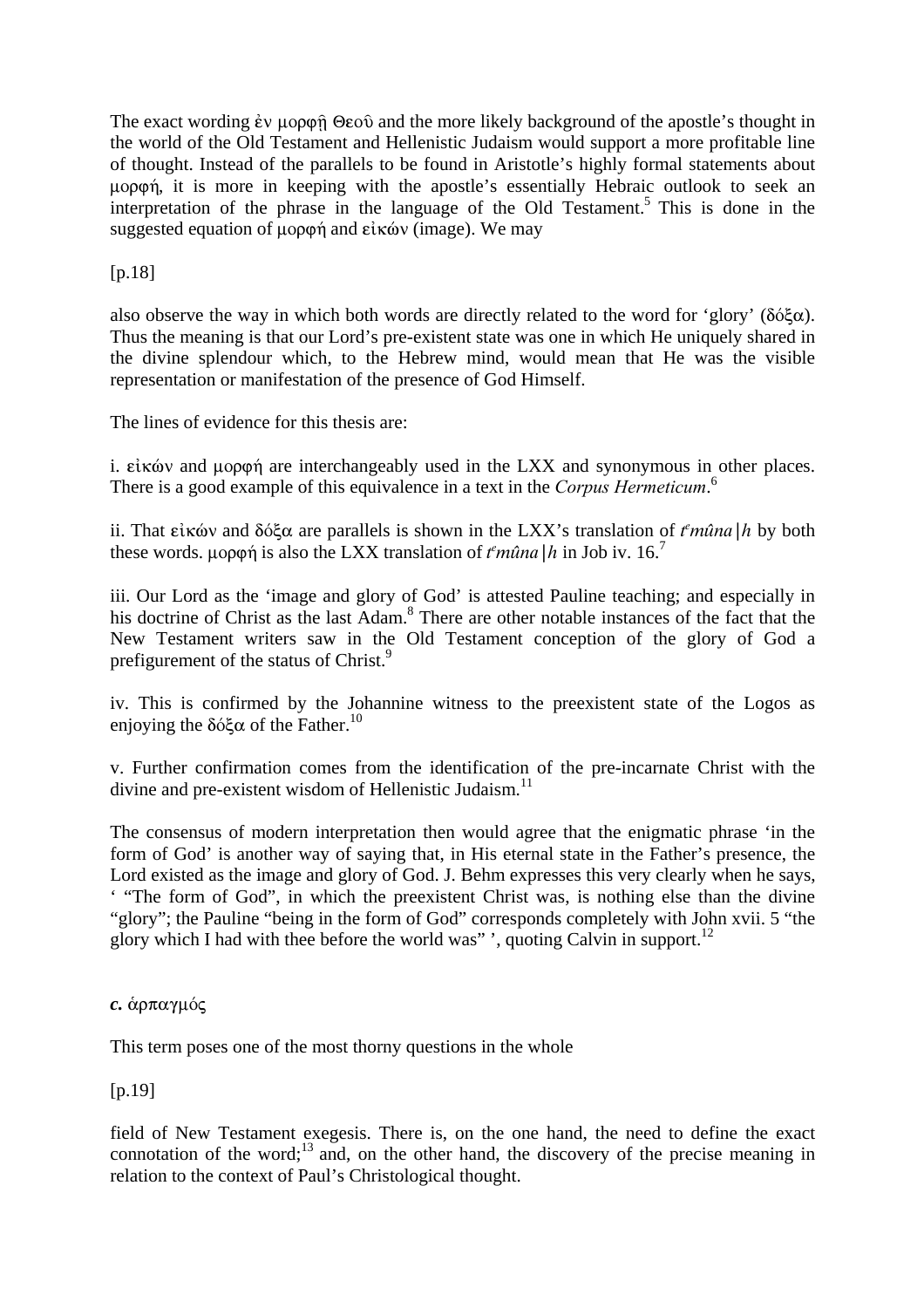On the first point, we must reach a decision on the question whether  $\dot{\alpha}$  $\beta \pi \alpha \gamma \mu \dot{\beta}$  is active, denoting an act of robbery or usurpation with a cognate form  $\& \alpha \pi \alpha \gamma \eta$  as a synonym; or passive as the description of what is done by the action, whether in the bad sense of 'prize, booty', or in the good sense of 'good fortune', 'lucky chance'. Here the synonym would be άρπαγμα or εύρημα

The first view which defends the active meaning of  $\dot{\alpha}$   $\rho\mu\alpha\gamma\mu\acute{o}$  is now largely abandoned, although it is a common meaning in non-biblical Greek.<sup>14</sup> The only conceivable way in which it could be applied is the signification which J. Ross gives.15 He admits that the active force of 'an act of plundering' would not be understood by Paul's readers as though he meant that our Lord were robbing God, but rather that he was telling them that the Messiah, Christ Jesus, did not think that to be on an equality with God spelt rapacity, plundering, self-aggrandizement. On the contrary, He voluntarily and gladly rejected the earthly idea of Messiahship for the spiritual. Ross finds this choice illustrated in the temptation presented to the Lord in the wilderness when He was tempted by the Devil to seize the kingdom in opposition to the will and purpose of God.

But this interpretation faces the decisive question: What exactly did our Lord refuse to plunder? To this there is no satisfactory answer; and there is no help from other biblical texts, because  $\dot{\alpha}$ *p*µ $\dot{\alpha}$  in its active sense of *rapina* (so the Vulgate, which is followed by the AV), 'robbery', is not found again in the New Testament and is absent from the LXX.

The passive meaning, then, must be accepted.  $\dot{\alpha}$ p $\alpha\gamma\mu\dot{\alpha}$  is equivalent to  $\ddot{\alpha}$ p $\pi\alpha\gamma\mu\alpha$ ; as has been amply demonstrated,<sup>16</sup> with the meaning of 'spoil, prize'. We have still to determine the exact force even if this translation be accepted. The issue here is to decide whether 'the prize' was something which the pre-incarnate

 $[p.20]$ 

.

Lord was tempted to hold fast to, or something which He refused to snatch violently. It is the controversy which was centred upon the choice of the terms *res rapta* or *res rapienda.*

i. *Res rapta* is the term used to carry the following meaning. Our Lord was faced with the temptation to hold tightly the equality which He already possessed. He rejected this temptation, in one of three ways. With Lightfoot the verse may be rendered, 'He did not look upon His equality with God as a prize to be clutched', i.e. He already possessed divine equality and resolved not to cling to it. So He chose to renounce it in becoming a Man. On another interpretation the sense reads as follows: He did not regard equality as a prize to be grasped because He already had it, and therefore there was no need for Him to snatch it because it was already His as the eternal Son of God. Or, with Barth, $^{17}$  the sense may be that while holding fast that divine equality He accepted also the consequences of His decision to become incarnate in human form.

All these views command support, but there are difficulties. Against the first mentioned, we may doubt, with Kennedy, whether the verb underlying  $\dot{\alpha}$  pu $\alpha \gamma \mu \dot{\alpha}$ , translated in AV 'robbery', has been correctly understood. It means 'to seize', 'to snatch violently', and it is not permissible to glide into the sense of 'to hold fast'. The second interpretation hardly does justice to the construction of the whole sentence in view of the place of the emphatic word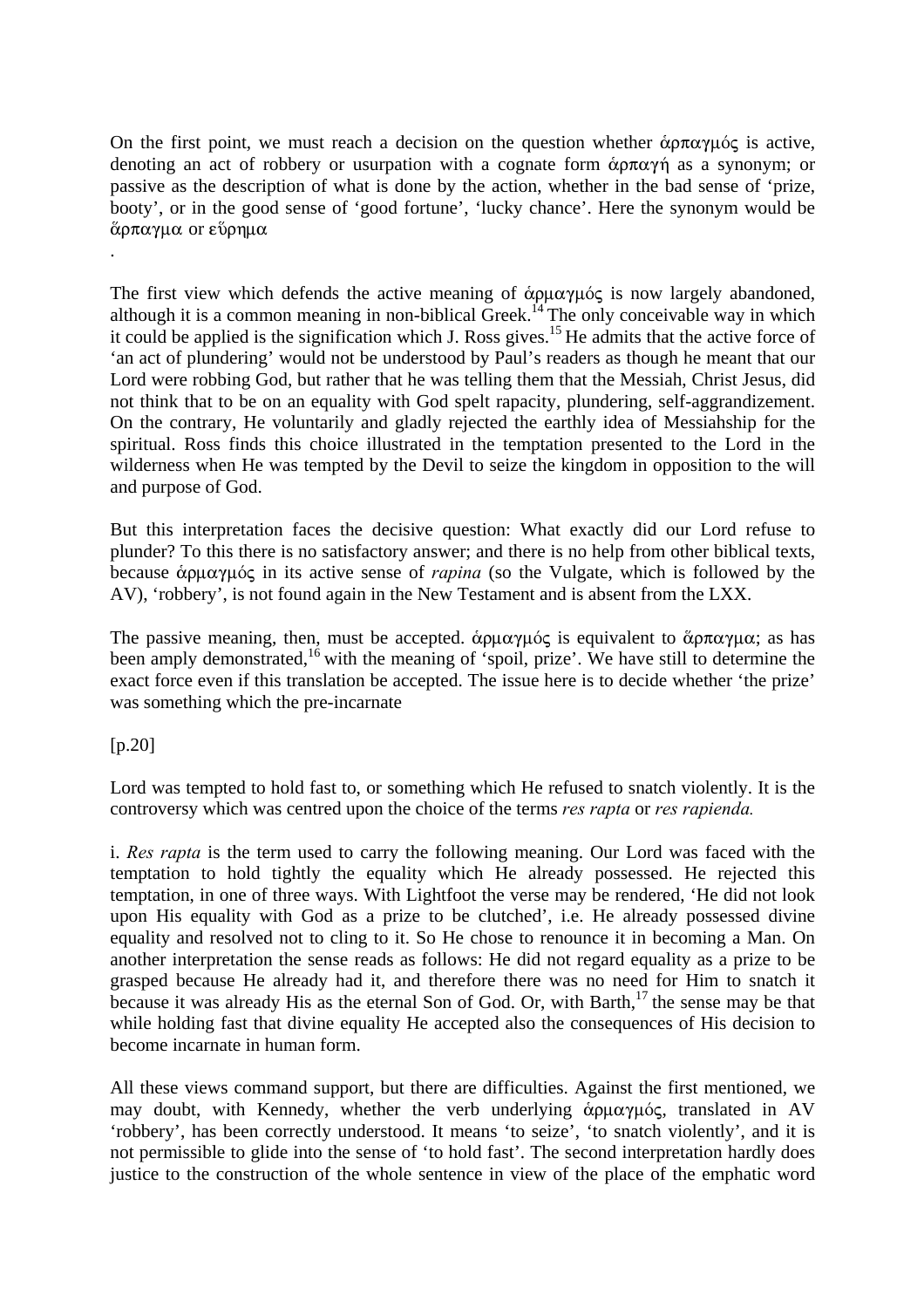$\alpha$ <sub>ph</sub> $\alpha$ <sup>y</sup> and the strong adversative which follows. It also minimizes the force of 'highly exalted' in verse 9 which may be translated, 'God did more-than-highly exalt'.

ii. *Res rapienda.* This phrase expresses the view that He was tempted to seize what He did not actually possess, namely, the equality with His Father. This He refused to do, deliberately declining to seek His possession by an act of usurpation, and chose rather to embrace God's will in the humiliation of His incarnation and death. To support this, it is maintained that it is only this understanding of  $\dot{\alpha}$ ρμαγμός that does justice to the basic idea of its verb  $\dot{\alpha}$ ρπάζειν, which means 'to snatch violently, to seize', and not 'to hold in possession', 'to hold fast to'.<sup>18</sup> The notion of violent

 $[p.21]$ 

seizing is apparent in the other uses of the verb.<sup>19</sup> But it is still an open question whether the term means to lay hold upon something which one does not already possess (*res rapienda*)*.* It is still a possibility that it can mean 'to hold something convulsively' as a bandit would seize his booty and so hold on to it. The point at issue in the Pauline context is then, Did Christ, who enjoyed equality with God as His possession, refuse to consider that equality as His prize and to hold on to it in His decision to enter upon His incarnate life; or was the prize something which He could have grasped at and made His own by self-assertion, but He refused to do this $2^{20}$ 

There is a third view, however. This stems from the connotation of  $\alpha$   $\rho\mu\alpha\gamma\mu\sigma\zeta$  as 'a piece of good fortune', 'a lucky find', 'a treasure trove', as though it were  $\epsilon$  *i* pussophic or  $\epsilon$   $\epsilon$   $\mu$  atov.<sup>21</sup> Bonnard<sup>22</sup> takes the illustration of a spring-board (*tremplin*) with the same general presentation of the opportunity which the pre-existent Christ had before Him. He existed in the 'divine condition' as the unique image and glory of God, but refused to utilize this favoured position to exploit His privileges and assert Himself in opposition to His Father. It remains an open question whether the windfall had already been seized and is waiting to be used, or whether it had still to be appropriated.

But it seems more in keeping with the tenor of this view to interpret  $\alpha$   $\rho$  $\mu \alpha \gamma \mu \delta \zeta$  as the actual holding of a privilege which opens up the future opportunity of advantage, if only the possessor will exploit it to his own profit. This the pre-incarnate Christ refused to do. He already had as His personal possession the unique dignity of His place within the Godhead, a vantage-point from which He might have attained that equality with God which the later verses show to be the bestowal and honour of the name of Lord. He possessed the divine equality *de jure* because He existed eternally in the 'form of God':<sup>23</sup> He could have seized the glory and honour of the acknowledgement of that office *de facto,* if He had grasped His sovereignty by self-assertion and desire for power in His own right. He considered the appropriation of divine honour *in this way*

[p.22]

an intolerable temptation. He rejected it and chose rather to be proclaimed as equal with God as 'the Lord' by accepting His destiny as the incarnate and humiliated One.<sup>24</sup>

From this understanding of  $\alpha$   $\alpha$   $\gamma$   $\mu$  of are able to appreciate the background of the apostle's reference. It seems clear that the background here is the contrast between the two Adams.25 The probability of this is confirmed by the negative structure of the sentence: 'He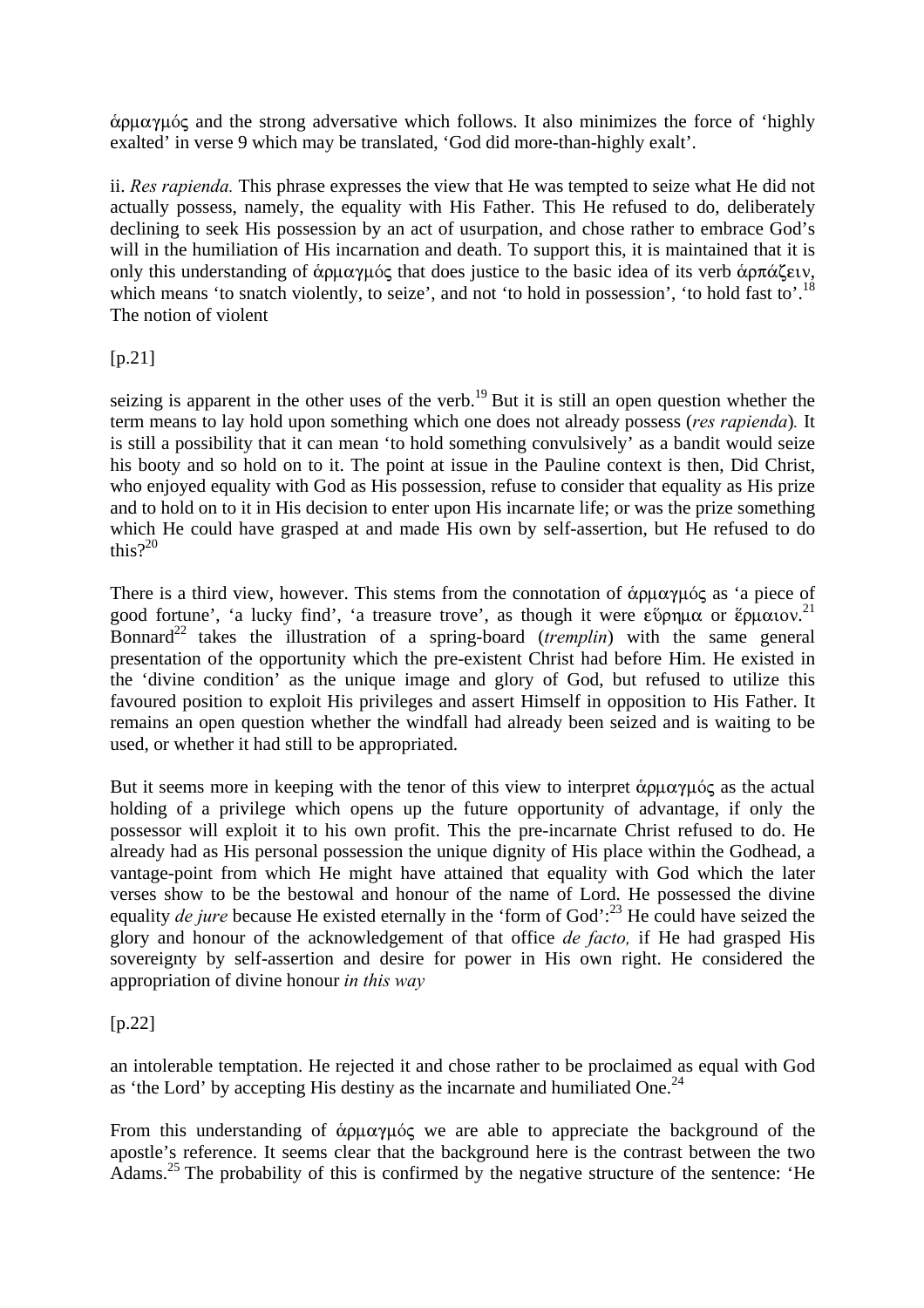did not count it a prize to be on an equality with God, but emptied Himself.' This unusual wording suggests that Paul has also in view the instance and example of another person who *did* count equality with God as a desirable thing, and from a favoured position *did* aspire to his own glory. $^{26}$ 

The 'form of God', if taken in the sense of 'the image and glory of God', describes the state of the first man at his creation (Gn. i. 26, 27).<sup>27</sup> Adam reflected the glory of the eternal Son of God who from all eternity was 'with God' (Jn. i. 1, xvii. 5) as the express image of the ineffable and invisible God (Heb. i. 3). In His pre-existent 'form' He is seen as the visible representation of the divine glory (Is. vi. 1-5; cf. Jn. xii. 41). The first  $\dot{\alpha}$  pu $\alpha$  $\gamma$ u $\dot{\alpha}$  was attempted as Adam, 'the son of God' (Lk. iii. 38), and made a little lower than God (Ps. viii. 5, RV), asserted himself to be 'as God' (see Gn. iii. 5), i.e. to be lord in his own right and independently of God his Maker. He was given a relative dominion (Gn. i. 28, ii. 19, 20), but he grasped at the specious promise of an absolute lordship, *eritis sicut deus,* which was held out to him by the serpent if only he would assert himself in rivalry and disobedience against God.<sup>28</sup> But he failed in this senseless aspiration. The Son of God, however, faced with a parallel temptation, refused to use His favoured position to exploit His privileges and assert Himself in opposition to His Father. In contrast to the first Adam, He refused the opportunity to rival God, and chose instead the way of obedience as the pathway to His lordship.

#### *d.* εαυτόν εκένωσεν

It is this phrase which has given its name to the celebrated theory

[p.23]

of k*enosis.*<sup>29</sup> By this term, in its classical formulation, we are to understand that in becoming Man Christ divested Himself of the relative attributes of diety, *viz,* omniscience, omnipotence, and omnipresence, and even suffered the extinction of His eternal self-consciousness.<sup>30</sup> On this view the secondary object of the verb, He 'emptied himself' (RV) which is the correct translation of ˜autÕn ™kšnwsen, is the morf» Qeoà which He possessed in eternity, and which is taken in the sense of His nature as a Member of the Godhead. Later writers, even those who accept a modified form of the kenotic theory, agree that this cannot be the correct meaning, and is open to damaging theological objections as well as to criticisms on exegetical grounds.<sup>31</sup> Linguistically the self-emptying is related to the taking of the form of a servant, and the verse teaches nothing about the abandonment of the divine attributes.<sup>32</sup>

What exactly is meant by the words, He 'emptied himself'? Of what did the eternal Son of God divest Himself in His momentous decision not to cling to, or clutch at, equality with the Father? There are certain definable consequences of His pre-incarnate choice.<sup>33</sup> and this is clearly implied in the structure of the sentence: 'He did not... but', where the strong adversative  $\dot{\alpha}\lambda\lambda\dot{\alpha}$ , translated 'but', prepares for the statement of what the incarnation meant to our Lord on the positive side. On the one hand, He refused to succumb to the temptation represented by the term  $\dot{\alpha}$  pu $\alpha\gamma\mu\dot{\alpha}$  and on the other hand, He followed the inevitable consequence of the choice not to exploit the prize within His grasp. This consequence is described by the words of the verb under consideration.

i. For those who interpret  $\alpha$   $\alpha$   $\gamma$  $\beta$  as His possession which He voluntarily let go, and find the phrase 'equality with God' as a synonym of this possession, the consequence follows that He was willing to forgo, for the purpose and the period of the incarnation, the equality He had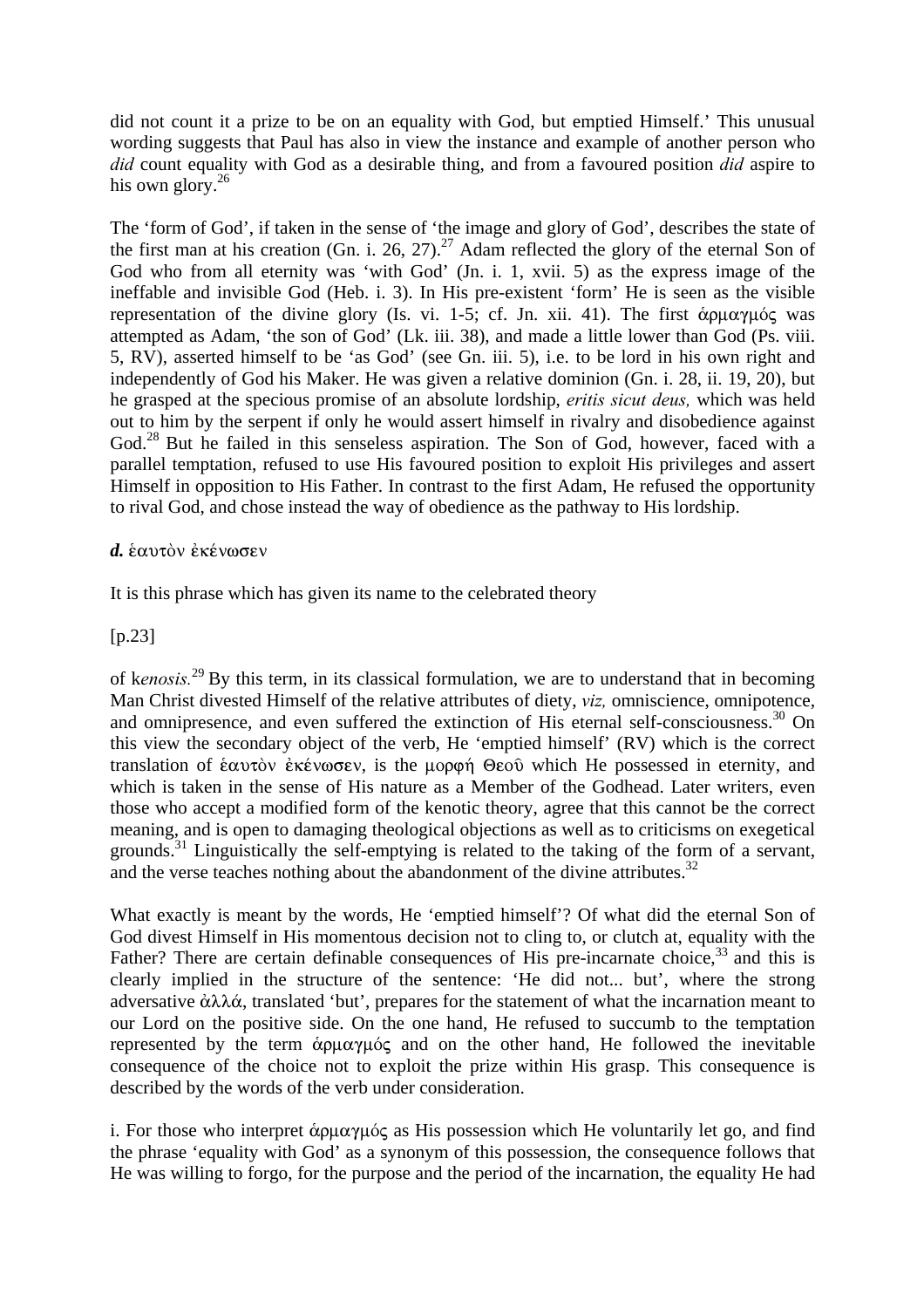known from all eternity. Lightfoot so regards the meaning of the word: *'Though* He preexisted in the form of God, yet He did not look upon equality with God as a prize which must not slip from His grasp, *but* He emptied Himself, divested

[p.24]

Himself (not of His divine nature, for this was impossible), but of the glories, the prerogatives, of Deity.'34 This He did by taking the form of a servant.

ii. We have earlier noted the view that  $\dot{\alpha}$  pu $\alpha\gamma\mu\acute{o}$  has been taken to refer to a prize which lay within the reach of the pre-existent Son but which was not His actual possession. This has been identified with the 'equality with God', which was not His possession in His preincarnate existence. It was rather a future possibility which He declined to accept by seizure, but which was realized as He accepted the obedient role of the incarnate One, who was at the last exalted to the rank or status of equality with God. On this interpretation He cannot have emptied Himself of what He did not then possess, and those commentators who adhere to this view of άρμαγμός as *res rapienda* have to look elsewhere for their explanation of the content of the verb kevoôv. They find it in the 'conditions of glory and majesty that inevitably pertained to his divine nature'.35 Or alternatively, they submit that the verb may be taken in the sense of a general antithesis to the temptation of snatching at the equality which He refused. 'He poured out Himself' is the way that W. Warren takes it, teaching that He did not consider the equality with God as an opportunity of self-aggrandizement, but effaced all thought of self and poured out His fullness to enrich others.<sup>36</sup>

Allied to this suggestion is the further idea that the phrase εαυτὸν ἐκένωσεν, which is found nowhere else in Greek, $3^7$  and is grammatically harsh, may go back to a Semitic original in Isaiah liii. 12, 'he poured out his soul unto death' (RV). Warren, it appears, first drew attention to this verse, and his idea has since then been developed by later writers.<sup>38</sup> The novelty of this view lies in its implication. It removes the Christological verse completely from the doctrine of the incarnation and concentrates all attention on the cross. It sees the death of Jesus as the supreme display of the outpouring of Him who so loved the race that He emptied Himself to the uttermost in self-giving and sacrifice for man's redemption. On this view the text says nothing about the pre-

[p.25]

incarnate choice of the Son and its cost to Him in eternity; and the structure of the Hymn is broken by mentioning the death of the cross before the circumstances of the incarnate life have been given.<sup>39</sup> How far we are to expect formal consistency and logical, historical order is the issue here.40 If the Hymn, however, *does* proceed in orderly fashion from the pre-existence to the earthly life and from the earthly to the exalted states, we must limit the choice behind the words to that of the pre-incarnate One who accepted in His mission to earth the abnegation and renunciation of His heavenly glory.<sup>41</sup>

The apostle did not make such a sharp distinction between the Lord's choice to become incarnate and the inevitable consequence of that choice in His obedience unto death. It was His *sacrifice,* which commenced at His incarnation and was consummated at His passion, that was the impressive thing. Here, as in 2 Corinthians viii. 9; Galatians iv. 4, 5; Romans viii. 3; and Hebrews ii. 14-16, x. 5 ff., the two thoughts are not to be kept rigidly separate. The conclusion then is this. In order to fulfil the divine will for human redemption, He emptied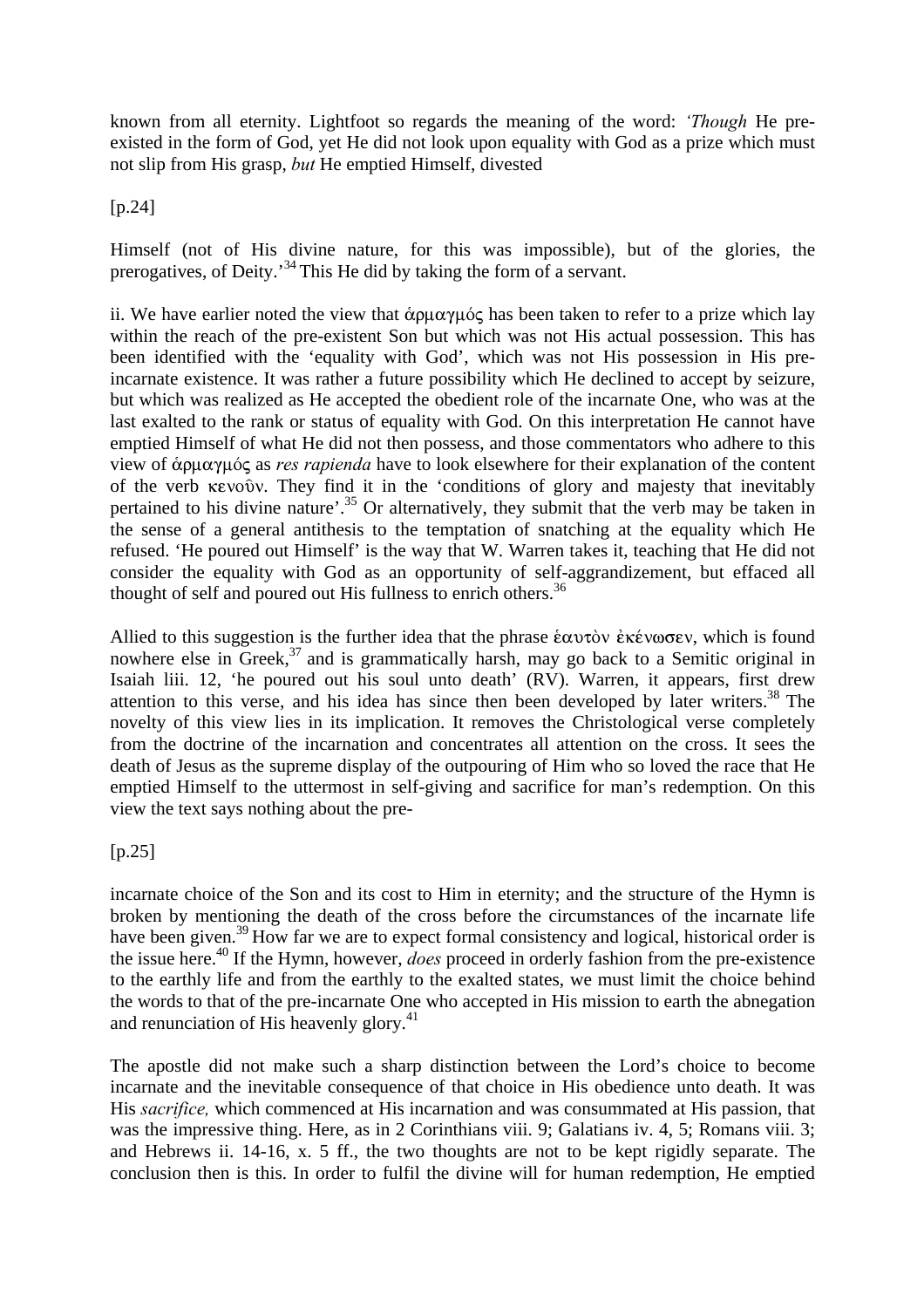Himself of that native glory which He enjoyed as the unique image and likeness of His Father from all eternity. He was prepared to lay aside that splendour and accept the humble conditions and obscurity of the earthly life as the Servant of God in whose form He appeared. And 'the form of the servant' was a decisive step to that final offering of Himself when on Calvary He did, to the fullest extent, 'pour out His soul unto death'.

#### $e.$  μορφή δούλου

Attention is drawn to the use of  $\delta$ o $\hat{v}$  and  $\delta$  in this phrase by the fact that this is the only place in the New Testament where the word is applied to Christ. The reasons for its employment in this context are variously given. Lightfoot suggests that  $\delta$ o $\hat{\theta}$  $\lambda$ o $\varsigma$  is used instead of  $\alpha \vee \theta$  $\rho \omega \pi$ o $\varsigma$ (which is the obvious parallel with  $\Theta \varepsilon \circ \varepsilon$  of verse 6) because the former is the stronger word, and it contrasts with the  $-\psi$  $\chi$  of verse 11: 'He, who is Master (kv $\rho\chi$ ) of all, became the

#### [p.26]

slave of all'.<sup>42</sup> Dibelius sees here only an example of the way in which the writer varies the expressions on the ground of poetic euphony.43

Much more credible is the view that the direct background here is the picture of the Servant in Isaiah's prophecy, and this derivation is accepted by the overwhelming majority of commentators.<sup>44</sup> The most apparent objection.<sup>45</sup> that is the word here is  $\delta$ o $\hat{v}$  and not  $\pi \alpha \hat{i}$ as in the LXX, is not a serious one for the following reasons:

i. C. F. Burney has shown that 'both Greek terms ( $\delta \sigma \hat{\upsilon} \lambda \sigma \varsigma$ ,  $\pi \alpha \hat{\varsigma}$ ) are indifferently used in LXX to render the  $\exists$ Σ of Deutero-Isaiah, but the preference is for παις (δούλος in 49. 3, 5;  $\pi\alpha\hat{i}\varsigma$  in 42. 1, 49. 6, 50. 10, 52. 13); and it is  $\pi\alpha\hat{i}\varsigma$  which is used of our Lord as the ideal Servant in Acts 3. 13, 4. 27, 30'.<sup>46</sup> While, therefore,  $\pi \alpha \hat{i} \zeta$   $\theta \epsilon \omega \hat{j}$  would have been the more usual phrase, assuming that the derivation is from Isaiah's prophecy, it cannot be said that  $\delta$ o $\hat{\theta}$  $\lambda$ o $\varsigma$  is wholly inappropriate.

ii. This conclusion is endorsed by the variation in textual tradition. In Isaiah lii. 13 Aquila reads  $\delta$  δούλος in place of  $\delta$  παίς. Moreover, the verb δουλεύειν is used in the LXX of Isaiah liii at verse ii, which suggests that there is no great distinction between the two terms.

iii. If we may, with any degree of plausibility, find a key to the understanding of Philippians ii. 5-11 in Isaiah's Servant poems, it will explain not only the use of  $\delta$ o $\hat{v}$  $\lambda$ o $\varsigma$  here but the entire phrase  $\mu$ op $\varphi$  $\eta$  do  $\varphi$  $\lambda$ ov. Otto Michel and L. Cerfaux<sup>47</sup> have drawn attention to the textual tradition underlying Isaiah lii. 14 where the LXX reads  $\tau$ ò  $\epsilon \tilde{\iota}$ δος and ή δόξα. These same Greek words corresponding to נְחָאֲדוֹ וְחָאֲדוֹ recur in liii. 2. Aquila reads for this pair  $\phi$ ρασις αὐτοῦ καὶ μορφὴ αὐτοῦ in Isaiah lii. 14 and there is a variant reading of μορφή at liii. 2. Michel suggests that both Aquila and Philippians ii. 7 refer to an older Greek translation of the Isaiah text. This may sound like a piece of special pleading, but if there is any justification in the view that we are reading here in Philippians ii. 7 a version in Greek of the Old Testament picture

 $[p.27]$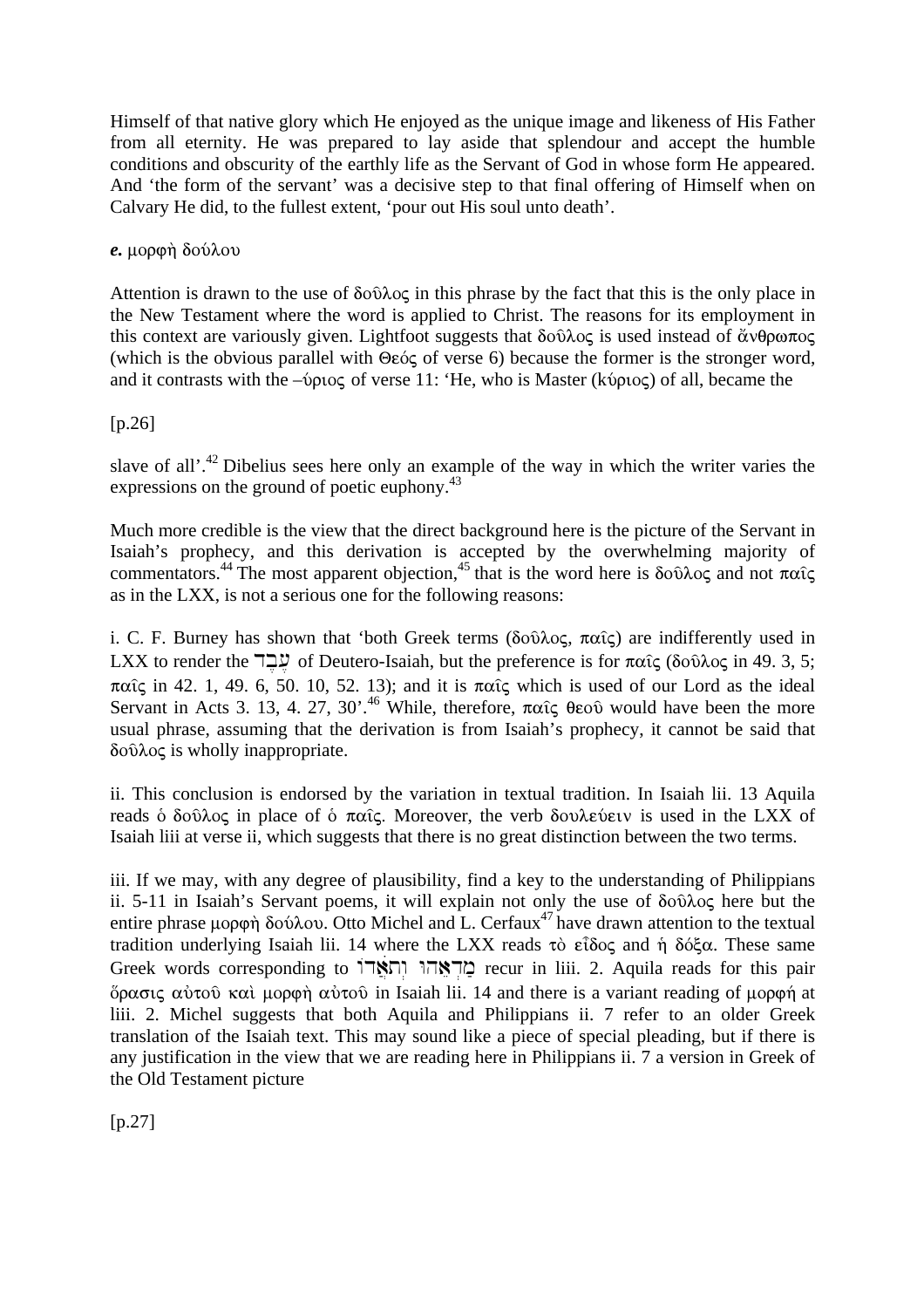of the Lord's Servant, a flood of light is thrown on the enigmatic phrase 'the form of a servant'. Even if this proposal is not fully acceptable,<sup>48</sup> we are still entitled to hold that Paul has the Servant-idea in mind, but prefers the word  $\delta$ o $\hat{v}$  because of the implicit antithesis of that word with kύριος.<sup>49</sup>

The older commentators (e.g.  $Calvin<sup>50</sup>$ ) treated the entire verse as the vivid record of our Lord's true humanity. He comes to share our human nature in all its frailty and finitude (Rom. viii. 3; Heb. ii. 7, 14), and to enter upon His earthly life circumscribed by the restrictions imposed upon Him by that nature, with the glorious exception that He was without sin.

The newer view which traces a linguistic nexus between the Hymn and Isaiah lii-liii emphasizes the reality of His coming in human form, but underlines also the mission and destiny upon which He embarked.  $\delta \tilde{\omega} \lambda o \varsigma$  has the plain meaning of 'slave', but it would be erroneous here to give it a social connotation.<sup>51</sup> The title rather is one of dignity as Lohmeyer has pointed out,<sup>52</sup> and has an honoured application to such servants of God as Moses (Ex. xiv. 31; Nu. xii. 7; Ps. cv. 26) and the prophets (Am. in. 7; Je. xxv. 4; Dn. ix. 6, 10), who are seen as receiving a commission of service from God Himself. In Isaiah lii-liii it is the Servant of God *par excellence*, and points forward to Him who laid aside the glory of His native sphere with the Father and assumed the office of One who is both suffering Servant and ideal Man.<sup>53</sup>

#### f. και σγήματι ευρεθείς ως άνθρωπος

The meaning of  $\sigma \chi \hat{\eta} \mu \alpha$  is outward appearance or form,<sup>54</sup> and when used with the verb  $\epsilon$ νρίσκεσθαι, it denotes the external appearance of the incarnate Son as He showed Himself to those who saw Him 'in the days of his flesh' (Heb. v. 7). The thought of the Hymn is thus taken a stage further. The preceding verse has stated His entrance upon the scene of time and the official or functional destiny which He came to fulfil. Now there is unmistakable witness to His full, personal humanity in the declaration that, in the eyes of those who saw His incarnate life, He was 'as a man'.55 The

#### [p.28]

present verse, then, serves two purposes. It states, without equivocation, the reality of His human nature. That He was truly Man and not only, as the preceding words 'in the likeness of men' might suggest, that He became 'like' a man, is made very plain by the phrasing here.<sup>56</sup> The second purpose is to carry forward the life of the Lord, and lead up to His humiliation on the cross.57 Verse 7 refers to the point of His entry upon His earthly career in the offices He came to fulfil. This verse has that earthly life in view, throughout the time when He 'went in and out' among men (Acts i. 21), and so it is a window into the circumstances of His incarnate existence; for the whole of that existence is expressed in terms of 'humiliation'.

We are now ready to enquire into the meaning of that  $\kappa \hat{\epsilon}$  which the eternal Son of God underwent in order that He might discharge the mission of redemption for which He came to earth. If the foregoing argument has been on the right lines, there can be little doubt as to the scope and significance of His self-emptying and humiliation. In the pre-incarnate choice He made there was inevitably bound up the limitation of His glory. In His incarnation He accepted the full consequences of that decision, so that to all outward appearance He came 'as Man to men' (*Diognetus,* vii. 4), as the Gospel records testify. His true stature was concealed in the weakness of His mortality, and His glory was veiled in His humility.<sup>58</sup> The  $\kappa \epsilon v \omega \sigma \iota \varsigma$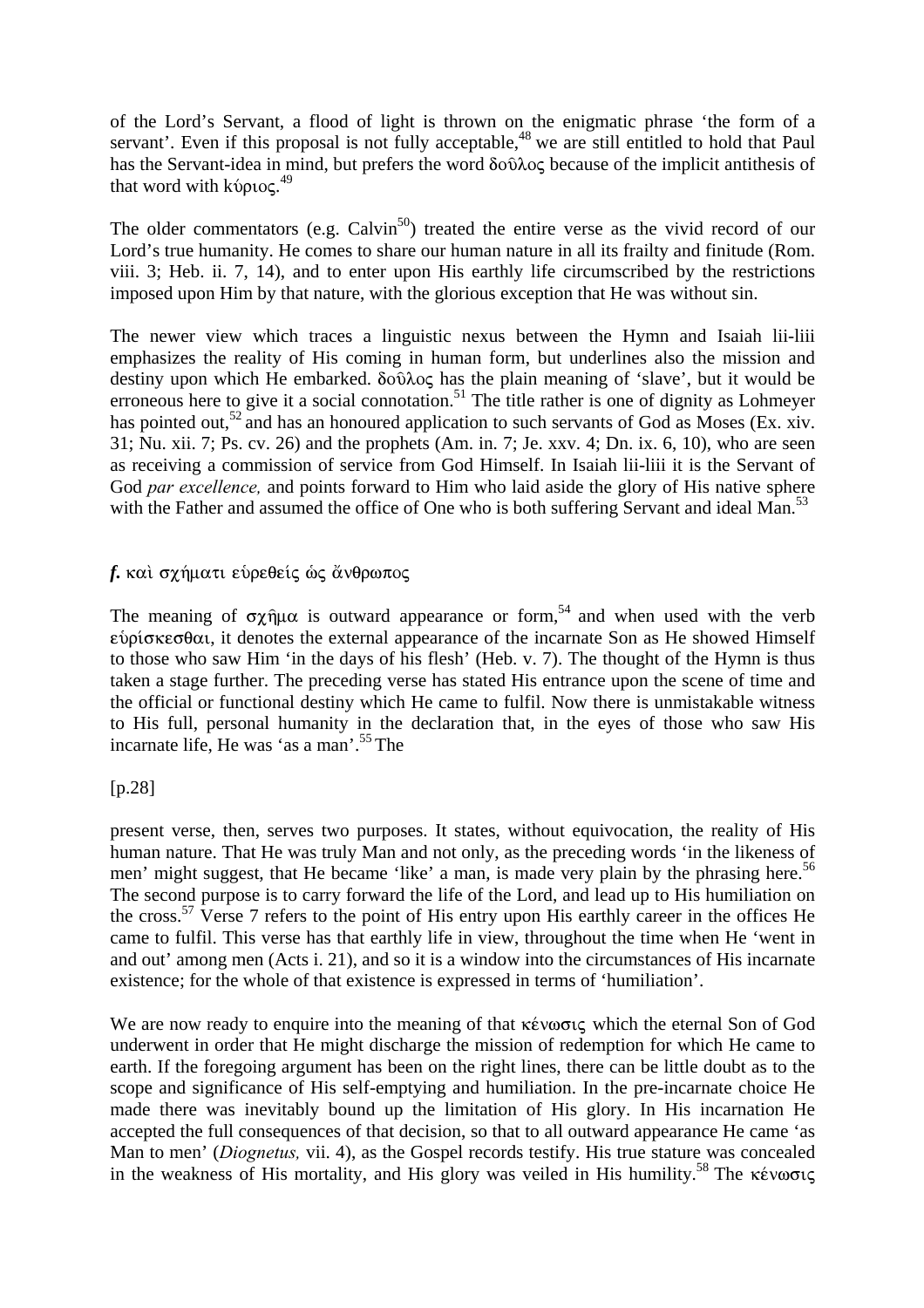was this act of self-abnegation in which His native glory, which He had from all eternity enjoyed (Jn. xvii. 5, 24) as being in the form of God, was hidden in His becoming Man; and the state of His humanity is known as His self-chosen state of humiliation ( $\epsilon \tau \alpha \pi \epsilon \nu \omega \sigma \epsilon \nu$  $\frac{\partial u}{\partial x}$  autobecause this was the price He paid for the curtailment of His splendour.

The truth is expressed in the lines of a Scottish paraphrase:

'His greatness He for us abased, For us His glory veiled; In human likeness dwelt on earth, His majesty concealed.'

#### [p.29]

It now becomes apparent that there is no foundation here for any other theory of  $\kappa \epsilon v \omega \sigma \iota \varsigma$ . Paul does not make the  $\mu$ op $\varphi$   $\varphi$   $\varphi$  and the  $\mu$ op $\varphi$  $\varphi$  do  $\varphi$  mutually exclusive as though he implied that Christ exchanged His divine condition for His human existence. He did not cease to be God in becoming Man, and there is a strong consensus of modern scholarship to buttress this orthodox conclusion, which Karl Barth expresses vigorously, 'He is God continuously equally in the obscurity of the form of a servant'.<sup>60</sup> If the question is pressed, What is the exact nature of His 'self-emptying'?, the answer would be supplied in His readiness to assume our nature and appear in 'the form of a servant'.<sup>61</sup> This, as we observed earlier, is the exegetical connection between εαυτὸν ἐκένωσεν and μορφή δούλου λαβών. He emptied Himself in that He took the servant's form; and this necessarily involved an eclipsing of His glory as the divine image in order that He might come, in human flesh, as the image of God incarnate. He condescends to come 'in the flesh' (1 Jn. iv. 2; 2 Jn. 7), taking our nature upon Him and fulfilling the role of the last Adam as the perfect Man in whom the image of true Manhood is to be seen.<sup>62</sup> So He is described in the New Testament as 'the last Adam' (1 Cor. xv. 45), 'the second man' (1 Cor. xv. 47) of whom Adam was a  $\tau \nu \tau \in (Rom. v. 14)$ , 'the new man' whose image is renewed in His people (Col. iii. 10; cf. 2 Cor. iii. i8; 1 Cor. xv. 49; Rom. viii. 29 $1^{63}$ 

## g. έταπείνωσεν έαυτόν, γενόμενος υπήκοος μέχρι θανάτου, θανάτου δέ σταυρού

It has already been suggested that the scope of the verb  $\epsilon \tau \alpha \pi \epsilon \alpha \nu \omega \sigma \epsilon \nu$ , 'he humbled himself', covers His entire life upon earth in its devotion to the Father and the acceptance of our human lot.<sup>64</sup> It is clear that humiliation and obedience are intimately associated, for it is the Lord's willingness to be obedient to His Father's will and purpose that leads Him to accept the life of humiliation, even to the extent of the final obedience of the death of the cross.

The dominant motif is the coupling of humility and obedience

[p.30]

which is evidently drawn from rabbinical sources, as recent studies have shown.<sup>65</sup> We should not miss, however, the eminent suitability of the thought in the light of Paul's pastoral concern for the Philippians. He is anxious to impress upon them the need for humility in their church's life (ii. 3); and, at the same time, to call them to an obedient submission to his own apostolic authority for their corporate good.<sup>66</sup> What finer enforcement of this appeal for the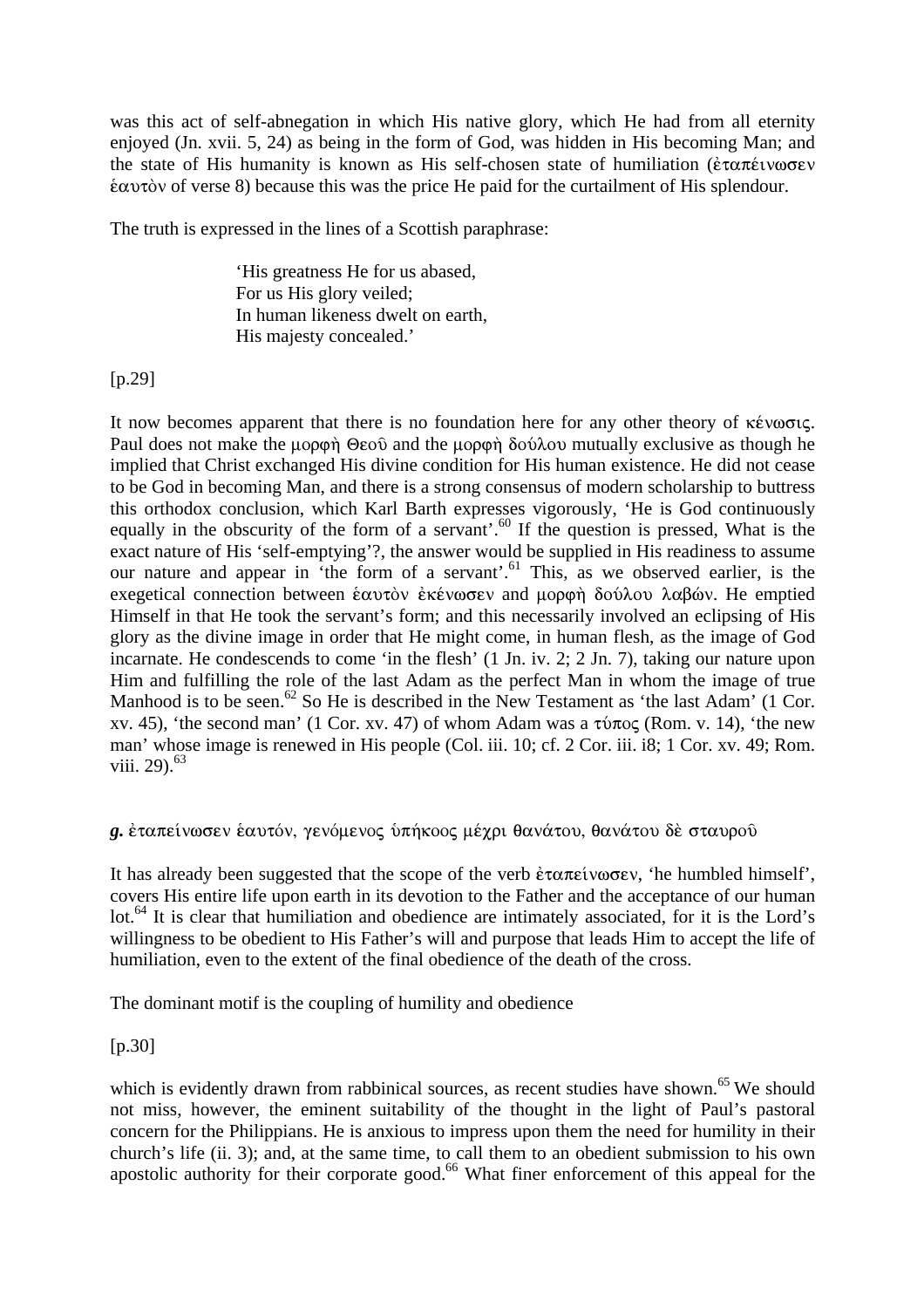conduct which befitted those who were 'in Christ' (verse 5) could there be than this reminder of their Lord who was both humble and obedient? The introductory sentence of the Hymn confirms this. It runs literally, 'Let this mind be among you, as also in Christ Jesus'. There is no verb in the second part of the sentence, and we should supply, not the verb 'to be' (as in AV, RV), but the same verb as in the first part. So the exhortation means, 'think this way among yourselves, which also you think in Christ Jesus', i.e. 'as members of His Church'. The conduct they show to one another in the fellowship of the Church should be such as would be expected of those who are 'in Christ', which is the famous Pauline formula that can often be tantamount to 'in the fellowship of His people'.<sup>67</sup> To this community of Christ's people, harassed by intense strife and where pride has raised its ugly head, Paul would show, in the picture of an obedient and humiliated Lord, how sadly it was failing to appreciate His lowliness of mind and contradicting His spirit of obedience to the divine will.<sup>68</sup>

The obedience of Christ is a cardinal feature of His atoning work.<sup>69</sup> The whole of His life was controlled by His obedient acceptance of the Father's good pleasure so that the confession with which He came into the world ('Lo, I come... to do thy will, O God', Heb. x. 7 f.) was turned into His daily experience. He could say at every turn, 'I do always those things that please him' (Jn. viii. 29; cf. Jn. iv. 34, v. 30, vi. 38). It is this undeflected submission to the divine will and eager embracing of it which gives proof of His divine-human nature,<sup>70</sup> and prepares the way for the 'infinite value' which attaches to the sufferings of Calvary. In this sense we may approve the well-known dictum of Bernard that

 $[p.31]$ 

'it was not the death that pleased, but the will to die', as stating the spiritual principle which gives value to His work.71 It provides also the *rationale* of the work of redemption, for it reverses the primal disobedience of Adam, and offers to God, on our behalf, the unheard-of perfect acceptance of God's will, even unto death.

The solemn words *'unto death'* are the climax of the first half of the Hymn, coming, as they do, at the end of the third strophe. They signify the utmost limit of the Son's humiliation. As there is no greater love than that which is shown in the sacrifice of a man's life for his friends (Jn. xv. 13), so there is no more exemplary obedience than the acceptance of the Father's will in the receiving of the cup of suffering and death. This 'will to die' in utter submission to God's age-old, redeeming purpose marks Him out as the true God-become-Man; for, as Lohmeyer says in a brilliant insight, only a divine being can accept death as *obedience*;<sup>72</sup> for ordinary men it is a necessity, to which they are appointed by their mere humanity (Heb. ix. 27).

There is perhaps an even deeper significance in these words. Lohmeyer has pointed out how in Jewish theology death is shown as a monarch, or even as a kingdom itself. So it may be that our Lord's obedience unto death is like an entrance into this realm, a kind of *descensus ad inferos*. <sup>73</sup> This thought of death, which is in places almost personified as a demon power which enslaves humanity, is firmly embedded in the New Testament.<sup>74</sup> If we are right in referring the utter limit of His humiliation to His becoming enslaved by the tyranny of death, it would take the scope of His identification with us in our sin to the furthest extent; and there are strong grounds for this view.<sup>75</sup>

In what seems to be an extra line in the metrical arrangement of the Hymn<sup>76</sup> the apostle completes the thought of the death to which the Lord became subject. It was 'the death of the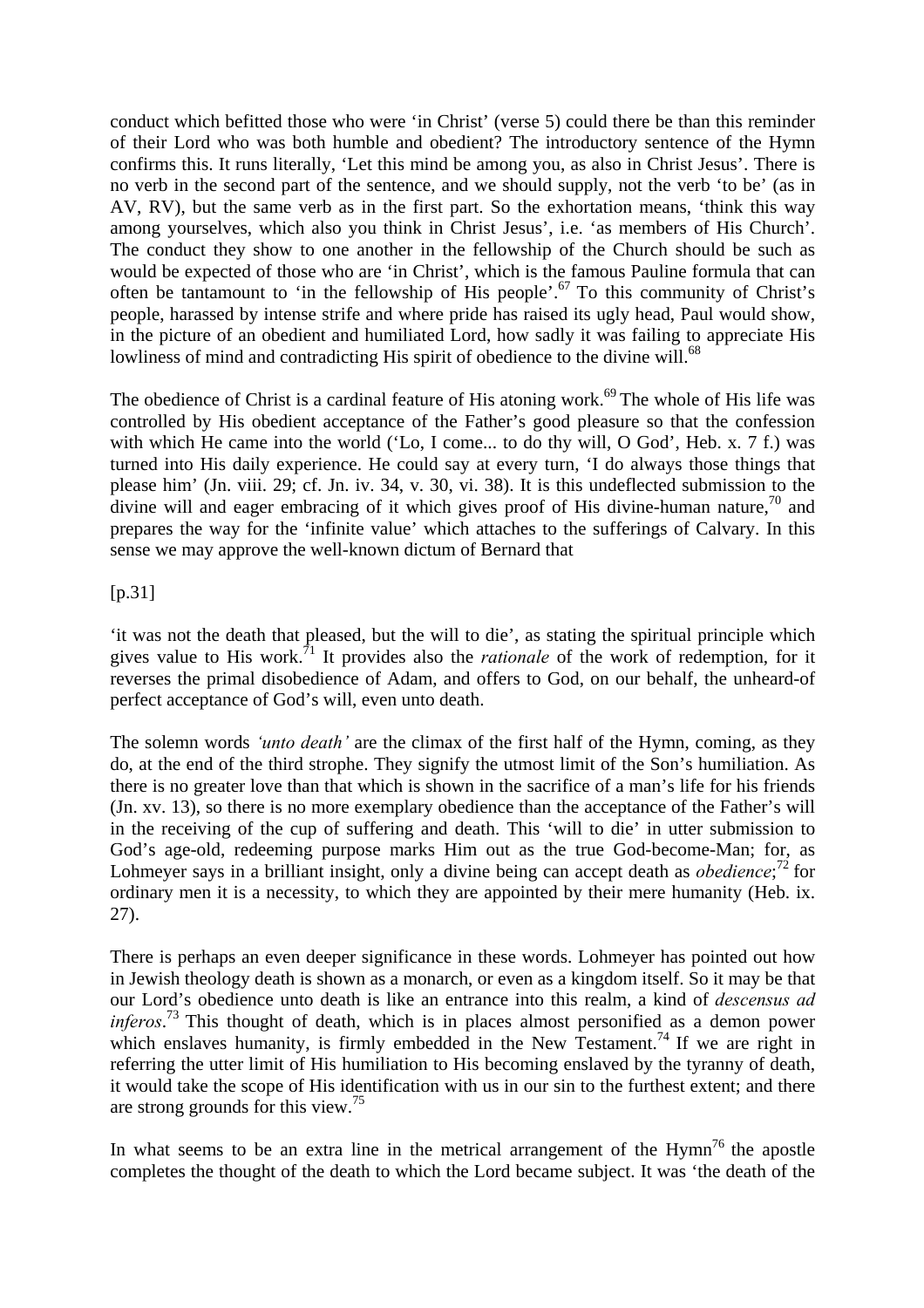cross'. This phrase must be understood from two points of view. It would have special meaning for the Philippian readers who were resident in a Roman city where revulsion against this form of capital punishment would be very strong. In giving expression to his

#### [p.32]

feelings about crucifixion, Cicero uses words which convey something of the horror of the *cross-crudelissimum taeterrimumque supplicium;* he also says, 'Far be the very name of a cross, not only from the body, but even from the thought, the eyes, the ears of Roman citizens'.77 To the Roman mind there could be no greater object of shame and scorn than the picture of a God upon a cross!<sup>78</sup>

And this attitude of disgust was shared by the Jew, albeit for different reasons.<sup>79</sup> For him, death by crucifixion came under the rubric of Deuteronomy xxi. 23, 'he that is hanged is accursed of God' (cf. Gal. iii. 13), for it meant that the victim was 'outside the pale of Israel; that he was he<sup> $\sim$ rem',<sup>80</sup> i.e. under a ban of excommunication from God's covenant. If the</sup> messianic interpretation of the Servant poems in Palestinian Judaism is accepted, then it was the manner of Jesus' death on a Roman cross that was the real scandal to the orthodox Jewish mind;<sup>81</sup> for the crucified is under the sentence of divine wrath.<sup>82</sup> Christ's humiliation to the extent of the accursed cross is, then, His uttermost self-giving. From the glory of His Father's throne He enters upon an historical existence. He identifies Himself with men and is obedient to His destiny as the Servant of God. He yields Himself still more to the yoke of submission and to the curse of death by crucifixion. This is the lowest point in the dramatic *parabola*<sup>83</sup> of this Hymn as 'these three stanzas lead, in one great sweep, from the highest height to the deepest depth, from the light of God to the darkness of death' (Lohmeyer).<sup>84</sup>

#### *h.* διὸ καὶ ὁ Θεος αὐτὸν ὑπερύψωεσεν

Even to the reader of the English version it is noticeable that with this sentence and verse there is a distinct change in language and thought. At this juncture the role of chief Actor in the drama of incarnation and redemption is transferred. Attention has, up to this point, been focused on the self-humbling and obedience of the divine Son with reflexive pronouns in verses 7 and 8 contributing to this emphasis. Now it is God the Father who, as it were, takes the initiative and becomes the principal Actor in the new

#### [p.33]

sequences of the second section of the Hymn. This new beginning is even more obvious in the Greek where the language, which up to verse 9 has been terse and economical with participial constructions (five in number) instead of main verbs, becomes ornate and full of echoes of Old Testament Semitic constructions and allusions. In place of the pronouns there are proper nouns ('God', who is mentioned by name for the first time, 'Jesus', 'Jesus Christ', 'God the Father'); and main verbs ('highly exalted', 'given') are followed by subordinate clauses with the copulative 'and' twice, rather than participles.

However much the two parts of the Hymn are different in style and syntax they are complementary in one important respect. The humiliation of the incarnate One, who is the 'divine Hero' of the first three stanzas, is followed by His exaltation; and this close connection is the main thing which binds the two parts together. The pattern which is followed is one which is a favourite theme with Jewish and rabbinical writers, <sup>85</sup> and is found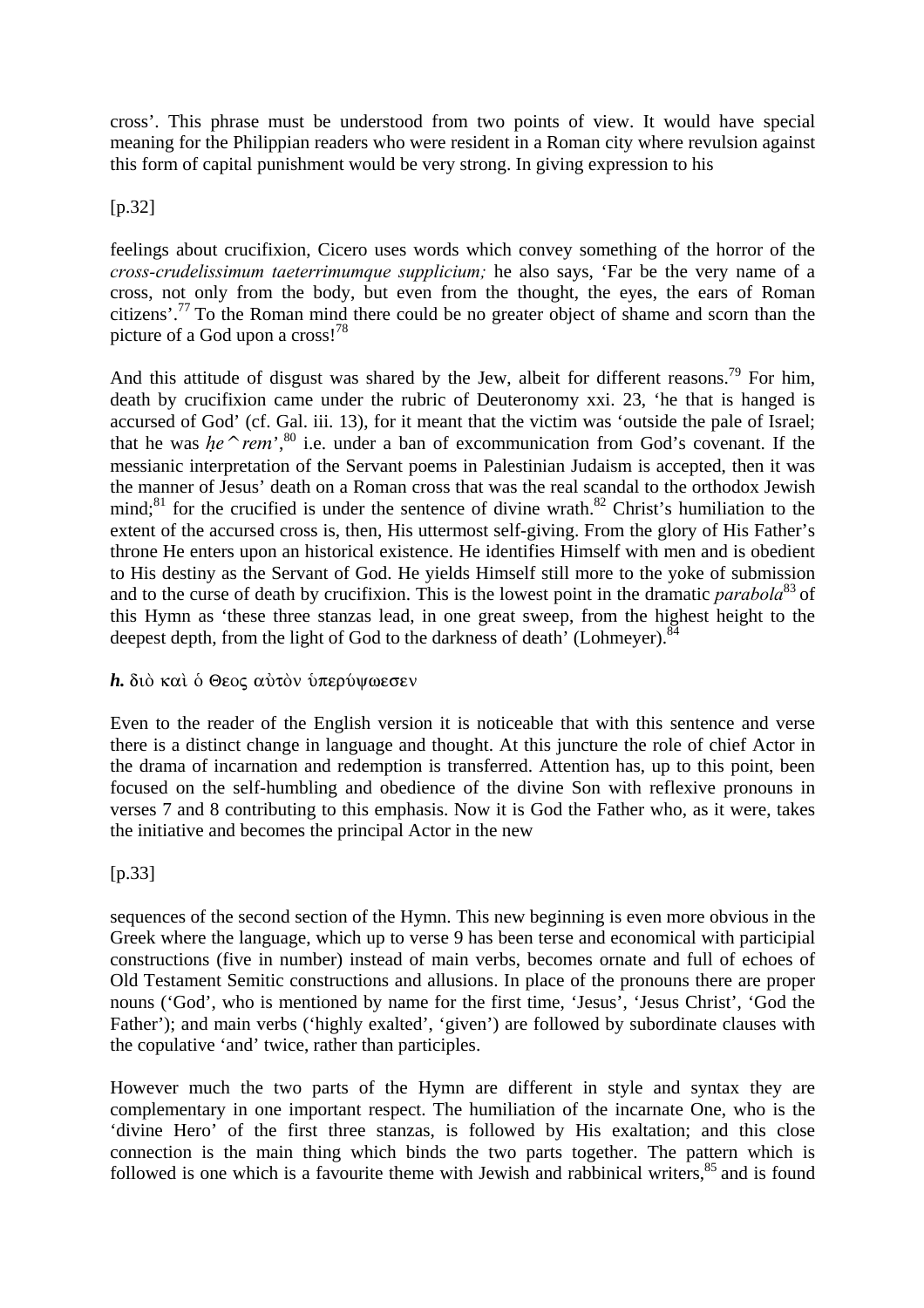very clearly expressed in the teaching of Jesus Himself (see Mt. xviii. 4, xxiii. 12; Lk. xiv. 11, xviii. 14; cf. 2 Cor. xi. 7; Phil. iv. 12). The obedience of the Son is crowned by this act of exaltation in which the Father raises Him from the dead, and elevates Him to the place of honour. The transition from humiliation to exaltation is denoted by 'wherefore', which prepares for what follows by introducing the result of His obedient submission unto death.<sup>86</sup> Because He was so obedient He is now honoured by the Father's act of power.

The verb  $\hat{\nu}$ περυψοῦν, translated 'highly exalted',  $\delta$ <sup>7</sup> is generally taken as covering both the resurrection which is tacitly assumed, and the ascension. It is the second aspect of Christ's victory over death which is more prominent, however.<sup>88</sup> God has exalted Him not only by raising Him from the dead but by installing Him, following His ascension, in the seat of power and might. This teaching is found to be confirmed in Acts ii. 33; cf. Acts v. 31.

The exact sense of the verb needs a more careful definition, however. Is the meaning that the Lord resumes the glory which

[p.34]

He laid aside when He condescended to come in 'the form of a servant', $89$  or is the prefix  $\hat{v}$ πέρ to be given its full force with the idea that He is exalted to a place which He had not reached previously?<sup>90</sup> The second alternative appears more in keeping with the drift of the Hymn's theology, although we must be on our guard not to overpress the significance of the verb.<sup>91</sup> What is meant is on these lines. He who stooped so low to the humiliation of death is now lifted up to the glorious rank of equality with God. The elevation which followed is not in regard to His nature or His inherent place within the Godhead.<sup>92</sup> It is rather the conferring of a new 'function' and the ascription to Him of that which could only be His after the submission and sacrifice of His earthly life. This humiliation followed directly upon His refusal to be exalted in any other way than the way which was in keeping with His Father's design and purpose. To corroborate this we may recall the teaching of Hebrews ii. 9 which shows that it is only after the suffering of death, that is, His voluntary humiliation, that the Son is crowned with glory and honour (cf. Lk. xxiv. 26); and Hebrews v. 8, 9 in which the 'perfection' of Christ as our High Priest could only be achieved as He first 'learned obedience' by His sufferings. $93$ 

i. έχαρίσατο αύτώ τὸ ὄνομα τό υπέρ παν ὅνομα

This honour now conferred upon Him is expressed by the bestowal of 'a name', i.e. a character and an office which He chose to assume not by exploiting His own privilege and insisting upon His 'right', but by self-abnegation which was prepared to await the Father's gift. The contrast between these alternatives is very forcefully presented by the verbs  $\phi \gamma$  $\alpha$ <sub>p</sub>  $\alpha$ <sup>y</sup>  $\beta$  of  $\alpha$ <sub>2</sub> and  $\dot{\epsilon}$   $\gamma$   $\alpha$  $\beta$   $\alpha$ <sub>2</sub> and  $\alpha$ <sub>5</sub>. He declined the opportunity to advance Himself by an assertion of His own 'right', and now after His career of self-humbling and death there comes to Him in the Father's good pleasure<sup>94</sup> the very thing He might have grasped; the 'name which is above every name', which in this context can only be that of 'Lord'.<sup>95</sup> The root meaning of this term  $\kappa$  *ú* $\rho$  $\iota$ *o* $\varsigma$  denotes rulership

 $[p.35]$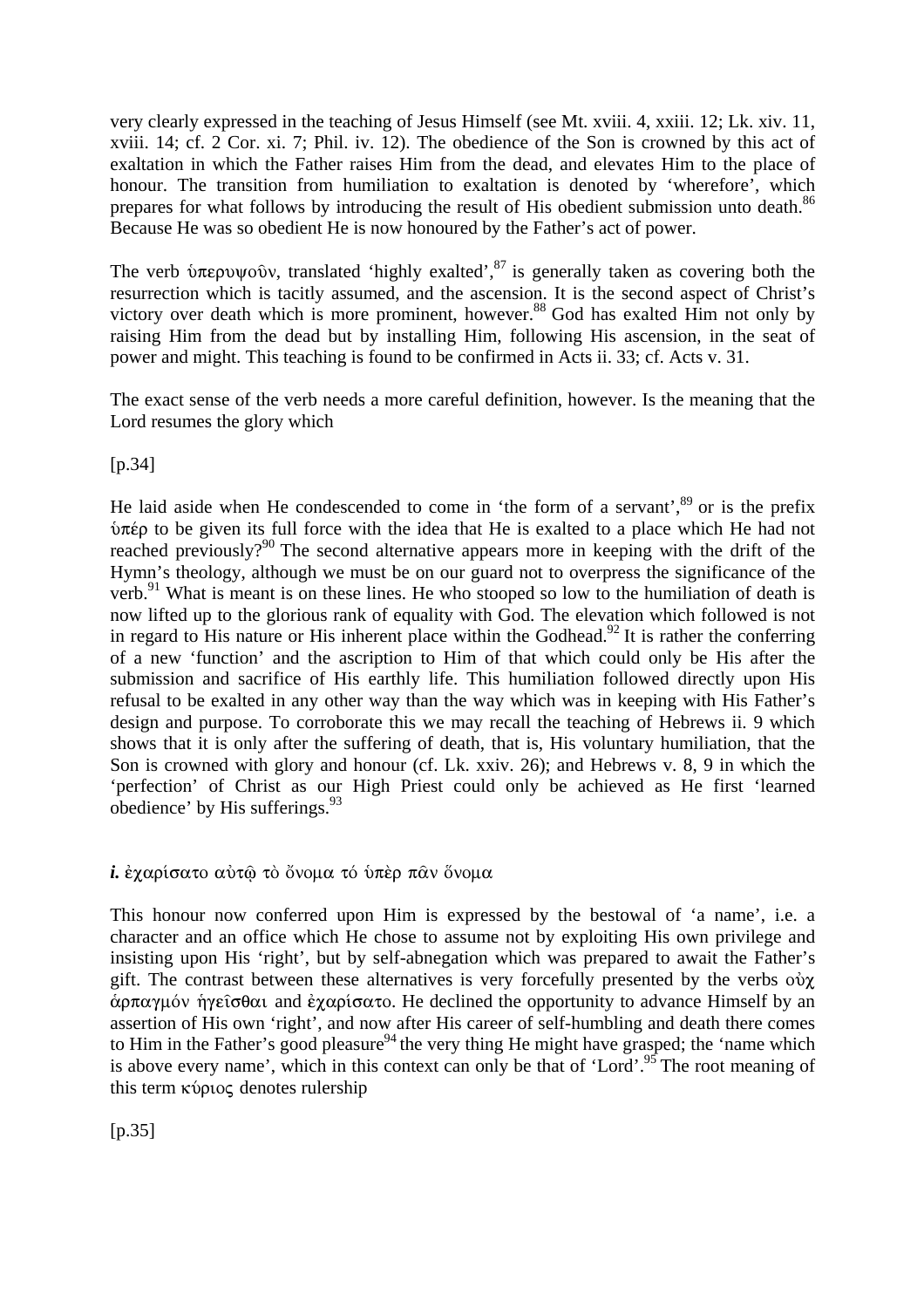based on competent and authoritative power, the ability to dispose of what one possesses.<sup>96</sup> It is essentially a *functional* term;<sup>97</sup> and this endorses the conclusion we reached about the verb 'highly exalted', in which the prefix corresponds to the preposition in the phrase the 'name which is above ( $\delta \pi \epsilon \rho$ ) every name'. The place of dignity He enjoyed and the supreme name He received are both expressive of His new office.<sup>98</sup> Following the resurrection and ascension He is installed as κύριος (Acts ii. 36; Heb. i. 4, viii. 1) by divine fiat and proclaimed as 'Son of God *with power'* (Rom. i. 4); and this is a function and name of God Himself. κύριος recalls the LXX translation of the covenant name Yahweh, and proclaims that Jesus Christ is installed in the place which properly belongs to God and exercises the sovereign authority which God most rightly possesses. Of this fact there are, according to the subsequent verses, two outstanding proofs.

#### j. îνα έν τώ ὀνόματι 'Iησού παν γόνυ κάμψη έπουρανίων καὶ έπιγείων καὶ καταχθονίων, καὶ πασα γλώσσα ἐξομολογήσηται ὃτι ΚΥΡΙΟΣ ΙΗΣΟΥΣ ΧΡΙΣΤΟΣ εἰς δόξαν Θεού πατρός

The two final strophes of the Hymn are devoted to the praise of the Name which ranks above all other names. In a scene which is majestic in its setting and in those stanzas which describe the universal scope of cosmic worship, it is remarkable that we are confronted with the human, earthly name of the Redeemer. It is in the name of 'Jesus'<sup>99</sup> that every knee bows, and it is the same familiar name that all the suppliant worshippers confess as supreme Lord. The setting is supra-historical,<sup>100</sup> the language is exalted, but the divine Being, now glorified, is Jesus the Nazarene in the character of His historical-redemptive ministry.<sup>101</sup>

The first reference to His sovereign authority, which is guaranteed by the possession of His name, is the universal submission He receives. 'Every knee' to Him is bent in obedient subjection (cf. Phil. iii. 2I). In further definition of the words 'every knee'

#### [p.36]

there follows the triadic phrase 'of things in heaven, and things in earth, and things under the earth'. These words are represented in the Greek by three adjectives with connecting particles. The AV and RV take the adjectives to refer to implied neuter nouns: hence 'things', a translation for which Lightfoot argues. But it is more likely that the reference is a personal one as in the parallels of Ignatius and a third-century magical papyrus.<sup>102</sup> It is intelligent beings, in heaven, on earth and in the underworld, who bend the knee in obeisance and worship.<sup>103</sup>

Liturgical expression is joined to cultic action as we read of the confession of every mouth: 'Jesus Christ is Lord'. This second reference to the obedience of cosmic authorities confirms beyond a doubt that Isaiah xlv. 23 is being quoted.<sup>104</sup> In the prophetic context the unique greatness of Israel's God is proclaimed; and the application of this text to the Church's Lord (as in Romans xiv. 11) provides unmistakable evidence of His pre-eminent position at the Father's right hand and His receiving such glory and worship as can only fittingly be ascribed to God Almighty. Nonetheless, He occupies His exalted station 'to the glory of God the Father'. His throne is no rival to His Father's. On the contrary, as He has overcome the temptation to rival God and to aspire to an exalted place, He is accorded by the Father that honour of co-regency which is pictorially expressed as sitting on His Father's throne (Rev. iii. 21; Heb. i. 8-14; cf. Ps. cx. 1; Polycarp, *Epistle to the Philippians,* ii. 1). He lives and reigns in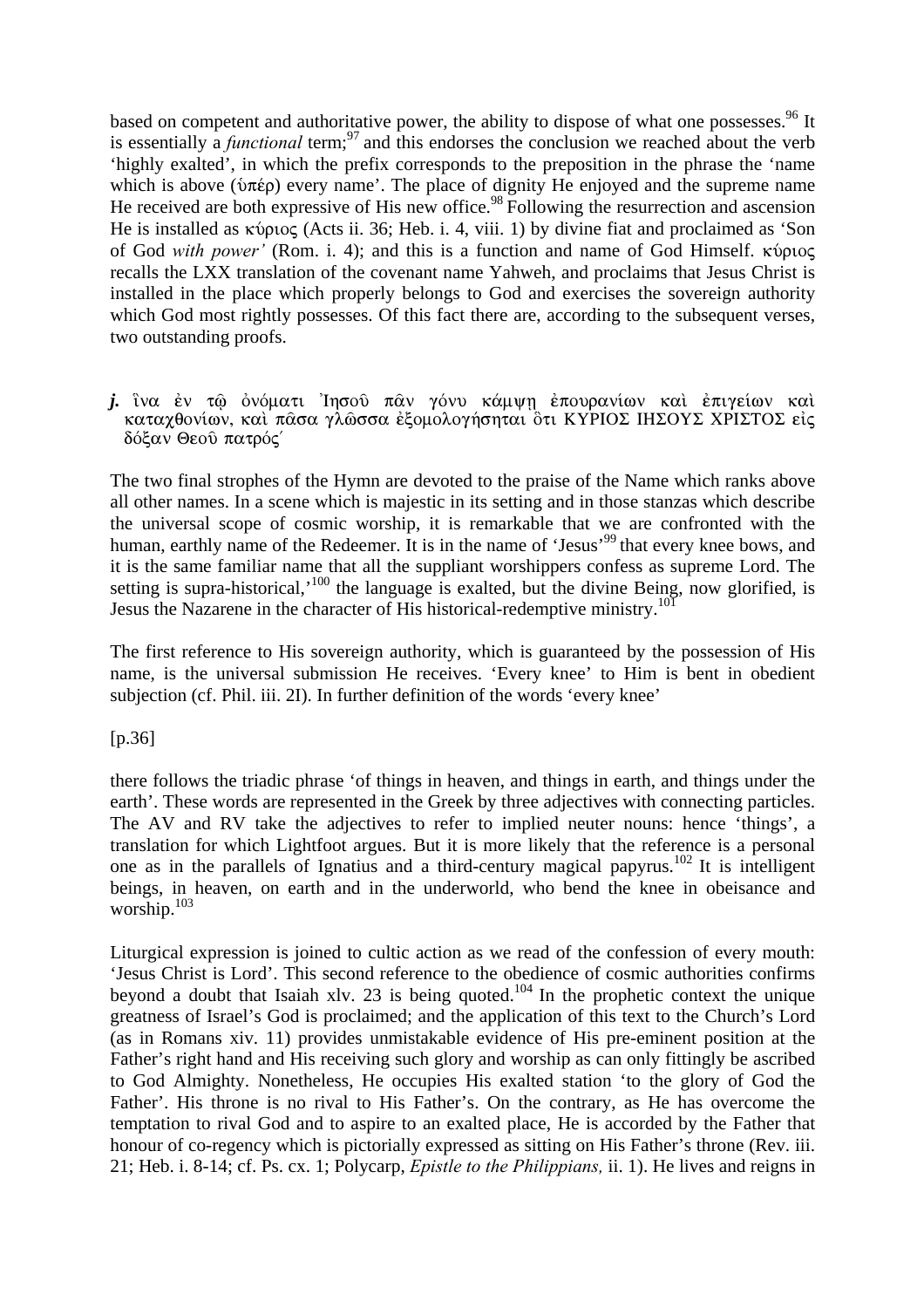heaven (1 Cor. XV. 25), not as a  $\delta \epsilon \dot{\nu} \epsilon \rho o \zeta$   $\Theta \epsilon \dot{o} \zeta$ , but a sharer in the glory of that full equality with God which is His Father's gift to His obedient Son. And such is the Father's will (1 Cor. xv. 27a; Eph. i. 20-23) until the consummation of all things when God shall be 'all in all' (1 Cor. xv. 28).

This raises the question of the time of the worship elaborately described in verses 10, 11. The universal acclamation in which angels, men and devils join may either be contemporaneous with the church age, following the Lord's ascension; or still future, at the time of *Hisparousia.* Most of the MSS read the future indicative,

#### [p.37]

which supports the second alternative. On this reading He will not be acclaimed as universal Lord until His second coming. But, in the context of the Hymn, we should almost certainly prefer the reading of the aorist subjunctive. 'The cosmic homage is the effect of the exaltation of Christ, which means his heavenly enthronement';<sup>105</sup> and this has taken place on His return of Christ, to His Father's presence, as in Revelation v. 1-14. From a cultic standpoint, then, which views His glory *sub specie aeternitatis,* His dominion is already acknowledged and His triumph over all His foes complete.

His enthronement has a number of ramifications. He receives in this way the worship which the first Adam, according to rabbinic thought,<sup>106</sup> had and later forfeited because of his vain designs to rival God. He receives a universal dominion, like the Son of man in Daniel vii. 14, 27, and angelic worship (Heb. i. 6), so that it is as the Lord of the world that He is confessed, and not simply the Lord of the Church. If this is the case, the confession, 'Jesus Christ is Lord', which scholars generally accept as the earliest Christian creed, $^{107}$  represents an important factor in preparing for missionary preaching beyond the limits of Jewish Christianity. It is a distinctive pointer to the universal scope of the gospel, for the lordship which is proclaimed is the lordship over all created life, and not simply His rule in the Church. And the final note recalls us to the purpose of His pre-incarnate choice, His advent and His obedience unto death. 'Christ died and lived again that he might be Lord' (Rom. xiv. 9, RV); and in this office where He is installed at the Father's pleasure He is the living token of a full reconciliation between God and redeemed humanity.<sup>108</sup> So the last word is the most impressive. The final word is 'Father', the Father of Jesus whose pre-mundane will the Son accepted and whose mission of redemption He carried through and to whose glory He is now enthroned in power and honour. It is by that choice and mission and victory, corresponding to the three 'states' of God's Son, that the Father of Jesus becomes the Father of redeemed humanity; and by the pre-existent Son, the humiliated Servant and exalted Lord, God and the world are reconciled.

[p.38]

## **IV. CONCLUSION**

We have traced the course of one of the earliest Christian creeds with its high doctrine of the Person and work of the Church's Lord. Such a study leads naturally, not only to an enhanced appreciation of who He is and what He did, but also to a desire to worship Him. It may indeed be said that this is the acid test of a true Christology.<sup>1</sup> Does it lead the enquirer to bow down and confess, My Lord and my God? James Denney reminds us that 'the Church's confession of faith should be *sung*, not signed'.<sup>2</sup> And so some verses based on our study may fittingly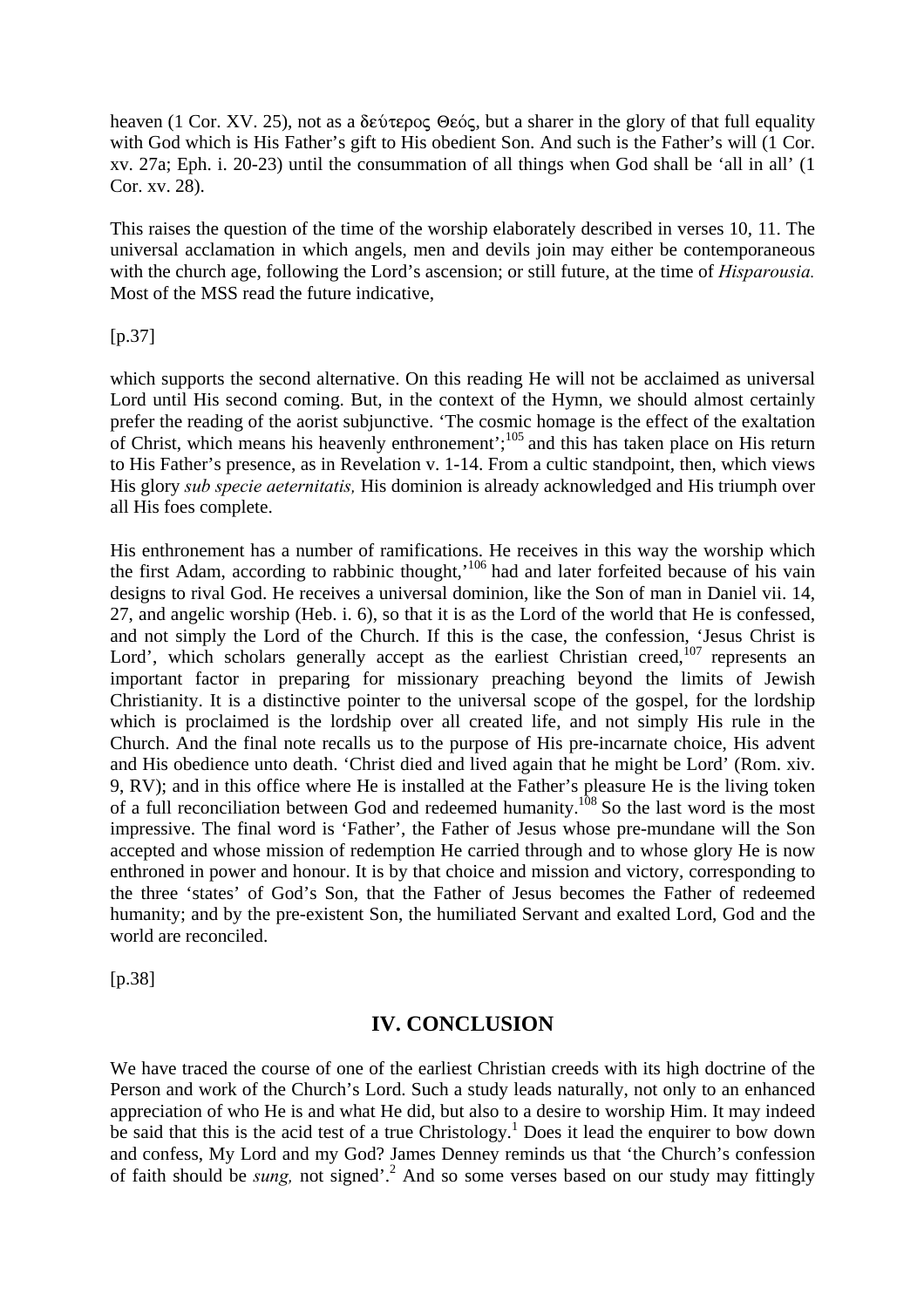sum up our conclusion. They express the three 'states' of Christ, and present Him according to the pattern of Paul's Hymn.

> 'My heart and voice I raise, To spread Messiah's praise; Messiah's praise let all repeat; The universal Lord, By whose almighty word Creation rose in form complete.

A servant's form He wore, And in His body bore Our dreadful curse on Calvary: He like a victim stood, And poured His sacred blood, To set the guilty captives free.

But soon the Victor rose Triumphant o'er His foes, And led the vanquished host in chains: He threw their empire down, His foes compelled to own O'er all the great Messiah reigns.'<sup>3</sup>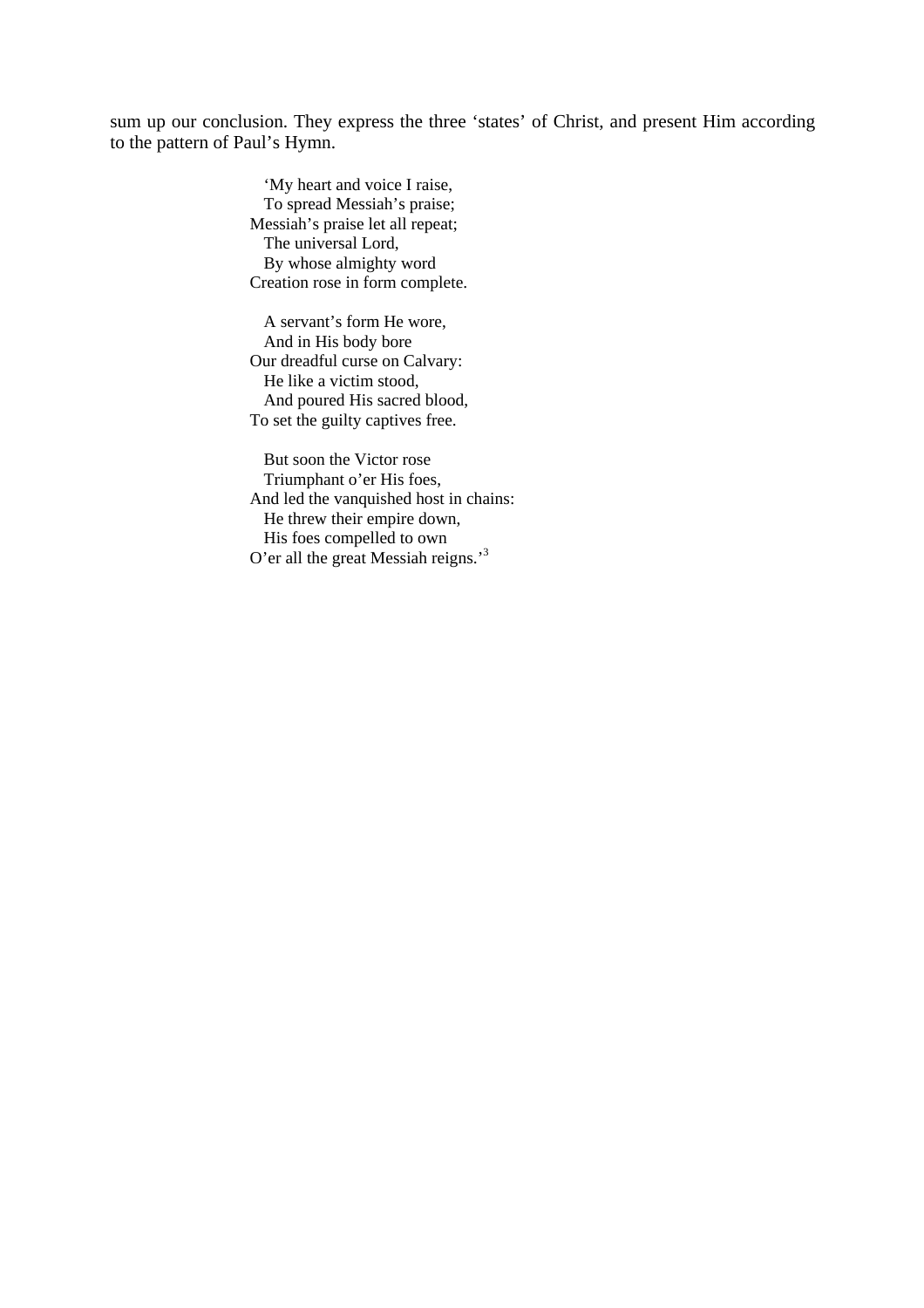$[p.39]$ 

## **APPENDIX OF NOTES**

## **I. INTRODUCTION (pp. 7, 8)**

1. A. B. Bruce, *The Humiliation of Christ,* 1876, 4th ed. reprint, Grand Rapids, 1955, p. 8.

2. E. Lohmeyer, *Die Brief an die Philipper* in the Meyer series, Göttingen, 11th ed. revised by W. Schmauch, 1956, p. 90. This title is hereafter abbreviated as *Commentary.*

3. Nothing has 'been more characteristic of recent research than the gradual detection of early kerygmatic fragments in the New Testament, in which the original eschatological meaning of the christological titles used in the *kerygma* is still apparent, and is clearly distinct from the later metaphysical use'. J. M. Robinson, *A New Quest of the Historical Jesus,* London, 1959, pp. 111, 112, quoting Phil. ii. 5-11 as illustration.

4. On this section as a confession, cf. A. Seeberg, *Der Katechismus der Urchristenheit,* 1903, pp. 181, 182. Other places where a 'confessional' theme has been detected in the New Testament are Acts viii. 16, 378, xi. 17, 20, xvi. 31, xix. 5; Rom. x. 9; 1 Cor. xi. 3; Col. i. 15- 20, ii. 6; 1 Tim. iii. 16; 1 Pet. iii. 18-22.

There are full discussions of early Christian creeds in O. Cullmann, *The Earliest Christian Confessions,* E. T. London, 1949 and J. N. D. Kelly, *Early Christian Creeds,* London, I 950, chapter 1, 'Credal Elements in the New Testament', pp. 1-29.

5. Cf. A. M. Hunter, *Paul and His Predecessors,* London, 1940, p. 101.

6. The use and significance of  $\kappa$ ύριος ( $\Xi$ ) as a Christological title is discussed by L. Cerfaux in his contribution *s.v.* to *Supplément au Dictionnaire de Ia Bible,* Fasc. xxiv, cols. 200-228, Paris, 1950. See also F. C. Grant, *An Introduction to New Testament Thought,* New York-Nashville, 1950, pp. 130-137; N. Geldenhuys, *Supreme Authority,* London, 1953, pp. 31 ff.

7. Cf. J. N. D. Kelly, *op. cit.,* p. 18. The psalm as a *carmen Christi* is a forerunner of the antiphonal hymn sung to Christ as God which Pliny later found in the Bithynian churches. *Ep. ad Traianurn,* xcvi: 'stato die ante lucem convenire carmenque Christo quasi deo dicere secum

[p.40]

invicem....' Lightfoot interprets the words *secum invicem* as implying antiphonal singing, but remarks that *carmen* does not necessarily presuppose a metrical composition or hynm. See his edition of *Ignatius, The Apostolic Fathers,* pt. II, vol. I, London, 1889, p. 31. On the other hand, this sense is given to *carmen* in Tertullian, *De Orat.* xxvii; cf. Eusebius, *H.E.* III, xxxiii, I; V, xxviii, 5. Antiphonal singing of psalms was part of Jewish cultic practice. Cf. W. O. E. Oesterley, *The Jewish Background of the Christian Liturgy,* Oxford, 1925, p. 75 and O. Cullmann, *Early Christian Worship,* London, 1953, pp. 21, 22.

The evidence for these early Christian *carmina* may be found in Acts xvi. 25; Eph. v. 19; Col. iii. 16, while examples have been detected in such passages as Eph. v. 14, the canticles of the early chapters of Luke (i, ii), in the Pastoral Epistles (e.g. 1 Tim. iii. 16: cf. 2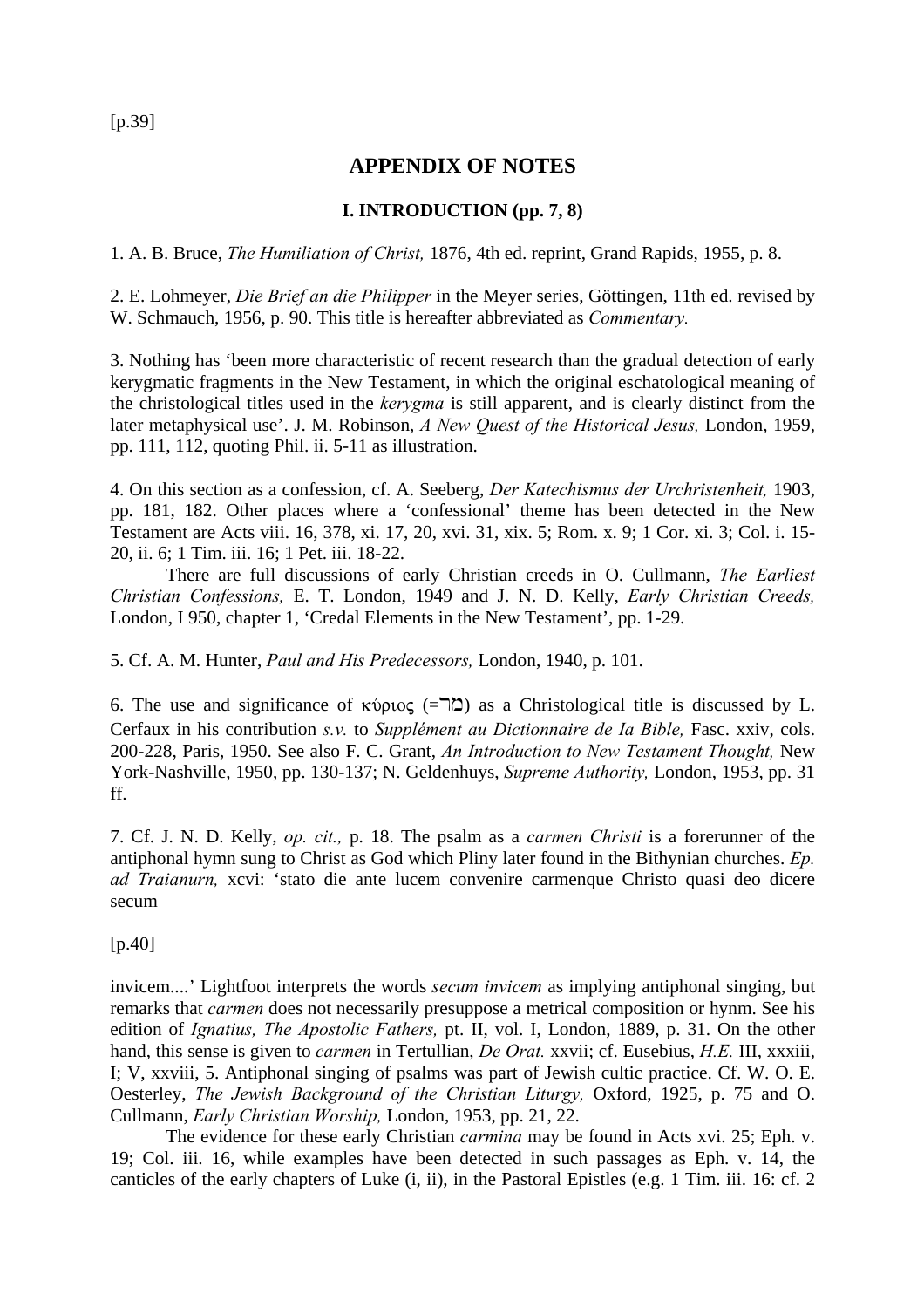Tim. ii. 12, 13; Tit. in. 4-7) and in the Apocalypse. Some of the hymn fragments in the Apocalypse may be derived from the worship of Hellenistic synagogues (e.g. iv. 8, 11, xi. 17, 18, xiv. 7, xv. 3, 4), while other references are to hymns of distinctively Christian origin (e.g. v. 9, 10, 12, 13, xii. 10-12, xix. 1, 2, 5, 6-8).

Compare also Heb. vii. 26-28 on which J. Schneider, *The Letter to the Hebrews,* E.T. Grand Rapids, 1957, p. 67, says, It is 'a piece that has the sound of a hymn... in the solemn style of a cultic song of praise'.

The New Testament passages which can be associated with early Christian worship are collected in F. Cabrol and H. Leclercq, *Monumenta ecclesiae liturgica,* I; *Reliquiae liturgicae vetustissae,* part i, Paris, 1900, pp. 1-51.

8. E. Lohmeyer describes it as the so-called *locus classicus* of Pauline and early Christian Christology. See his study *Kyrios Jesus: Eine Untersuchung zu Phil.* 2, 5-11, Heidelberg, 1928, pp. 4, 89. This title is hereafter abbreviated as *KJ.*

9. J. Jeremias, 'Zur Gedankenfuhrung in den paulinischen Briefen: Der Christushymnus, Phil. 2. 6-11' in *Studia Paulina* in honorem J. de Zwaan, edited by J. N. Sevenster and W. C. van Unnik, Haarlem, 1953, p. 154: '...ist der *älteste Beleg* für die die gasamte Christologie der Folgezeit grundlegend bestimmende *Lehre von den drei Seinsweisen Christi*'.

 $[p.41]$ 

#### **II. THE FORM AND AUTHORSHIP OF PHILIPPIANS II. 5-11 (pp. 8-16)**

1. *KJ.* Tribute to this epoch-making study is made by most subsequent writers on this section of Paul's letters. In a review which appeared in the *Exp. T*., XL, No. II, Aug. 1929, pp. 519, 520, J. Moffatt praised the monograph as 'one of the most brilliant and stimulating contributions to the discussion (of the Lordship of Christ)... that have been made for long'. See also the comments of J. Jeremias, *art. cit.* in *Studia Paulina,* p. 153; and O. Cullmann, *Die Christologie des Neuen Testaments,* Tübingen, 1957, p. 179 note I: 'Alle weitere exegetische Untersuchung dieses Textes fusst auf dieser grundlegenden Arbeit'.

Since Lohmeyer, the drift of modern discussion is excellently and comprehensively assessed by P. Henry in his article *Kénose* in *Supplément au Dictionnaire de la Bible,* Paris, 1950, Fasc. xxiv, cols. 7-161; and E. Käsemann, 'Kritische Analyse von Phil. 2, 5-11' in *Zeitschrjft für Theologie und Kirche,* 47, 1950, 313-360. There is a summary of earlier views in Vincent Taylor, *The Person of Christ in New Testament Teaching,* London, 1958, chapter V.

2. A. Deissmann, *St. Paul,* E.T. London, 1912, p. 169; cf. K. Grayston, *The Epistles to the Galatians and to the Philippians,* London, 1957, pp.91, 92.

3. H. Lietzmann, *Messe und Herrenmahl,* Bonn, 1926, p. 178.

4. 'L'hymne se clôt comme ii a commencé, en Dieu', comments Henry, *loc. cit.,* col. 37.

5. Lohmeyer, *Commentary,* p. 91.

*6.* Deissmann, *op. cit.,* p. 170.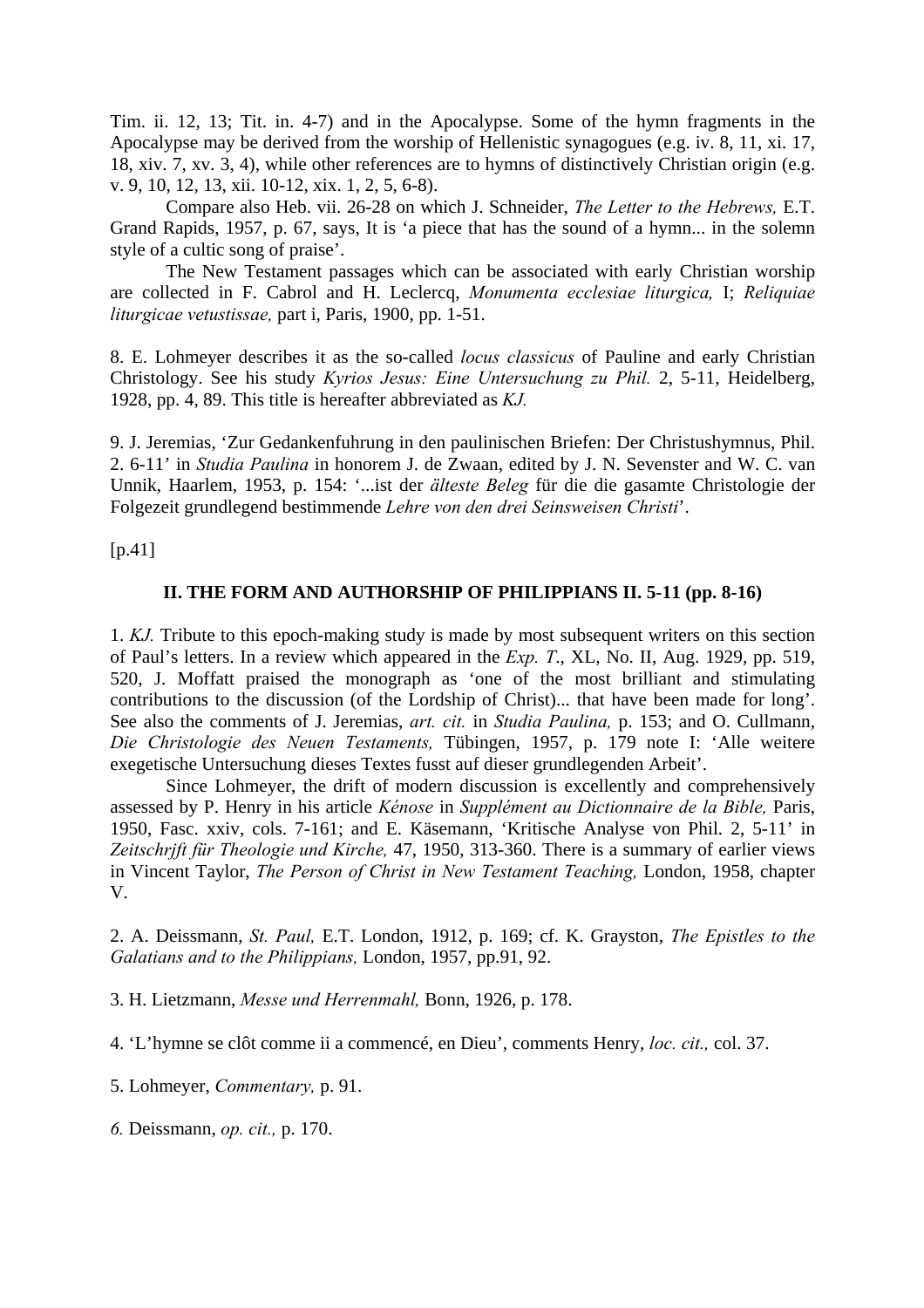7. P. Bonnard, *L'Épître de saint Paul aux Philippiens,* in the series *Commentaire du Nouveau Testament,* Paris, 1950, p. 47.

8. A. M. Hunter, *op. cit.,* p. 47. For the metrical aspects of the verses see Henry, *loc. cit.,* col. 10 and in general the article 'Die Bedeutung der Kolornetrie für das NT' by R. Schütz in *Z.N.T.W.,* xxi, 1922, pp. 162-184, especially pp. 182-184: 'Die religiöse Sprache des Alterums war keine prosaische, sondern eine poetische' (p. 182).

In Phil. ii 5-11 the most noteworthy features are:

[p.42]

Examples of synonymous parallelism:  $\theta$ εοῦ- $\theta$ εῶ;  $\theta$ ανάτου in verse 8; ὄνομα in verses 9, 10; άνθρώπων-ἄνθρωπος; παν-πασα.

Examples of antithetic parallelism: μορφή θεού-μορφήν δούλου; υπάρχων-γενόμενος; εταπείνωσεν- υπερύψωσεν.

Example of assonance:  $\delta$ ούλος - κύριος.

Henry's conclusion is expressed in the sentence, 'L'ensemble de ces traits révéle une composition soignée, d'une rhétorique presque recherchée.'

9. The strangeness of the word  $\alpha \rho \pi \alpha \gamma \mu \delta \varsigma$  has led to a conjectural emendation. "A $\pi \rho \alpha \gamma \mu \delta \upsilon$  is proposed for  $\alpha \pi \rho \alpha \gamma \mu \delta \nu$ . There is no evidence to support this transposing of the letters. For details see E. Stauffer, *New Testament Theology,* E.T. London, 1955, p. 284, who refers to F. Kattenbusch's article "' $A\pi\alpha\mu\omega$ '' A $\pi\rho\alpha\gamma\mu\omega$ '! Phil. 2, 6 Em Beitrag zur paulinischen Christologie' in *Theologische Studien und Kritiken,* civ, 1932, pp. 373 ff. See also M. Goguel, *The Birth of Christianity,* E.T. London, 1953, pp. 210-211 note 4 for other references to earlier writers who made this suggested emendation. Goguel concludes, 'I do not think the text can be corrected as there is no ambiguity in the manuscripts and the meaning is perfectly clear.'

10. Correcting the references in Arndt and Gingrich's adaptation of Bauer's *A Greek-English Lexicon of the New Testament,* Cambridge, 1957, p. 849.

11. G. Heinzelmann, *Der Brief an die Philipper* in the series *Das Neue Testament Deutsch,* Göttingen, 1955, p. 93.

12. A. M. Hunter, *op. cit.,* p. 48.

13. W. K. L. Clarke, *New Testament Problems,* London, 1929, p. 146.

14. On early Christian hymns see the references given on p. 40, note 7; also Hunter's chapter IV which is entitled 'Pre-Pauline Christian Hymns'; M. Dibelius, *A Fresh Approach to the Literature of the New Testament,* E.T. London, 1936, pp. 246-254; and H. Leclercq's article Hymnes' in *Dictionnaire d'Archéologie Chrétienne et de Liturgie,* vi, 2, Paris, 1925, pp. 2826 ff.

15. *KJ,* p. 9.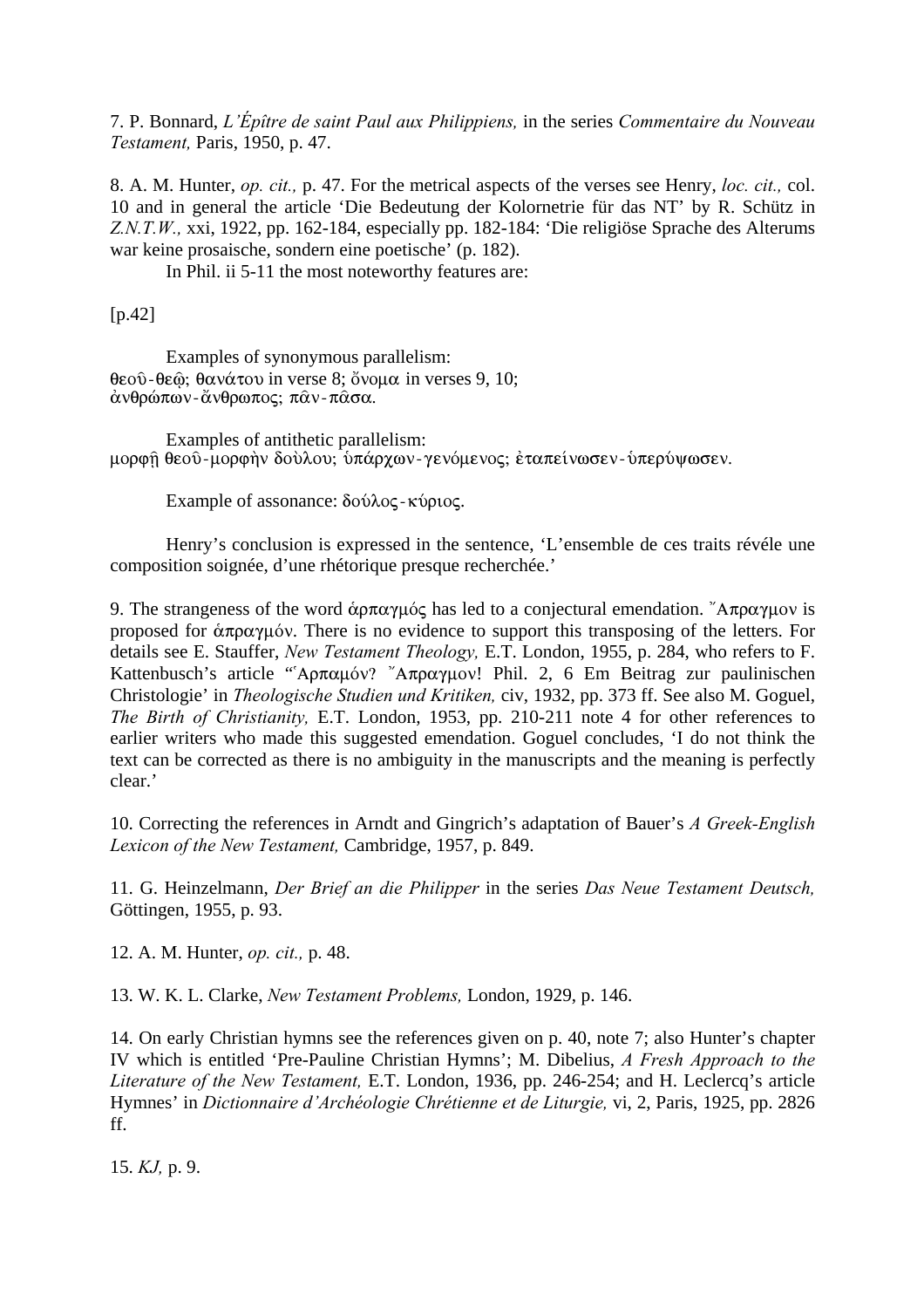[p.43]

16. 'εὑρίσκεσθαι ώς... ist nicht nur unpaulinisch, sondern ungriechisch', *KJ*, p. 8.

17. The closest parallel to this 'Dreizeiligkeit' is found in the so-called 'Song of the Star' in Ignatius, *Ephesians,* xix. As a 'Christushymnus', Lohmeyer, *KJ,* p. 64, has divided the Ignatian text into six strophes, improving on C. F. Burney's earlier attempt to divide it into four strophes in Syriac in his work, *The Aramaic Origin of the Fourth Gospel,* Oxford, 1926, pp. 161 ff. In Lohmeyer's analysis strophes II, III, IV, and V are built up of three lines each.

18. Jeremias, *loc. cit.,* p. 154. See also the same author's comments on the triple-action form of early coronation hymns in the New Testament in his *Jesus' Promise to the Nations,* E.T. London, 1958, pp. 38, 39. He describes the three verses of Phil. ii. 9-11 as containing: (a) Elevation in verse 9a (b) Proclamation of the Name above every name in verse 9b (c) Homage to the Enthroned One by gesture and confession in verses 10 f.

19. *KJ,* p. 66: 'em Stück ältester eucharistischer Liturgie... seine palastinensische Herkunft'.

20. The fact that there are no specific Eucharistic motives and characteristic Eucharistic terms such as redemption, the new covenant, fellowship, *parousia* in the psalm was quickly pointed out by H. Windisch in his review of Lohmeyer's treatise in *Theologische Literaturzeitung,* No. 11, 1929, cols. 246-248.

The tentative proposal of Käsemann, following A. Seeberg, to place the *Sitz im Leben* of the Hymn in a baptismal context is still more unlikely. *Loc. cit.,* p. 360.

21. Cf. Hunter, *op. cit.,* p. 49; J. Héring, *Le Royaume de Dieu et sa Venue,* Paris, 1937, p. 161.

22. *KJ,* pp. 8, 44-46; and his *Commentary,* p. 96 where Lohmeyer gives the reason for the gloss. It 'arises from the paraenetic interest' in the situation of the Philippian church as a persecuted community. The church is thereby to be encouraged by the reminder that its Lord died in humiliation on a cross.

23. E. Schweizer, *Erniedrigung und Erhöhung bei Jesus und semen Nachfolgern,* Zürich, 1955, p. 54 note 224; and for the Hymn in the light of 1 Cor. xv. 3-5, pp. 112 ff.

[p.44]

24. E. Peterson regards the omission of the resurrection as 'decisive' for attributing the Hymn to Jewish Christians. See his article, 'La liberation d'Adam de 1' ἀνάγκη' in *Revue Biblique*, LV, 1948, p. 209.

25. That the verb  $\hat{\nu}$ περυψούν in verse 9 refers to the exaltation of Jesus rather than His resurrection is shown by J. G. Davies, *He Ascended into Heaven,* London, 1958, p. 29. His conclusion is that  $\psi\phi\omega$  and its intensive form  $\psi\pi\varepsilon\rho\psi\phi\omega$  may be taken as the equivalents of  $\alpha$ v $\alpha$  $\beta$  $\alpha$  iv $\alpha$ , and may, therefore, be understood to refer to the Ascension. Dibelius finds 'the central saving-event' in Hebrews not in the cross or resurrection but in 'the entrance into the heavenly sanctuary' (*der Eingang ins himmlische Heiligtum), Theol. Blätter,* xxi, Jan. 1942, quoted by U. Simon, *Heaven in the Christian Tradition,* London, 1958, p. 267 note 3.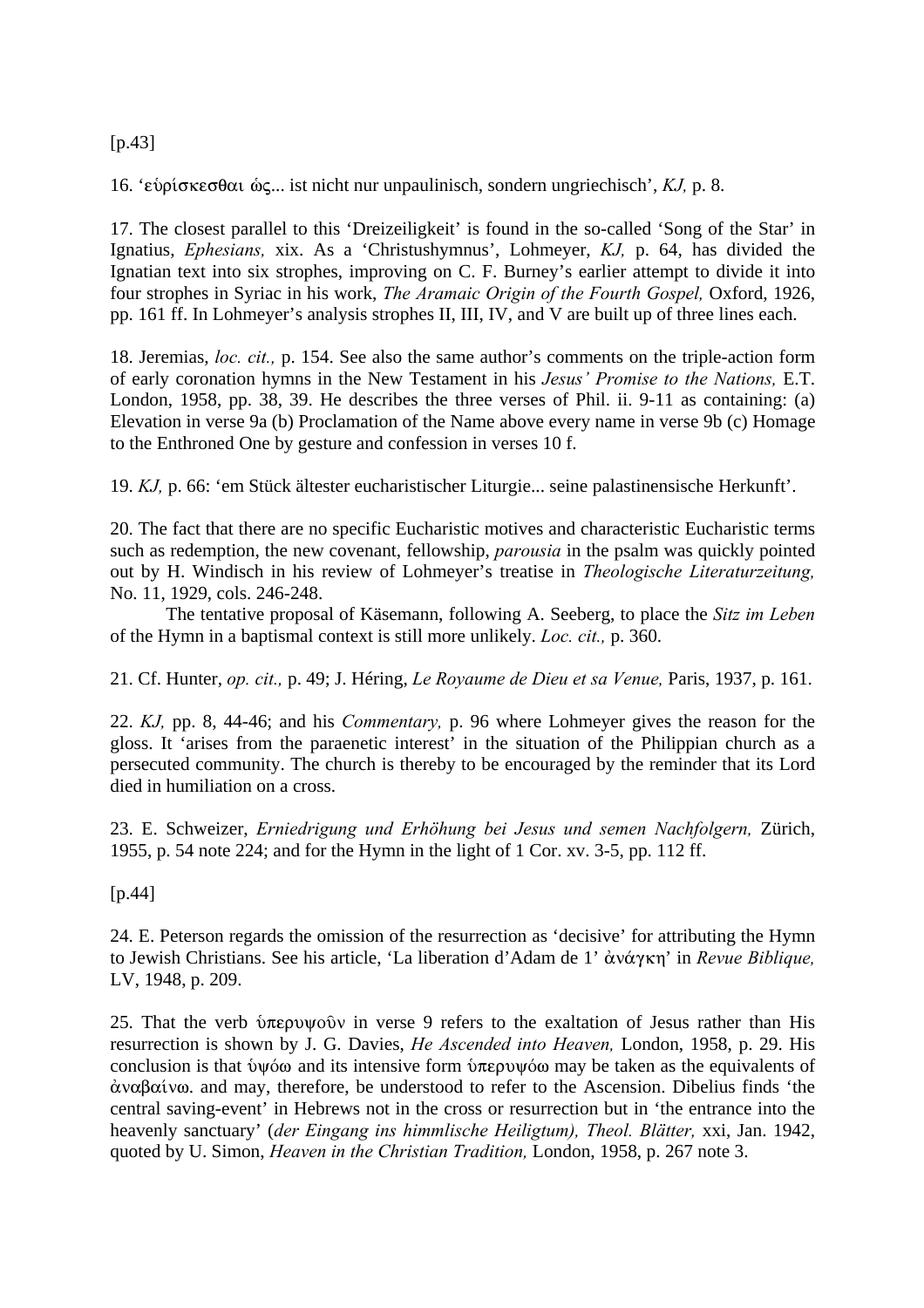26. The exalted Christ is Lord of the world which renders to Him cosmic submission rather than religious worship. See Lohmeyer, *Commentary,* p. 97 and note 4. The reason why the Church is omitted is given by E. Schweizer in his essay, 'Discipleship and Belief in Jesus as Lord from Jesus to the Hellenistic Church' in *New Testament Studies,* vol. II, No. 2, Nov. 1955, p. 97: Why is the Church not named? 'By the very fact that she sings this hymn, she belongs already to those who bow the knee and confess with their tongues that Jesus Christ is Lord. By the very act of singing she confesses herself to be indeed saved by Him—and that sin itself consists in refusing to sing praises for what he has done, in sinking back again into anxiety, in worshipping the powers and authorities instead of the one name.'

27. R. H. Fuller, *The Mission and Achievement of Jesus,* London, 1954, p. 57. This point is strongly made by Lohmeyer and Bonnard, *op. cit.,* p. 48; cf. Käsemann, *loc. cit.,* p. 346. See also V. Taylor, 'The Origin of the Markan Passion Sayings' in *New Testament Studies,* vol. I, No. 4, 1954, pp. 159-167: 'All the indications in the Pauline Epistles, it may be claimed, go to show that the Servant teaching as applied to Christ is pre-Pauline; and, coupled with the evidence of the later New Testament writings, they suggest that by the time Paul wrote this teaching was already on the wane. It is significant that Paul, like John and the writer of Hebrews, never applies the name "the Servant" to Jesus' (p. 162).

28. Henry, *loc. cit.,* col. 33.

29. See. B. M. Metzger's article in Exp. T., LXX, No. 3, Dec. 1958,

[p.45]

pp. 91-94. Writing on the denial to Paul of the authorship of the Hymn in Col. i. 15 ff., C. F. D. Moule, *The Epistles to the Colossians and Philemon,* Cambridge, 1957, pp. 61, 62, wisely comments, 'Arguments based on rhythm, parallelism, and supposed strophic arrangement are precarious enough at the best of times, and most of all, when there is no recognizable quantitative metre by which to judge.... The rarity elsewhere in the Paulines of certain words in a passage like this is not necessarily an indication of spuriousness: one must ask, rather, whether there were any better or more natural terms at the writer's disposal, if he needed to introduce this particular theme; or whether there are any words here which it seems impossible that St. Paul himself would have used.'

See also the observations of E. E. Ellis on the subject of statistical analysis in his book, *Paul's Use of the Old Testament,* Edinburgh, 1957, pp. 7 f.

30. See the full study *Chiasmus in the New Testament* by N. W. Lund, University of North Carolina Press, 1942, pp. 137-225; and on 1 Cor. xiii, the same author in *Journal of Biblical Literature,* I, part iv, 'The literary structure of Paul's Hymn to Love'.

31. W. D. Davies, *Paul and Rabbinic Judaism,* London, 1948, pp. 41 ff., against C. F. Burney, *The Aramaic Origin of the Fourth Gospel,* p. 47.

32. W. D. Davies, *op. cit.,* p. 44.

33. E. Stauffer, *op. cit.,* Appendix III, pp. 338, 339 for the 'zwölf Kriterien formelhaften Glaubensgutes'; and for his verdict on the form of Phil. ii. 5-11 see p. 284 note 372.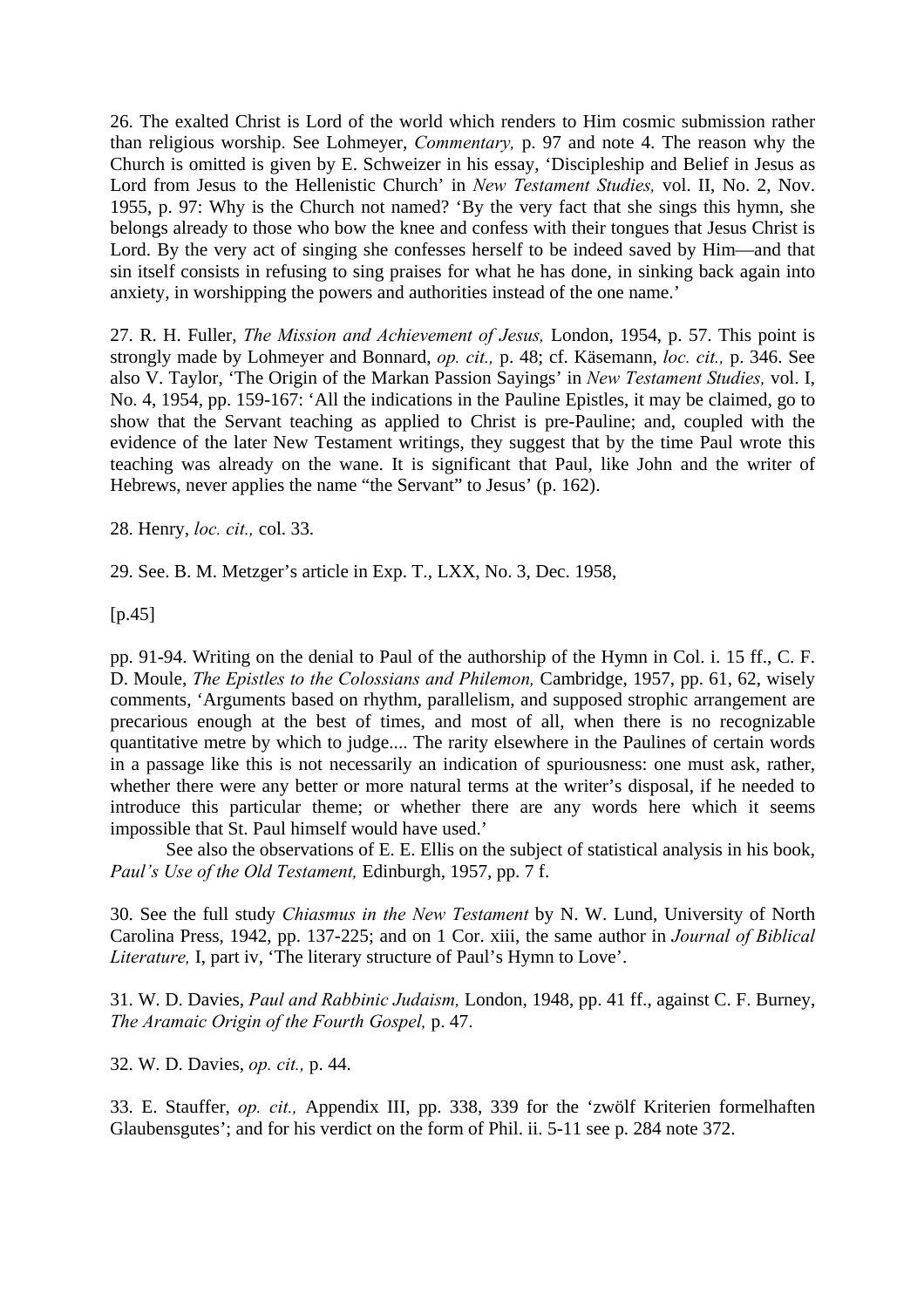34. And there are obvious parallels in the neighbouring context of the Philippian Epistle. Compare:

 $\eta$ γούμενοι υπερέχοντας (ii. 3) and οὐχ ἁρπαγμὸν ηγήσατο (ii. 6). (The verb  $\hat{\eta}$ γείσθαι is frequent in chapter iii)  $\kappa$ ενοδοξίαν (ii. 3) and επαντὸν ἐκένωσεν (ii. 7)  $ταπεινοφροσύνη (ii. 3) and ἐταπείνωσεν ἑαυτὸν (ii. 8).$ See also iii. 21, iv. 12  $\epsilon$ bp $\epsilon$ θώ (iii. 9) and  $\epsilon$ bp $\epsilon$ θε
iς ως (ii. 7)  $\mu \varepsilon \alpha \sigma \chi \eta \mu \alpha \tau$ ίσει (iii. 21) and σκήματι (ii. 7)  $\dot{\epsilon} \chi \alpha \rho i \sigma \theta \eta$  (i. 29) and  $\dot{\epsilon} \chi \alpha \rho i \sigma \alpha \tau$  (ii. 9) είς δόξαν . . . θεού (i. II) and είς δόξαν θεού πατρός (ii. 11).

[p.46]

35. Since this section of the present Lecture was prepared, a full survey of the contemporary discussion about the authorship of Phil. ii. 5-11 has been presented by J. M. Furness in *Exp. T.,* LXX, No. 8, May 1959, pp. 240-243. His conclusions are similar to those given above.

## **III. AN EXEGETICAL STUDY OF PHILIPPIANS II. 5-11 (pp. 16-37)**

1. For the details of these meanings of *υπάρχειν* see Arndt and Gingrich, *Lexicon*, pp. 845, 846.

2. Lightfoot takes  $\delta \pi \dot{\alpha} \rho \chi \omega \nu$  as implying the contrast between the original and the after state. See his note on Gal. ii. 14. On Phil. ii. 6 he writes that the word denotes 'prior existence' but not necessarily 'eternal existence'. The latter idea, however, follows in the present instance from the conception of the divinity of Christ which the context presupposes. But see B. W. Horan's article 'The Apostolic Kerygma in Philippians ii. 6-9', *Exp. T.,* LXII, No. 2, Nov. 1950, p. 60 for the meaning of  $\frac{\partial \pi}{\partial \rho}$  as 'being essentially'.

3. For the cognate forms see Gal. iv. 19; Rom. ii. 20; 2 Tim. iii. 5; Rom. xii. 2; 2 Cor. iii. 18.

4. Cf. Lightfoot's conclusion on the use of  $\mu$ op $\varphi$  in Phil. ii. 6: '...,it is used in a sense substantially the same which it bears in Greek philosophy'. *Commentary on St. Paul's Epistle to the Philippians,* London, 1896, p. 132. See also E. H. Gifford, *The Incarnation,* London, 1911 ed., pp. 12 ff. and Henry, *loc. cit.,* col. 18.

5. Reference may here be made to the author's contribution on the subject of  $\mu$ opon in *Exp.T.*, LXX, No. 6, March 1959, pp. 183, 184.

6. The credit for the development of this linguistic connection between  $\mu$ op $\varphi$  $\eta$  and  $\epsilon$ *i* $\kappa$  $\omega$  goes to J. Héring. His discussion is most conveniently to be consulted in his book, *Le Royaume de Dieu et sa Venue,* pp. 162 ff. For a full investigation into the literary connections of the word εἰκών see F.-W. Eltester's study, *Eikon im Neuen Testament*, Beiheft 23, *Z.N.T.W.*, Berlin, 1958. The chief reference which is important for the close relation between  $\mu$ opon and είκών is Gn. i. 26 where the divine pronouncement reads: 'Let us make man in our image  $(D^{\prime})$ ' LXX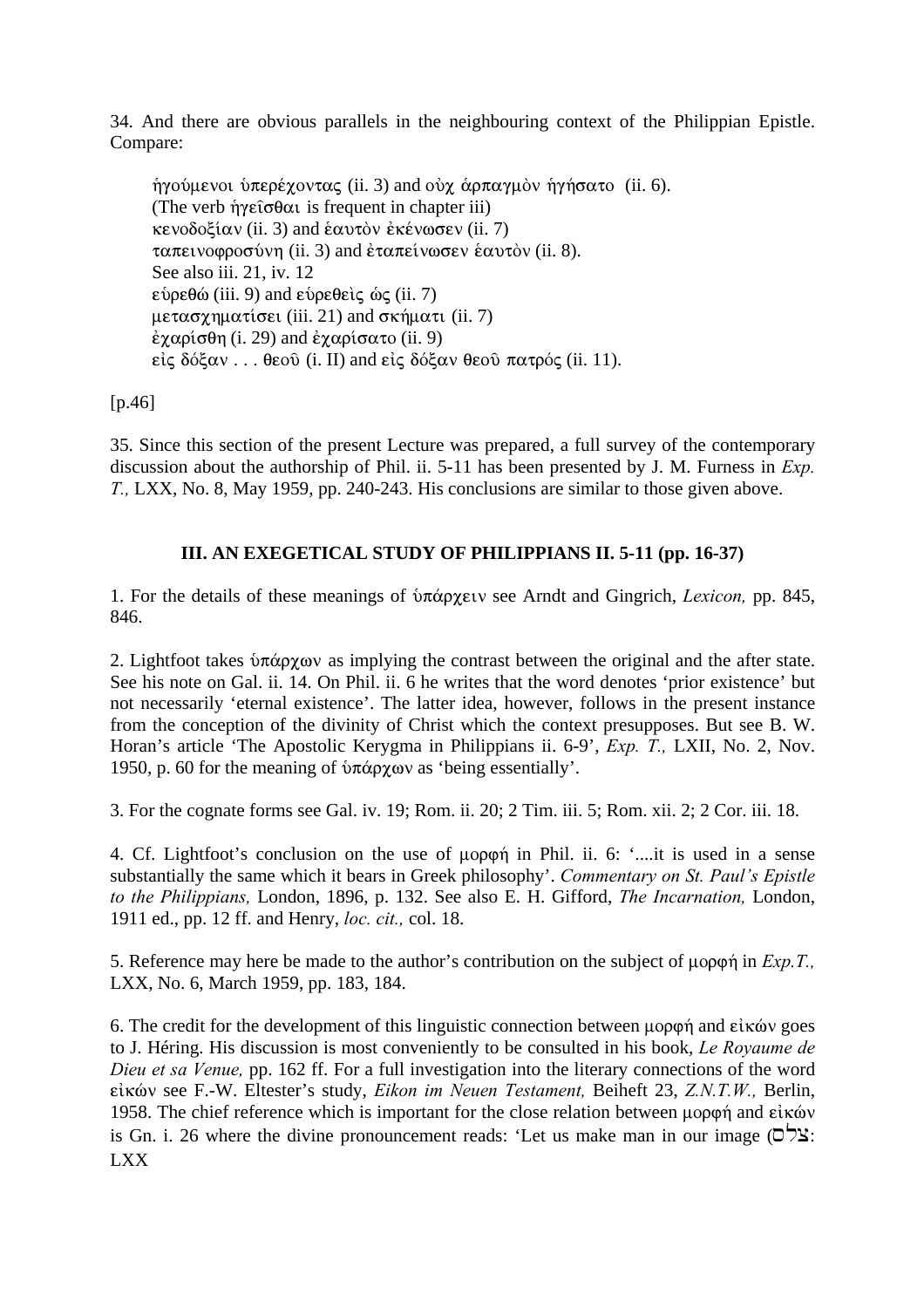#### $[p.47]$

 $\kappa \alpha \tau$ ' ei $\kappa \omega \alpha$ ), after our likeness (דמוה)'. The Aramaic equivalent of  $\sigma$ צלס is used in Dn. iii. 19 where it is rendered by the Greek  $\mu$ op $\varphi$ *n*.

The text of the *Corpus Hermeticum* is i. 12-15 (in the edition by A. D. Nock and A.-J. Festugière, Paris, 1945, pp. 10-12) quoted in Henry, *loc. cit.,* col. 21; cf. col. 42. This text shows, as Eltester remarks, *op. cit.*, p. 133 note 14, the terms  $\mu$ opon  $\theta$ eoô,  $\epsilon$ ik $\dot{\omega}$   $\theta$ eoô and ‡soj qeù side by side in the same context. See also C. H. Dodd, *The Bible and the Greeks,* London, 1935, pp. 149 ff. and the discussion in Eltester, *op. cit.,* pp. 80-83, and especially the earlier conclusion on p. 10 of his work which shows the equivalence of  $\epsilon\hat{i}$  x and  $\mu$  $\rho\rho\varphi\hat{n}$ .

7. The intimate connection between  $\epsilon \in \kappa$  and  $\delta \delta \xi \alpha$  is found in the LXX and in the New Testament usages. See the *Exp. T.* article already quoted p. 183 and Eltester, *op. cit.,* pp. 23, 24.

8. The proof of this statement is given in the citation of the two verses where the apostle calls his Lord the image of God (2 Cor. iv. 4; Col. i. 15: on which see Eltester, *op. cit.,* pp. 130 ff.).  $E$ *i* kóv must be accorded its full biblical significance. It means, not simply a copy or a reflection of an original, but the visible manifestation or 'objectivization' of the original's essence. Cf. C. Masson, *L'Épître de St Paul aux Colossiens,* 1950, pp. 98, 99; Héring, *op. cit.,* p. 165.

For Christ as the 'Lord of glory' see 1 Cor. ii. 8 and the references in note 9.

9*.* See A. M. Ramsey, *The Glory of God and the Transfiguration of Christ,* London, 1949, *passim;* and H. Kittel, *Die Herrlichkeit Gottes,* Beiheft 16, *Z.N.T.W.,* Berlin, 1934, pp. 183 ff. Heb. i. 3:  $\delta$ ς  $\delta$ ν άπαύγασμα της δόξης και χαρακτήρ της υποστάσεως αύτου; Jas. ii. 1 and Jn. i. 14 are examples; cf. Acts vii. 55. May the  $\kappa \alpha i$  be epexegetical in this last named reference, i.e. 'Stephen saw the glory of God, that is, Jesus standing at His right hand'? As far as Paul is concerned, the *fons et origo* of his conception of Christ as the divine 'glory' may be traced to his conversion-experience. The narrative in Acts (ix. 3, xxii. 6, ii, xxvi. 13) clearly emphasizes this point. It was the glory of God in the face of Jesus Christ (2 Cor. iv. 4; cf. Gal. i. 15, 16) which arrested him and made such an ineffaceable impression upon him that thereafter his dominating picture of the Lord was that of Him as God's eradiated brightness, 'the outward shining of the inward being of God'. He is seen as 'the visible radiance of the divine light': so Kittel,  $T.W.N.T., s.v.$   $\delta \delta \xi \alpha$  ii, pp. 240,

[p.48]

251. For the conversion-experience of the Damascus road encounter with the glorified Christ as the controlling source of Paul's theology, cf. H. W. Beyer, *Der Brief an die Galater,* in the series *Das Neue Testament Deutsch,* Göttingen, 1955, p. 12.

10. For the Johannine dÒxa of the pre-existent Christ see Kittel, *op. cit.,* pp. 254-256 with reference to Jn. xii. 41 and xvii. 5, 24.

11. The argument for the relation of the divine wisdom to the preexistent Christ proceeds along two lines:

a. The rôle of Wisdom in creation in the book of Wisdom vii. 25, 26, and the teaching of such New Testament passages as 1 Cor. viii. 6 and Heb. i. 3.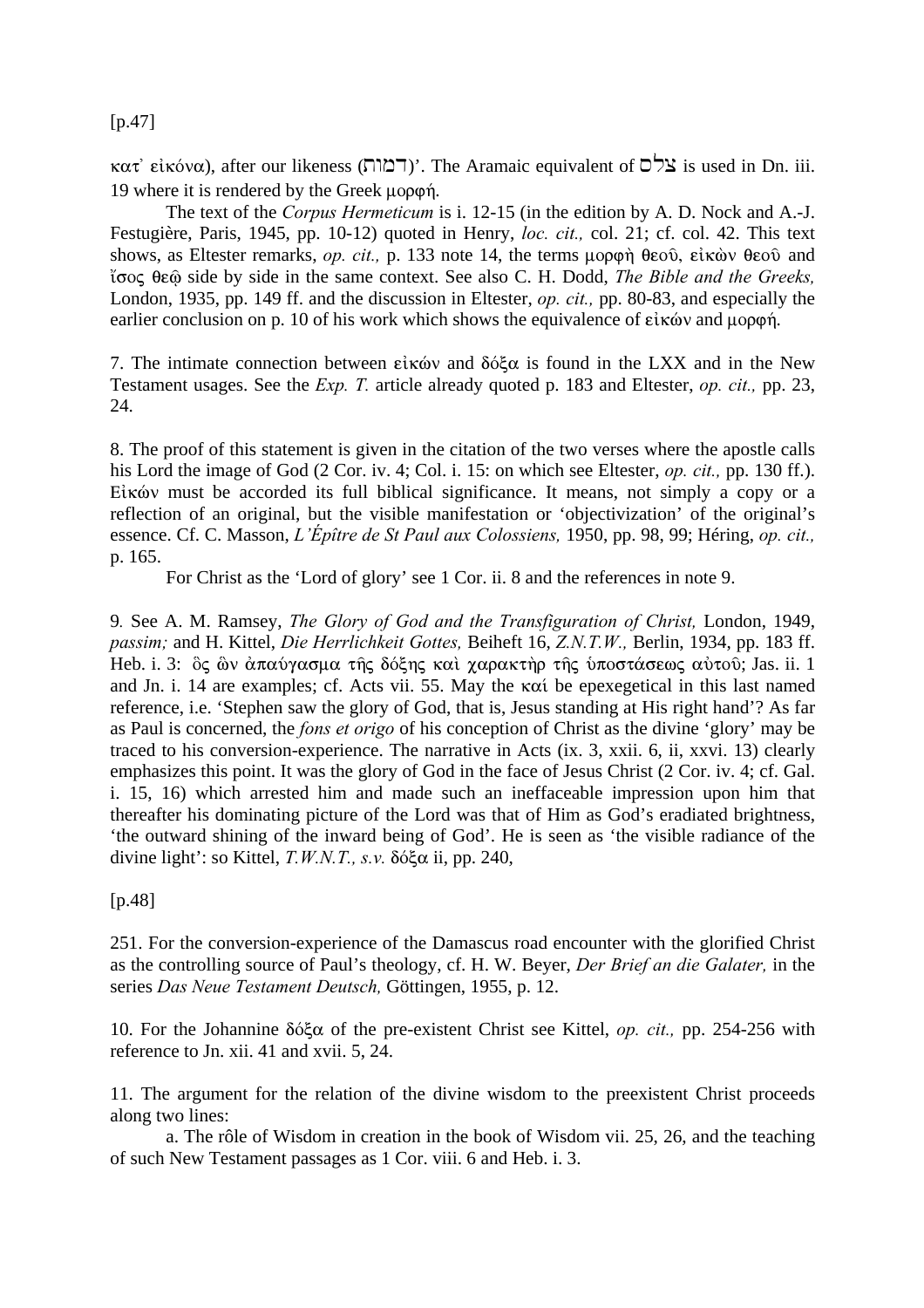b. Allusions to the rock of Wisdom x. 17, Xl. 4 and Philo which some have traced in 1 Cor. x. 4.

See the discussion in Eltester, *op. cit.,* pp. 133 ff.

Other references may be added, e.g. *Aboth* v. 6 and *Tosephta Sukkah,* iii. II. But there is a criticism of this line of reasoning in W. D. Davies, *op. cit.,* pp. 153 ff.

12. In his article *s.v.* μορφή in *T. W.N.T.*, *iv, p.* 759: 'Die μορφή θεού, in der der präexistente Christus war, ist nichts anders als die göttliche  $\delta\acute{o}\xi\alpha$ ; das ἐν μορφή θεοῦ ὑπάρχων des Paulus entspricht ganz J17, 5;  $\tau$  $\hat{\eta}$  δοξ $\hat{\eta}$   $\hat{\eta}$  είχον πρὸ τὸν τοὺ κόσμον είναι παρά σοί'. The quotation from Calvin is from his commentary on Phil. ii. 6: 'Christ, then, before the creation of the world, was in the form of God, because from the beginning He had His glory with the Father, as He says in John xvii. 5.' The same conclusion is succinctly expressed by J. Weiss, *The History of Primitive Christianity,* vol. II, E.T. London 1937, p. 478: 'The "divine form" which he possessed before becoming man (Phil. 2: 6) was nothing less than the divine *Doxa;* and may we not understand this statement to mean, in the Pauline sense; Christ was from the beginning none other than the *Kabod,* the *Doxa,* of God himself, the glory and radiation of his being, which appears almost as an independent hypostasis of God and yet is connected intimately with God?' Cf. also *idem* pp. 492, 493. It is interesting to note what looks like a parallel to this meaning in the letter of the church of Lyons cited in Eusebius, *H.E.* V. ii. 2: '... who also were such emulators and imitators of Christ, who being in the form of God, counted it not a prize to be on an equality with God, that, though being in such glory ( $\epsilon v\mu \tau o\alpha\omega\tau\hat{\eta}$ )  $δ$ όξη ὑπάργοντες) and having

[p.49]

suffered martyrdom... they neither proclaimed themselves martyrs, nor indeed did they permit us to address them by this name.'

13. The possibilities of meaning are stated fully by Henry, *loc. cit.,* col. 23.

14. See Moulton-Milligan, *The Vocabulary of the Greek New Testament,* London, 1914-1929, p. 78.

15. J. Ross, *J.T.S.,* XI, 1909, pp. 573, 574. Cf. the comments on this article in the *Exp. T.,* LXIX, No. 3, Dec. 1957, p. 93.

16. So Henry, *loc. cit.*, col. 24. He points out that substantives ending in -uoc no less than those ending in - $\mu\alpha$  indicate the result of an action; and that doublets ending in - $\mu\acute{o}c$  and - $\mu\alpha$ are used in the same sense. For example, see the use of  $\phi \rho \alpha \gamma \mu \dot{\alpha}$  and its equivalent  $\phi \rho \dot{\alpha} \gamma \mu \alpha$  in Mt. xxi. 33; Mk. xii. 1; Lk. xiv. 23; Eph. ii. 14.

17. Karl Barth who supports this view teaches that the phrase  $\alpha p \pi \alpha \gamma \mu \delta v$  means 'to  $\eta$ hold something convulsively' (*krampfhaft an etwas festhalten*) as a robber would clutch his prize and hold it to himself. There is no thought, says Barth, of the abandoning of His Godhead which He retained throughout His incarnate existence; the *kenosis* 'consists in the renunciation of His being in the form of God alone… He did not treat His form in the likeness of God ( $\tau$ )  $\tilde{\sigma}$   $\alpha$   $\tilde{\sigma}$   $\alpha$   $\tilde{\sigma}$  $\alpha$   $\tilde{\sigma}$  $\alpha$   $\tilde{\sigma}$  $\alpha$   $\tilde{\sigma}$  $\alpha$   $\tilde{\sigma}$   $\alpha$   $\tilde{\sigma}$   $\alpha$   $\tilde{\sigma}$   $\alpha$   $\tilde{\sigma}$   $\alpha$   $\tilde{\sigma}$   $\alpha$   $\tilde{\sigma}$   $\alpha$   $\tilde{\sigma}$   $\alpha$   $\tilde{\sigma}$   $\alpha$   $\tilde{\sigma}$   $\alpha$  of God He could also—and this involves at once a making poor, a humiliation, a condescension, and to that extent a  $\kappa \acute{\epsilon}$  vootc—take the form of a servant.' These quotations are from his commentary, *Erklärung des Philipperbriefes,* Munich, 1928, *ad loc.* especially p.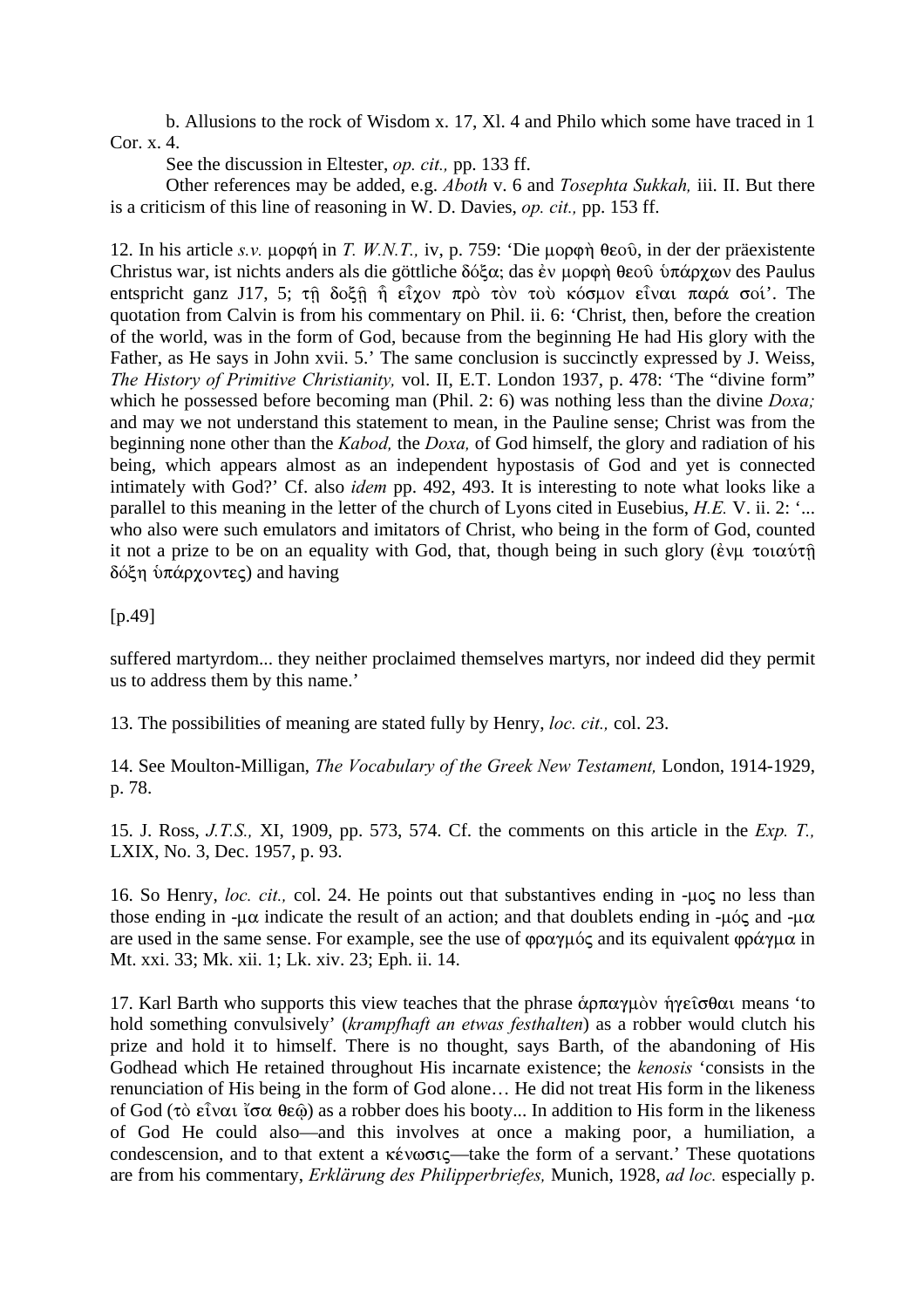55, and the exposition in *Church Dogmatics* iv, The Doctrine of Reconciliation, I, E.T. Edinburgh, 1956, p. 180.

18. So H. A. A. Kennedy, *The Expositor's Greek Testament,* London, 1903, iii, pp. 436, 437. Kennedy doubts the legitimacy of Lightfoot's translation 'did not look upon equality with God as a prize, a treasure to be clutched', i.e.  $\tau\delta$   $\epsilon\tilde{i}v\alpha$   $\tilde{i}\sigma\alpha$   $\theta\epsilon\hat{\omega}$  is something which He already possessed and resolved not to cling to. He points out that the basic connotation of the verb  $\alpha \in \alpha$  is 'to seize, snatch violently'. 'Thus it is not permissible to glide from the true sense "grasp at" into one which is totally different, "hold fast". Are we not obliged, then, to think of the  $\alpha p \pi \alpha \gamma \mu \omega$  ( $\alpha p \pi \alpha \gamma \mu \alpha$ ) as something still future, a *res rapienda*?'

[p.50]

19. Compare the uses of the verb  $\alpha \pi \alpha \xi \in V$  in Acts viii. 39; 2 Cor. xii. 2, 4; I Thes. iv. 17.

20. This meaning is well brought out by C. A. Anderson Scott's translation: 'He did not regard it as a thing to be grasped at to rise to equality with God'. *Footnotes to St. Paul,* Cambridge, 1935, p. 192; and cf. his exposition in *Christianity according to St Paul,* Cambridge, 1927, pp. 271, 272.

21. This translation is offered by various authorities. It goes back to W. Jaeger's contribution, 'Stilgeschichtliche Studie zum Philipperbrief' in *Hermes,* 1, 1915, pp. 537 ff*.* especially pp. 550-552. A. D. Nock, *St. Paul,* Oxford, 1946, translates: 'did not regard equality with God as a piece of luck', while W. K. L. Clarke takes  $\stackrel{\sim}{\alpha}$   $\frac{\sim}{\alpha}$  and to  $\stackrel{\sim}{\alpha}$  and renders 'lucky find' or 'treasure trove', *op. cit.,* p. 144. L. Cerfaux, *Le Christ dans la théologie de S. Paul*, Paris, 1954, p. 289, paraphrases as 'considérer ou traiter quelque chose comme une bonne aubaine'.

The justification for this translation is given in the authorities cited by Arndt and Gingrich, *s.v.* For the virtual equivalence of the words  $\&\rho \pi \alpha \gamma \mu \alpha$  and  $\&\rho \mu \alpha$  is the statement oύχ ἄρπαγμα οὐδε ἕρμαιον ἡγεῖται τό πρᾶγμα (Heliodorus vii, 20, 2) cf. Giiford, *op. cit.*, p. 34: cf. also Isidore of Pelusium, *Epist.* iv, 22: εί ἕρμαιον ήγήσατο τὸ εἶναι ἴσον οὐκ ἄν  $\bar{\epsilon}$ αυτόν έταπείνωσεν.

The most interesting example is that of Plutarch, *Alex. fortuna aut virtute,* 1, 8 (330D) which Lightfoot and Giiford had noted and mentioned as illustrating the meaning of  $\alpha p \pi \alpha \gamma \mu \alpha$ which is equivalent to  $\epsilon_{\text{p}}$  and denotes 'a highly-prized possession, an unexpected gain'. The text reads: ού γάρ ληστρικῶς την 'Ασίαν καταδραμών, ούδε ωσπερ ἄρμαγμα και λάφυρον εὐτυχίας ἀνελπίστου σταράξαι και ἀνασύρασθαι διανοηθείς.

A. A. T. Ehrhardt makes this text the starting-point for a speculative theory based on the supposed parallel between Jesus Christ and Alexander the Great (the title of his article in *J.T.S., XLVI, 1945, pp. 45-51).* We may note, however, his comment on the use of  $\alpha$  $\alpha$  $\gamma$  $\mu\alpha$ . here. Alexander refused to exploit his good fortune ('He did not overrun Asia on a looting expedition, treating those territories as falling to him by the fortune of war, and so his to seize….'). Christ refused to regard equality with God as a privilege to be exploited, a piece of good fortune to be enjoyed. *Loc. cit.,* p. 47.

 $[p.51]$ 

The same view of  $\alpha p \pi \alpha \gamma \mu \gamma$  is taken by W. L. Knox who, without quoting Ehrhardt, refers to the Plutarch story, and comments that it is hardly likely that Paul knew such a view of Alexander, but may have heard such views applied to Heracles whom Alexander imitated. See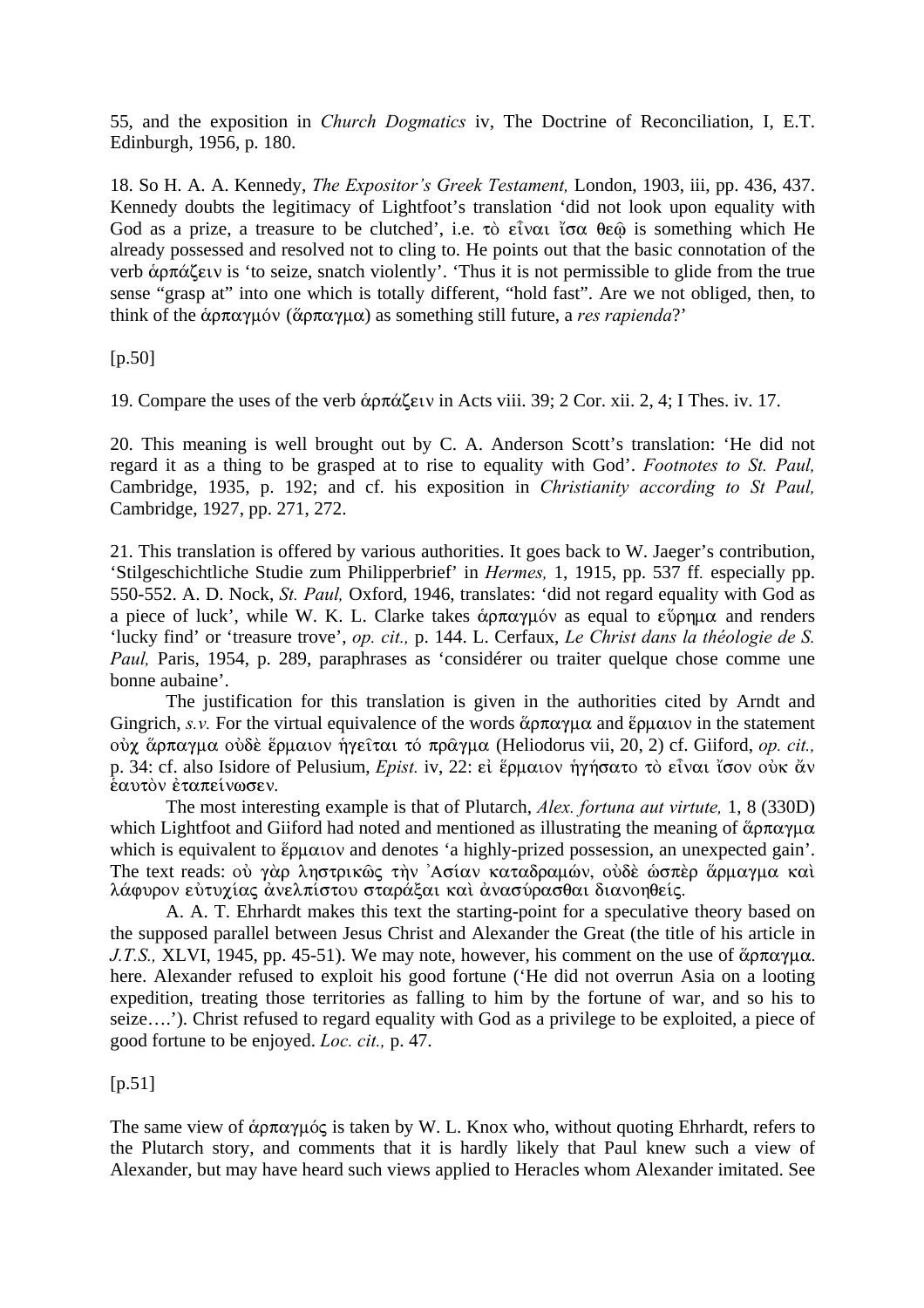pp. 237, 238 of his article, '"The Divine Hero" Christology in the New Testament', in the *Harvard Theological Review,* XLI, 4, Oct. 1948, pp. 229-249. But cf. the critique in Henry, *loc. cit., cols.* 39, 40. It is most interesting to find  $\lambda \alpha \varphi \nu \varphi \varphi \nu$ , 'spoils of war', used in the text of Plutarch in conjunction with  $\&\rho\pi\alpha\gamma\mu\alpha$ . The text of Aquila in Isaiah liii. 12 reads  $\lambda\alpha\phi\nu\rho\alpha$  in place of  $\sigma \kappa \hat{\nu} \lambda \alpha$  in the LXX.

22. Bonnard, *op. cit.,* p. 43: 'Le Christ, qui jouissait d'une condition divine, n'a pas considéré cette condition (qu'il possédait) comme un tremplin pour s'en prévaloir contre Dieu et atteindre ainsi l'égalité avec lui'. This meaning of  $\dot{\alpha}$ p $\pi\alpha\gamma\mu\dot{\alpha}$   $\gamma\gamma\epsilon\hat{\sigma}\theta\alpha\alpha$  is supported by E. Käsemann's rendering 'to utilize to one's own advantage' (*etwas für sich ausnützen*). He treats the phrase as a proverbial expression (*die sprichwörtliche Redensart*). *Loc. cit.,* p. 333. L. Cerfaux, *op. cit.,* pp. 289, 290, accepts a similar interpretation which makes the prize neither *res rapta* nor *res rapienda,* but rather 'un objet possédé sans doute justement mais dont il ne faut pas user orgueilleusement et comme par bravade.'

23. Compare Calvin's comment on Phil. ii. 6: 'Being such as He was, He could have shown Himself equal to God without doing wrong to anyone; but He did not manifest Himself to be what He really was, nor did He openly assume in the view of men what belonged to Him by right' (*sed non prae se tulit quod erat, neque palam sumpsit in oculis hominum quod iure suum erat*), quoted from P. van Buren, *Christ in our Place,* Edinburgh, 1957, p. 13.

24. With Lohmeyer and Bonnard then, it is impossible to decide between the two formulae of *res rapta* and *res rapienda* if they are regarded as mutually exclusive. On the contrary, the above interpretation includes both ideas. The pre-incarnate Christ had the full dignity of His place as the second Person of the Trinity, with the exception of that acknowledgement which could only be His by His installation and function as Lord ( $K$ ύριος). He might have secured this by personal seizure and self-assertion, but He resolved that the future honour which could have been His possession by acquisition would come to Him as His Father's gracious gift. The  $\alpha$  $\alpha$  $\gamma$  $\mu$  $\alpha$  which He refused to exploit to His own end

[p.52]

was the 'privilege' or advantage which lay within His power, the point of vantage from which He might, had He chosen, have set up His own Lordship in rivalry to His Father's.

This line of interpretation follows partly the train of Lohmeyer's thought in his *Commentary,* pp. 92, 93. He recognizes that the motif of the Hymn is the determination of the path that Christ chose as the way to His Lordship. This choice, according to Lohmeyer, is in contrast to that of Satan who attempted to be equal with God. See later for this possible background. The Son of God, on the contrary, resolved to gain His Lordship by the way of sacrifice and suffering. His way is a paradox which is expressed in the formula, 'through becoming Man His way leads to Lordship'. Lohmeyer relates this paradox to the theme of divine election which he traces back to Isaiah's doctrine in the picture of the suffering Servant. 'To be chosen by God means to suffer upon earth.' So with the fulfilment of this prophetic truth. In order to show Himself divine it was necessary for Him to pass through time and to suffer as Man.

25. This key to an understanding of the Hymn is widely accepted. It was stated as early as 1908 by F. P. Badham, *Exp. T*., XIX, No. 7, pp. 331-333. O. Cullmann, *Die Christologie des Neuen Testaments,* p. 182, says categorically, 'Except for this background of the Pauline teaching of the two Adams', this verse (ii. 6) 'is scarcely intelligible'; and offers a full and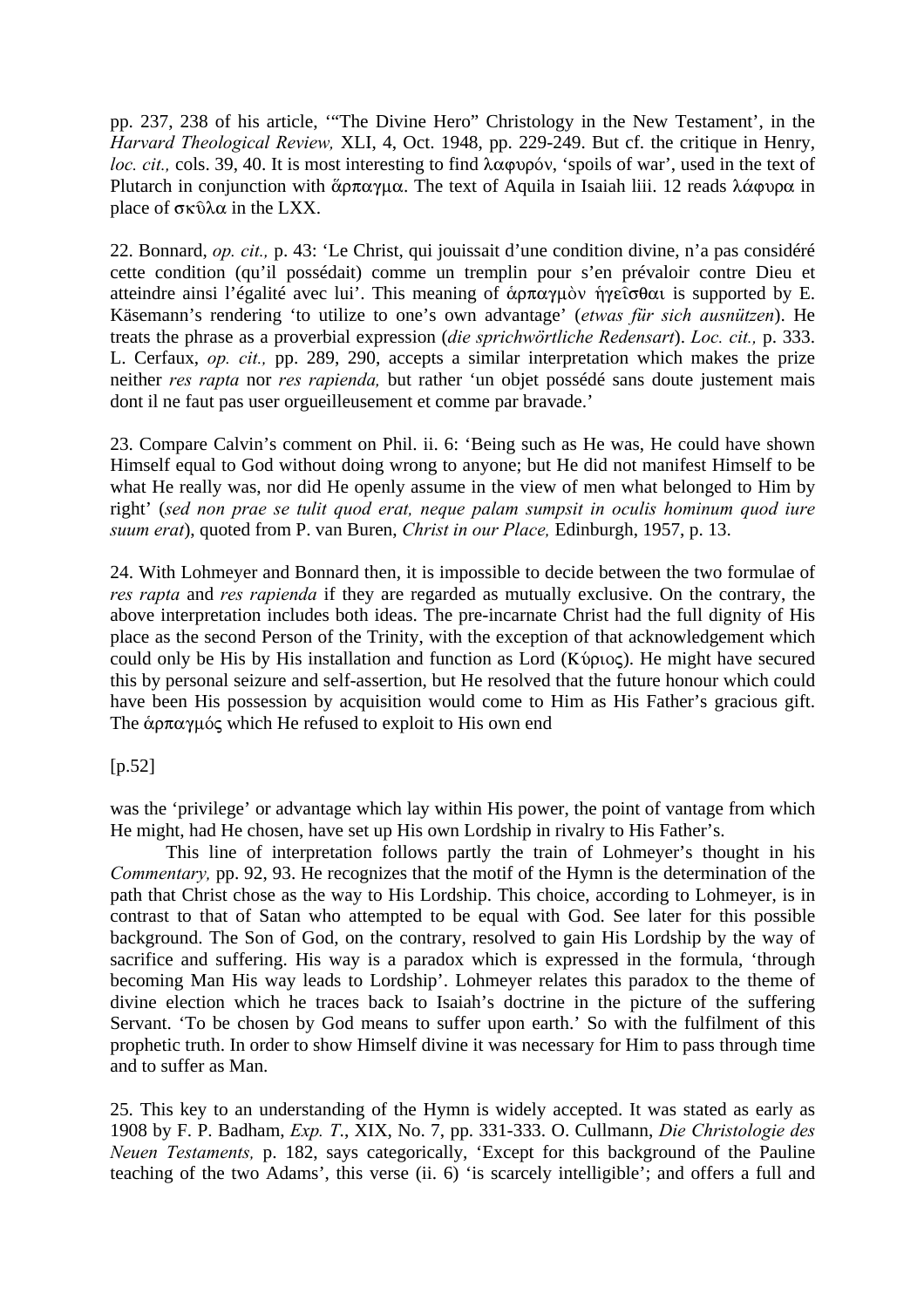convincing application. The almost solitary voice of dissidence from this suggested background is that of W. Foerster, *T.W.N.T.* i, p. 473.

26. Another possible background is the proposed contrast between Christ and Satan. In the apocalyptic tradition Satan's fall from heaven is the result of his  $\pi\lambda\epsilon\text{ove} \xi\text{i}\alpha$ , the desire to grasp more than his due which God had appointed him. See, for example, *Life of Adam and Eve,* xv where Satan is robbed of his glory because he would not worship Adam, but aspired after lordship in his own right. E. Stauffer, *New Testament Theology,* E.T. London, p. 64, gives the following account of the tradition about the rebellion and fall of Satan: 'We are told (in Jewish sources: e.g. *Slavonic Enoch,* xxix. 4, 5: *The Book of the Secrets of Enoch,* edited by W. R. Morfill and R. H. Charles, Oxford, 1896, p. 36) that the devil belonged to the most glorious of the angels, and was himself the leader of one of the angelic hosts. But in a decisive

 $[p.53]$ 

hour he refused to obey God... (and) God hurled him down into the depths. The early Church, and Paul in particular, knew about these traditions of a pre-human catastrophe in the will of creation, and accepted them (cf. 2 Peter ii. 4 ff.; Jude 6). It is quite plain that what is in Paul's mind in Phil. ii. 6 ff. is this picture of Satan and his *superbia,* and it is that which he contrasts with such emphasis with the picture of Christ and his *humibitas*'. This background, although very suggestive and interesting, has not been generally accepted, and that of the disobedience and fall of Adam is to be preferred. Dibelius, for example, who supported the analogy with Satan's fall in his book, *Die Gesterwelt im Glaubens Paulus,* Göttingen, 1909, pp. 105 f., later in his *Commentary* retracted this support.

There are points of contact between the two temptations and falls, Satan's and Adam's, in their rejection of God's authority, and their proud ambition to be as God. Compare Is. xiv. 14, 'I will be like the most High' and Gn. iii. 5, RV, 'ye shall be as God'. 27. Cf. D. Cairns, *The Image of God in Man,* London, 1953, pp. ig if. with reference to Eichrodt who takes the second term ( $\Gamma$ ( $\Gamma$ ור) as defining more clearly than the first ( $\Gamma$ ( $\Gamma$ ) what is meant: 'In God's image, that is to say, in His likeness'. It is of great significance that the LXX uses  $\epsilon\$ ik $\omega$  to render  $\Box\Box\Box$  in Gn. i. 26, 27, v. 3, ix. 6; that the same Greek word is used to translate  $\mathbb{R} \rightharpoonup \mathbb{Z}$  in Dn. ii (4 times) and iii (9 times), and  $\mu$ op $\varphi$  $\eta$  is used to translate  $\forall x \in \mathbb{R}$  in Dn. iii. 19 that Phil. ii. 6 in the Peshitta version has  $\forall x \in \mathbb{R}$  to render  $\mu$ opon and that Delitzsch translates both Col. i. 15 and 2 Cor. iv. 4 by using  $\sum \sum$  Cf. J. Behm, *T.W.N.T.* iv, p. 759; and G. S. Duncan, *Jesus, Son of Man,* London, 1948, p. 193 note 3. For the linguistic details, cf. Eltester, *op. cit.,* pp. 13 ff. and K. L. Schmidt's essay '"Homo Imago Dei" im Alten und Neuen Testament' in *Eranos-Jahrbuch,* 1947, XV, *Der Mensch,* Zürich, 1948, pp. 149-195, especially pp. 165 ff. See, too, the factual details provided by C. Ryder Smith, *The Bible Doctrine of Man,* London, 1951, pp. 94, 95. He examines the usages of the Hebrew words המגה and  $\Box$  and  $\Box$ מגה with their LXX equivalents, and concludes that 'for the LXX translators the three *Hebrew* terms were synonyms.'

28. See the exposition of E. Jacob, *Theology of the Old Testament,* E.T. London, 1958, pp. 170, 171.

29. See the clear statement of the meaning of *kenosis* in J. J. Müller's

[p.54]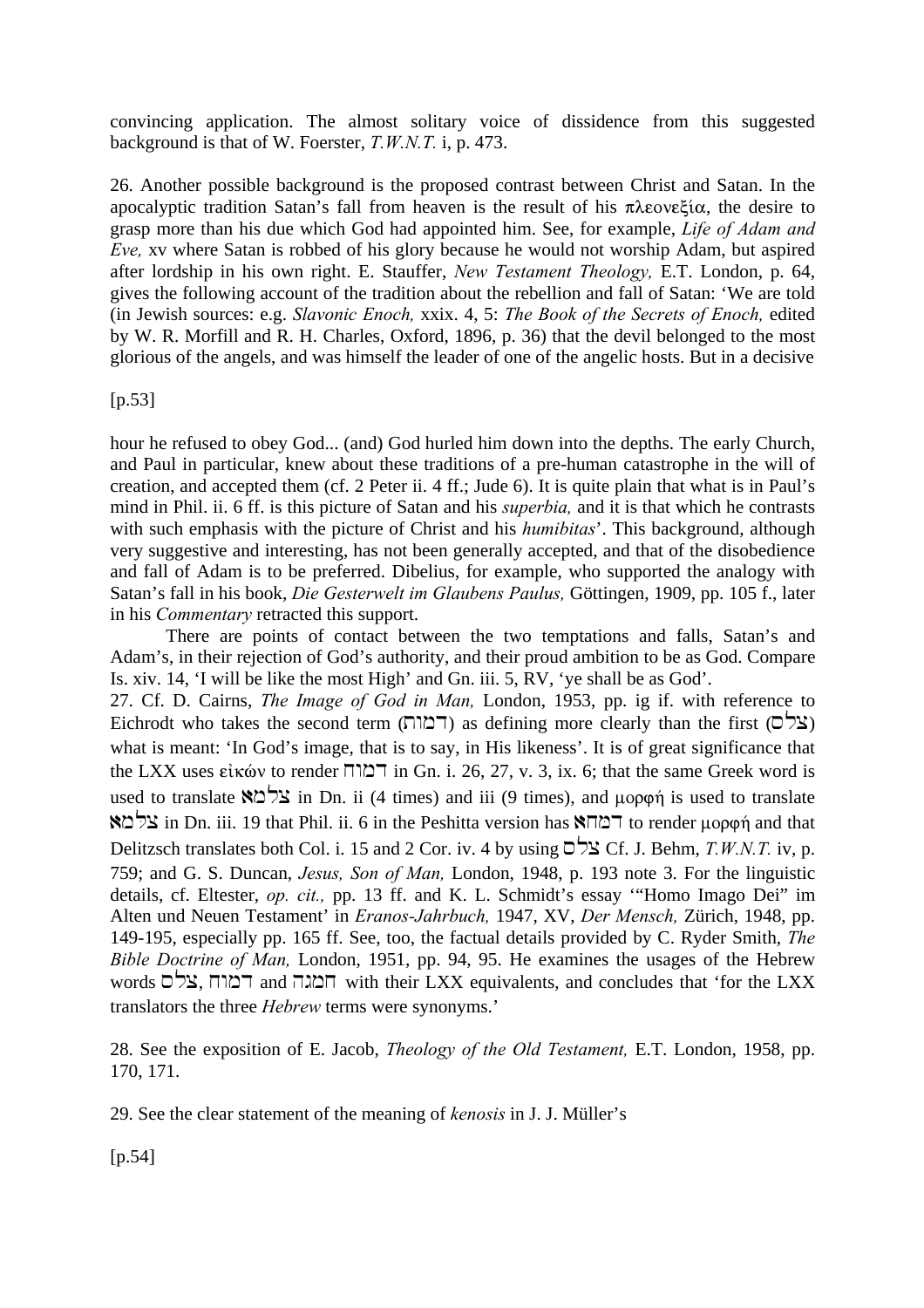commentary, *The Epistles of Paul to the Philippians and to Philemon,* London, 1955, pp. 83- 85; and the acute comments of L. Morris in *The Lord from Heaven,* London, 1958, pp. 73, 74; cf. also Henry, *loc. cit.,* cols. 156, 157.

30. V. Taylor, *op. cit.,* chapter xix; G. C. Berkouwer, *The Person of Christ,* E.T. Grand Rapids, 1954, *passim;* L. Berkhof, *Systematic Theology,* Grand Rapids, 1941, pp. 327-329.

31. On the theological side, see the critique of *kenosis* by D. M. Baillie, *God Was in Christ,* London, 1948, pp. 94-98. After an examination of the linguistic evidence and the interpretation put upon it in the interests of the kenotic theory, J. S. Lawton, *Conflict in Christology,* London, 1947, p. 132 concludes, 'it is impossible to assign to the passage that decisive place which it obviously holds in the construction of kenotic Christology.'

32. V. Taylor, *op. cit.,* p. 77: 'the reference is to a pre-incarnate renunciation coincident with the act of "taking the form of a servant"'; Henry, *loc. cit.,* col. 28: 'L'action marquee par l'indicatif aoriste paraît être concomitante avec celle du participe aoriste qui suit, comme en Eph. i. 9, et la kénose, au sens large, consisterait bien dans le fait même de "prendre la forme d'esclave"'.

33. We cannot follow Dibelius here when he quotes Lk. i. 53; Ru. i. 21 to prove that the verse shows simply—but expressed poetically—that Christ was poor (*er machte sich arm*). He refuses to define His poverty more closely. 'Alle diese Erwagungen sprechen gegen eine streng terminologische und für eine poetisch-hymnische Interpretation' is his conclusion about all the key-terms of the Hymn, *Commentary, 4n die Thessalonicher an die Philipper,* Tübingen, 3rd ed., 1937, p. 77.

34. Lightfoot, *op. cit.,* pp. 111, 112.

35. J. H. Michael, *The Epistle to the Philippians,* London, 1928, p. 90.

36. W. Warren, *J.T.S.,* XII, 1911, pp. 461-463.

37. The suggested parallel in Is. xlix. 4, κενῶς ἐκοπίασα καὶ εἰς μάταιον καὶ εἰς οὐδὲν œdwka t¾n "scÚn mou although quoted by E. C. Selwyn, *The Oracles in the New Testament,* London, date of preface 1911, p. 250, and listed by Henry, col. 46 and Cerfaux, *op. cit.,* p. 286 note 2, is rather far-fetched.

 $[p.55]$ 

38. See the bibliography cited in the article by D. R. Griffiths, *Exp. T*., LXIX, No. 8, May 1958, pp. 237-239, and by J. Jeremias in the translation of his study of the term  $\pi\alpha\hat{i}\varsigma$   $\theta\epsilon$ o $\hat{o}$  in *T.W.N.T.* v, p. 708 now published as *The Servant of God,* London, 1958, p. 97. The conclusion from this suggested derivation of ἐαυτὸν ἐκένωσεν from the Hebrew  $\mathbb{W}$ : … hdxh of Is. liii. 12 is clearly stated by H. Wheeler Robinson, 'the Kenosis was properly that of the Crucifixion, though naturally involving the Incarnation', in *The Cross in the Old Testament,*1955 ed. London, p. 105; and especially by Jeremias in his contribution to *Studia Paulina* where he writes that the use of Is. liii. 12 'bezieht sich dann auf die Priesgabe des Lebens, nicht auf die Kenose bei der Inkarnation', quoting C. H. Dodd, *According to the Scriptures,* London, 1952, p. 93 in confirmation (p. 154). See also Dodd's article in *J.T.S.,* XXXIX, 1938, p. 292.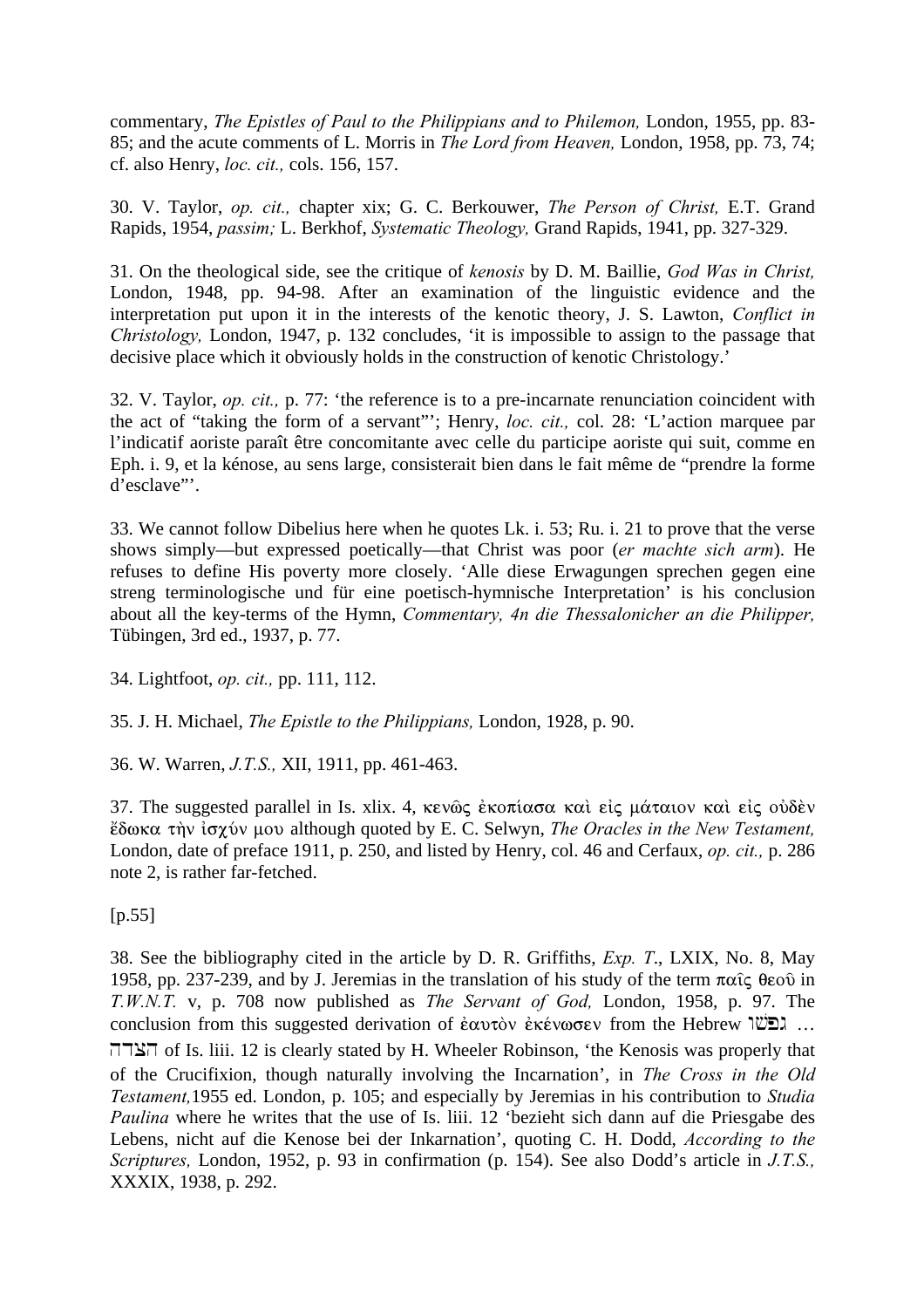39. There is criticism of Jeremias on this point by Otto Michel, 'Zur Exegese von Phil. 2, 5- 11' in *Theologie als Glaubenswagnis, Festschrift* Karl Heim, Tübingen, 1954, pp. 83, 84; and recently there is a criticism, on the linguistic side, of the identification of  $\mathbb{W}$ . Henrician and ™autÕn ™kšnwsen by M. D. Hooker, *Jesus and the Servant,* London, 1959, p. 121.

40. There are two points which should be borne in mind before we insist that the thought of the apostle must proceed in logical sequence. The first is the argument of H. Wheeler Robinson in his discussion of the verse in the light of Is. liii. 12. He grants that, on first reading, it would appear that the incarnation is in view in  $\epsilon \alpha v \tau \delta v \epsilon \kappa \epsilon v \omega \sigma \epsilon v$ , but the apostle's parenthetic style may account for the peculiar form of the clauses. 'When he has begun to express this divine humiliation unto death, with the memorable words of Is. liii. 12 in his mind as its apt expression, he checks himself after saying, "He emptied himself—" before adding the completing words "to death", at the remembrance of the human life which was the necessary pathway to that death of the Cross, and describes the humiliation of this life on earth as a "servant" prior to the great humiliation of the Cross; hence the parenthetic clauses, which grammatically follow the word which envisages the goal of the Cross, though logically they precede this, as the preparation for it.' *Op. cit.,* p. 104, note 23.

The second observation is the way in which the text of Is. Lii-liii appears to be used in the Hymn without any reference to logical or

[p.56]

historical sequence. For example, the glorification of the Servant in Is. lii. 13 with the keyverb  $\psi \omega \theta \eta \sigma \epsilon \tau \alpha$  is the frontispiece to the chapter of His humiliation, whereas in the Philippians text at ii. 9 it comes as the climax of the Hymn and as the result of His obedience unto death.

41. If the question is posed, Why does the apostle then not refer to the Lord's glory rather than to His 'form'? the answer will be given with Michel that special stress is placed on the 'form of the servant' in the contrast of the later verse. *Loc. cit.,* p. 82, note 1.

42. *Commentary,* p. 112.

43. Dibelius, *op. cit.,* pp. 77, 78.

44. Cf. J. Jeremias, *T.W.N.T.* v, pp. 708, 709 (= *The Servant of God,* p. 97). The most outstanding exceptions among scholars to the view that Phil. ii. 5-11 depends linguistically upon Isaiah liii are W. Michaelis, *Der Brief des Paulus an die Philipper,* Leipzig, 1935, p. 37 who says explicitly 'Auch an den "Knecht" Jes 53 ist übrigens nicht zu denken'; and E. Kãsemann, *loc. cit.*, p. 336 who maintains that δούλος has nothing to do with the *'ebed Yahweh* doctrine, but is a Greek idea!

45. This objection is voiced by, e.g., K. Rengstorf, *T.W.N.T. s.v.,* ii, p. 282; and, recently, M. D. Hooker, *op. cit.,* p. 120.

46. C. F. Burney, *op. cit.,* p. 108.

47. Michel, *loc. cit.,* p. 92; L. Cerfaux, *op. cit.,* p. 285.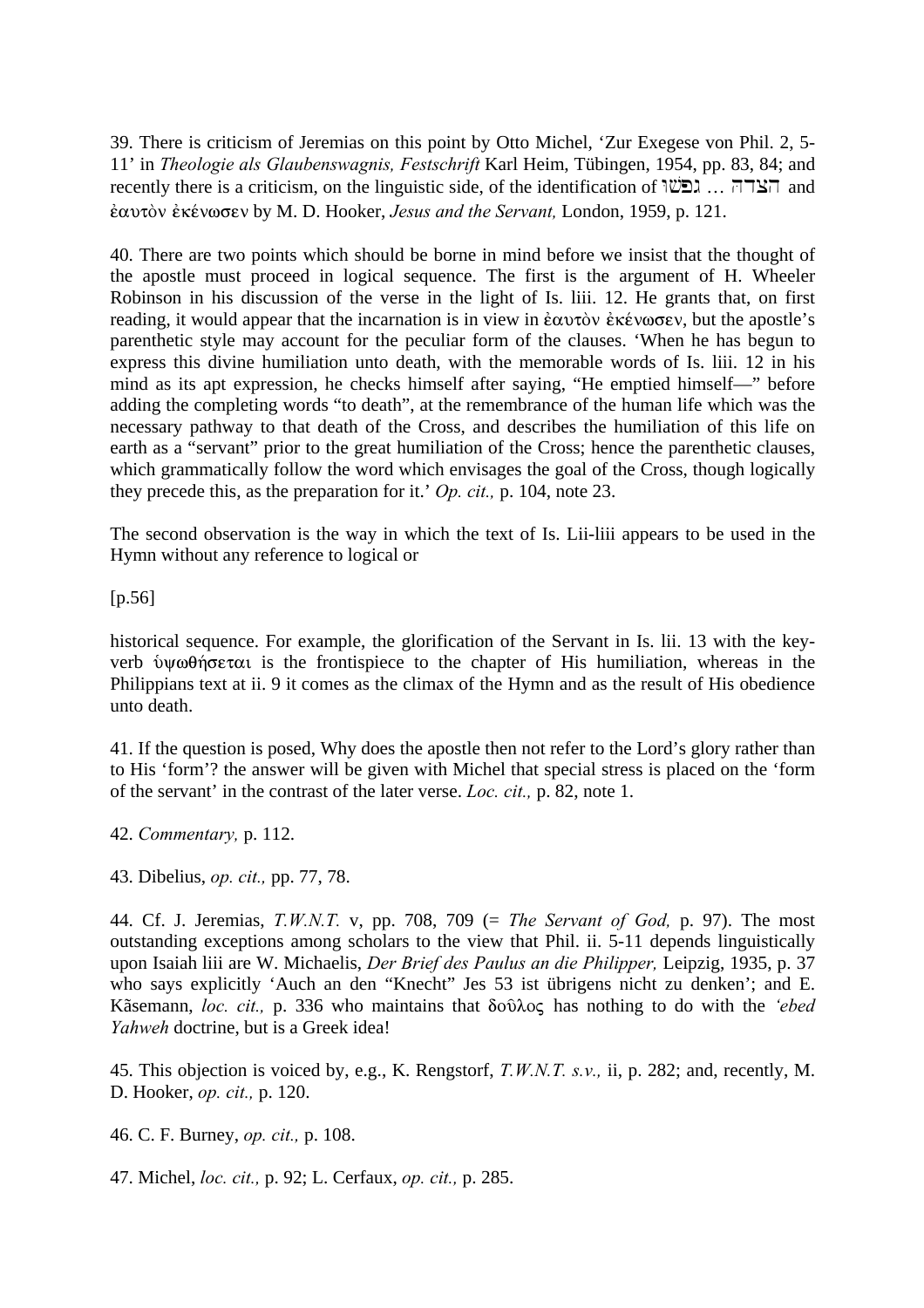48. But it is further supported by the fact that  $\delta\mu\sigma\omega\mu\alpha$  also is found to be interchangeable with  $\mu$ opon and  $\epsilon \hat{i}$ oc in the Greek Bible. See Ezk. i. 26 where the divine glory appeared in the form of a 'likeness as the appearance of a man' (LXX reads  $\delta \mu \acute{o}$  the  $\delta \zeta$   $\epsilon \hat{i}$   $\delta \circ \zeta$  $\dot{\alpha}$ (Γαιτίπ κεγ-term דמות). It may be submitted, therefore, that there is a parallelism in the lines of verse 7 in which  $\mu$ opon  $\delta$ oύλου is parallel with έν διμοιώματι  $\dot{\alpha}$ νθρώπων. The incarnate Son entered upon His earthly career to assume the office of the Servant of Yahweh which entails a true *incarnation* and acceptance of human life with all its 'historical risks' ('tous les risques historiques', as Bonnard puts it, quoting the New Testament meaning of  $\gamma \acute{\epsilon}$  you $\epsilon$  vocal as always marking an historical happening).

The endeavour to find in this participle (as in Rom. i. 3; Gal. iv. 4) an indirect allusion to the Virgin birth is not altogether convincing.

 $[p.57]$ 

See H. E. W. Turner, *Exp.T.,* LXVIII, No. 1, Oct. 1956, p. 12; cf. V. Taylor, *op. cit.,* p. 217, note 1.  $\gamma \acute{\text{\text{e}}}$  y  $\acute{\text{\text{e}}}$  can have the plain sense of 'being born', as in Jn. viii. 58.

49. Cf. A. E. J. Rawlinson, *The New Testament Doctrine of the Christ,* London, 1926, p. 135, note 3.

50. 'So when this name of Servant is given to Him, we must understand that it is because He has taken our nature, not merely humbled Himself, but even making Himself absolutely nothing.' Calvin's sermon on Is. liii in T. H. L. Parker's ed. London, 1958, p. 31.

51. For this view cf. Henry, *loc. cit.*, col. 30. The term δούλος may conceivably denote Jesus' subjection to demonic powers. He willingly identified Himself with men in their enslavement to the  $\sigma \tau$ ov $\chi \epsilon \hat{\alpha}$  to  $\hat{\beta}$  kÓsmou (Gal. iv. 3, 9); and, by entering their thraldom, He passed into the control of the  $\alpha$ <sub>p</sub>  $\gamma$  over  $\alpha$   $\alpha$   $\alpha$   $\alpha$   $\beta$   $\alpha$  to  $\alpha$  to  $\alpha$  (1 Cor. ii. 8) and under the demon power of death. This line of interpretation would be confirmed if our view of the words 'unto death' in verse 8 were accepted. See pp. 31, 63. Cf. J. A. T. Robinson, *The Body,* London, 1952, pp. 38, 39; M. Werner, *The Formation of Christian Dogma,* E.T. London, 1957, p. 127; and Weiss' words: 'Paul calls this "the form of a servant" because he, though born Lord of all things, became like men, the slave of "the elements of the world".' *Op. cit.,* ii, p. 493. Cf. also the recent study of G. B. Caird, *Principalities and Powers,* Oxford, 1956, especially pp. 97, 98.

52. Lohmeyer, *Commentary,* p. 94: ' "Knecht" sein bedeutet in der religiösen Sprache des Judentums nichts anderes als von Gott erwâhlt sein; so heissen die grossen Frommen der Vergangenheit mit Stolz und Ehrfurcht.'

53. The exact meaning of  $\delta\mu\delta\omega\mu\alpha$  is much controverted. See the discussion in Arndt and Gingrich's *Lexicon, s.v.* p. 570. The point at issue is in the question as stated by Michel, *loc. cit.,* p. 89. Is Christ who appears in 'the likeness of men' fully and perfectly Man, or is the picture here one of a person who is only seen as Man, since He is, in reality, remaining in the world as *ein Gottwesen,* a divine Being? Bauer's reply (in the *Lexicon* just mentioned) to this question covers both aspects, but he is not as emphatic as Michel on the Lord's full humanity. 'Jesus in His earthly career was similar to sinful men and yet not absolutely

[p.58]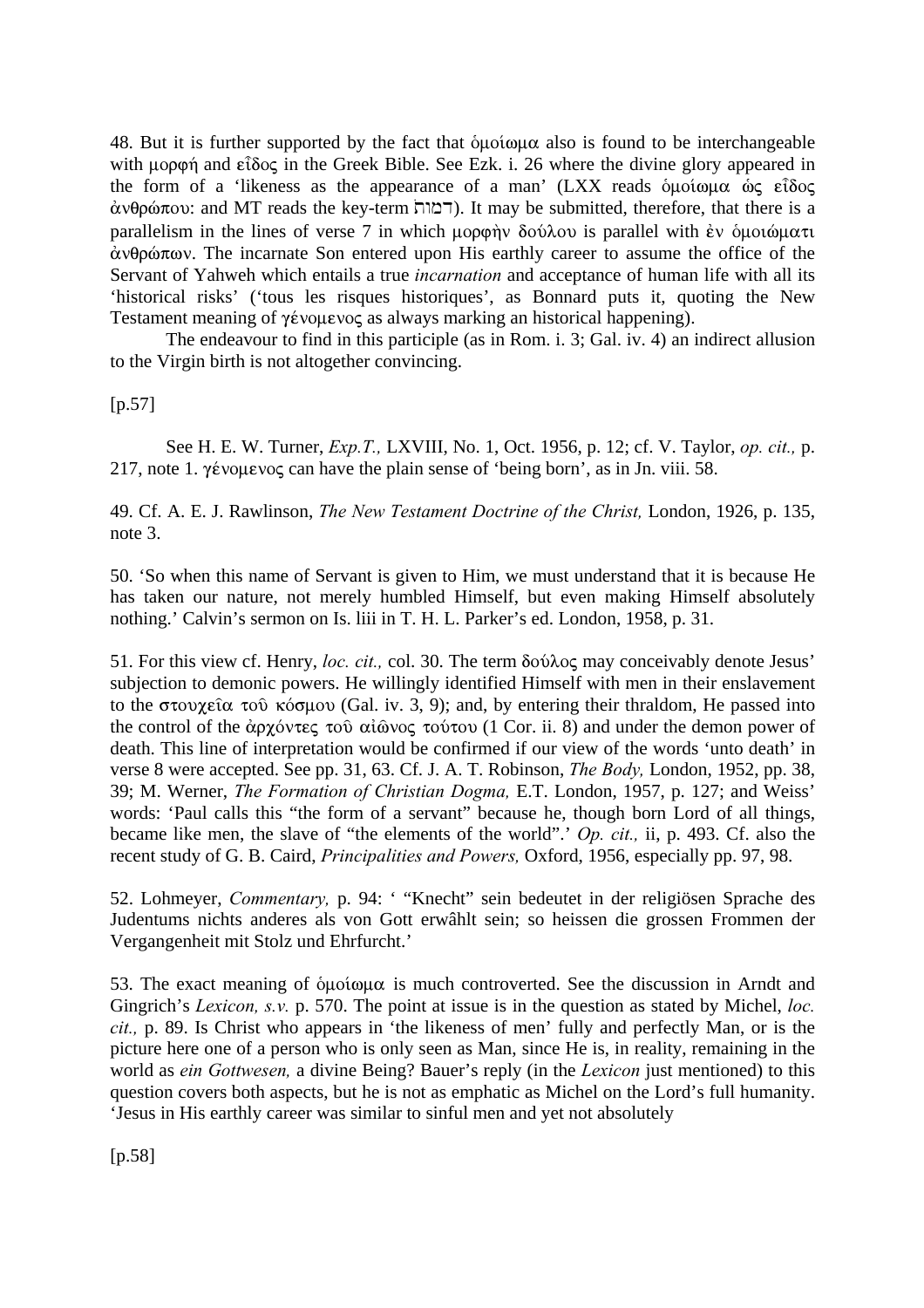like them' is his conclusion on the Pauline usage of  $\delta\mu\sigma\omega\mu\alpha$ . In the light of the parallel text in Rom. viii. 3 and the usage of  $\delta\mu\alpha\omega\mu\alpha$  in LXX, this is as far as verse 7 goes, and needs to be supplemented by the unequivocal statement of the Lord's true humanity in verse 8.

Part of the reason for Paul's choice of this word is its close connection with the Adam-Christ parallel (cf. Rom. v. 14), 'In the likeness of men' is the equivalent of 'in the image of the true man', with a backward glance to the Genesis narrative. This is how Lightfoot takes it. 'The plural  $\dot{\alpha}$ νθρώπων is used; for Christ, as the second Adam, represents not the individual man, but the human race', *Commentary,* p. 112.

54. Arndt and Gingrich, *Lexicon,* pp. 804, 805 furnish a good illustration from Josephus of a king who exchanged his kingly robes for sackcloth and takes on a  $\sigma \chi \hat{\eta} \mu \alpha \tau \alpha \pi \epsilon \nu \delta \nu$ .

55. See Lightfoot's note, *op. cit.,* pp. 112, 113.

56. It is at this point that the verdict of Michel may be fully endorsed: 'Die ganze Christologie des Neuen Testaments hängt an dem entscheidenden Ereignis, dass Jesus nicht nur menschenähnlich oder menschengleich war, sondern selbst em Mensch war.' *Loc. cit.,* p. 90.

57. So Lohmeyer, *Commentary*, p. 95, εύρεθεὶς 'refers not to the beginning but to the course of this human life'. He goes on to conclude, therefore, that 'this line is completely separated from what has gone before. It can only serve to explain the thought of humiliation'. Jeremias, however, objects to this division in his article in *Studia Paulina,* p. 153.

Lohmeyer, as it was earlier noted, has pointed out how unGreek is the expression  $\epsilon$ νοεθείς ώς, and makes this the starting-point for an elaborate theory that the underlying Semitic original of these words is to be discovered in the Aramaic of Dn. vii. 13: בר $\blacktriangleright$   $\blacktriangleright$ meaning 'as a son of man'. This title he takes to mean 'a man carrying the appearance of a divinity' as in *Enoch* (xlvi. 1 ff.) and the *Ezra Apocalyse* (2 *Esdras* xiii); cf. Rev. i. 13, xiv. 14. On this reading, what is in view is not Christ's humanity but His transcendental state as the heavenly man who came to earth to accomplish a redemptive mission for mankind. Most scholars regard this identification of Paul's æj ¥nqrwpoj with dkk as forced and unnatural; and there is little to commend Lohmeyer's endeavour to find here the background in the Iranian myth of *anthrōpos* (*KJ,* pp. 39-41; cf. W. O. E. Oesterley, *II Esdras,* London,

[p.59]

1933, pp. 158-164). For a discussion of the supposed dependence of Paul upon the myth of the 'heavenly man' see J. M. Creed, *J.T.S*., XXVI, 1925, pp. 113-135; A. E. J. Rawlinson, *op. cit.,* pp. 125 ff.; A. Schweitzer, *The Mysticism of Paul the Apostle,* E.T. London, 1931, p. 167; and W. Manson, *Jesus the Messiah,* London, 1943, Appendix D.

 $\dot{\omega}$ ς is quite naturally taken as equivalent to  $\check{\alpha}$  α. Christ was seen to be, to human view, like a man. But it is certainly arguable that  $\alpha \theta \rho \omega \pi \sigma \rho$  here is Paul's version of the full title 'the Son of man' in the gospel tradition. See E. Stauffer's chapter xxiv, *op. cit.,* pp. 108-111, with the conclusion, 'The idea of the Son of man lives on in the Pauline letters under a new christological word that gives linguistic expression to the same thing under the term "Man" and its further developments and correlatives. This terminology (e.g.  $\alpha \theta \rho \omega \pi o \varsigma$ ,  $\delta \epsilon \upsilon \tau \epsilon \rho o \varsigma$ άνθρωπος, άνθρωπος, άνθρωπος έξ ούρανοῦ, ἔσχατος Αδάμ, κεφαλή, εἰκών) gives a far more distinct expression to the antithesis between Christ and Adam than the name Son of man could do' (p.111).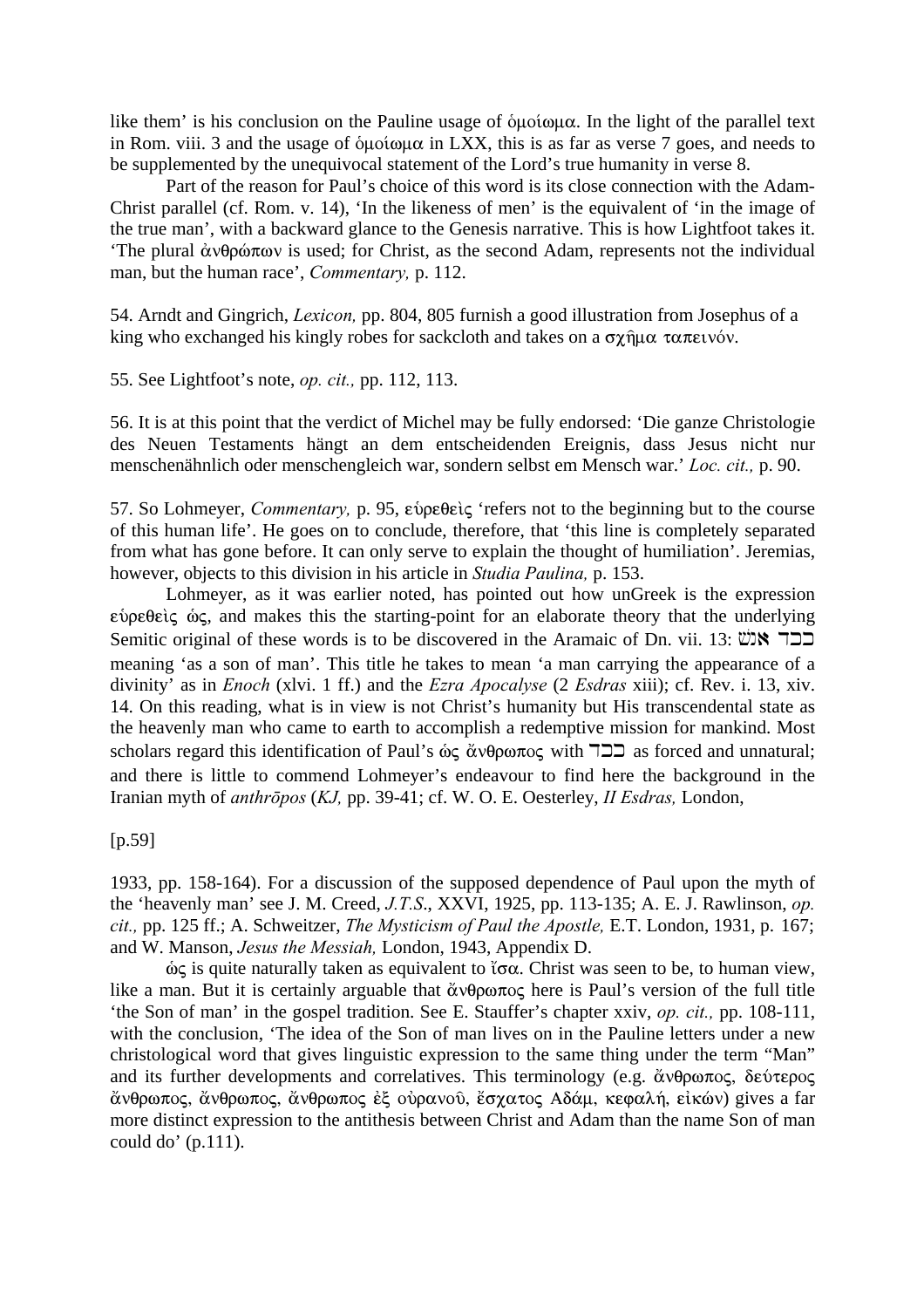58. There were occasions, however, when His inherent glory shone through the veil of His *humilitas carnis* which surrounded His *divina majesta* as Calvin says in his commentary on Mt. xxvii. 45. See for this reference *Corpus Reformatorum,* lxxiii, 777, 778: 'Although in the death of Christ, the weakness of the flesh concealed the glory of His divinity for a short time, and though the Son of God was disfigured by shame and contempt, and, as Paul says, was emptied, yet the heavenly Father did not cease to distinguish Him by some marks, and during His lowest humiliation prepared some indications of His future glory, in order to support the minds of the godly against the oifence of the Cross'; quoted from van Buren, *op. cit.,* p. 49.

There is the evidence of His miracles (cf. John ii. II) and especially the witness of the transfiguration when His glory ( $\delta\acute{\varphi}\alpha$ , Luke ix. 32) was displayed to favoured eyes. This confirms the interpretation of  $\mu$ op  $\hat{\theta}$  expanding above. What became apparent on the holy mount was the 'glory' or 'form' of God, as His  $\mu \epsilon \gamma \alpha \lambda \epsilon \omega$  was seen, He received from the Father  $\tau$ un  $\kappa \alpha$   $\delta$ όξα and there came the voice from the μεγαλοπρεπής δόξα (2 Pet. i. 16-18). This uppon  $\theta \in \partial \Omega$  underlay His earthly form, the uppon  $\delta \circ \theta \circ \lambda$  but was concealed in His incarnate existence.

59. Lohmeyer, *KJ*, p. 35 (cf. his Commentary, p. 93), seems to imply this

[p.60]

in his view that by His *kenosis* He creates a new substantial Being; and he says explicitly of His return to the Father's presence in glory, 'This is a new marvel; for it means not only a new worthiness—the highest which it is possible to imagine—but also a new Being' (*ein neues Sein*), *Commentary,* p. 97.

60. K. Barth, *op. cit.,* p. 56 (*=Commentary ad. loc.*): 'Er ist Gott fortan, gleich in der Verborgenheit der Knechtgestalt'. This sentence is quoted with approval by V. Taylor, *op. cit.,* p. 78. Cf. Henry, *loc. cit.,* col. 32 and the earlier conclusion of E. H. Giiford, *op. cit.,* pp. 8-12 where he maintains that  $\delta \pi \alpha \rho \chi \omega$  denotes both the pre-existence and the continued existence of Christ in the form of God; and pp. 30-36 where he defines the *kenosis* as the laying aside of that equality of conditions, such as glory, majesty, and honour, which He possessed in His pre-existence, and to which He prayed to be restored in Jn. XV11. 5. We may note also the force of the participle in 2 Cor. viii. 9,  $\pi\lambda$  oύσιος  $\check{\omega}$ ν; not 'He became rich' or 'He ceased to be rich'.

61. This interpretation follows the line indicated by Karl Barth in his exposition, *Church Dogmatics,* iv, The Doctrine of Reconciliation, I, E.T. 1956, pp. 179-183: 'In addition to His form in the likeness of God, He could also—and this involves at once a making poor, a humiliation, a condescension, and to that extent a  $\kappa \epsilon \nu \omega \sigma \iota \varsigma$ —take the form of a servant.' So the *kenosis* 'does not consist in ceasing to be Himself as man, but in taking it upon Himself in a way quite other than that which corresponds and belongs to His form as God'. He quotes Augustine:' Sic se inanivit: formam servi accipiens, non formam Dei amittens; forma servi accessit, non forma Dei discessit' (*Sermo,* 183, 4 f. = *Patrobogia latina,* ed. Migne, xxxviii, 990) (p.180).

62. Cf. S. V. McCasland, '"The Image of God" according to Paul', in *J.B.L.,* LXIX, 1950, pp. 85-100.

63. Cf. Ignatius, *Eph.* xx. 1: thy τὸν καινὸν ἄνθρωπον,' 'Ιησουν Χριστόν. The identification of ὁ νέος ἄνθρωπος of Col. in. 10 with Christ is made by Lohmeyer, *Die Briefe an die*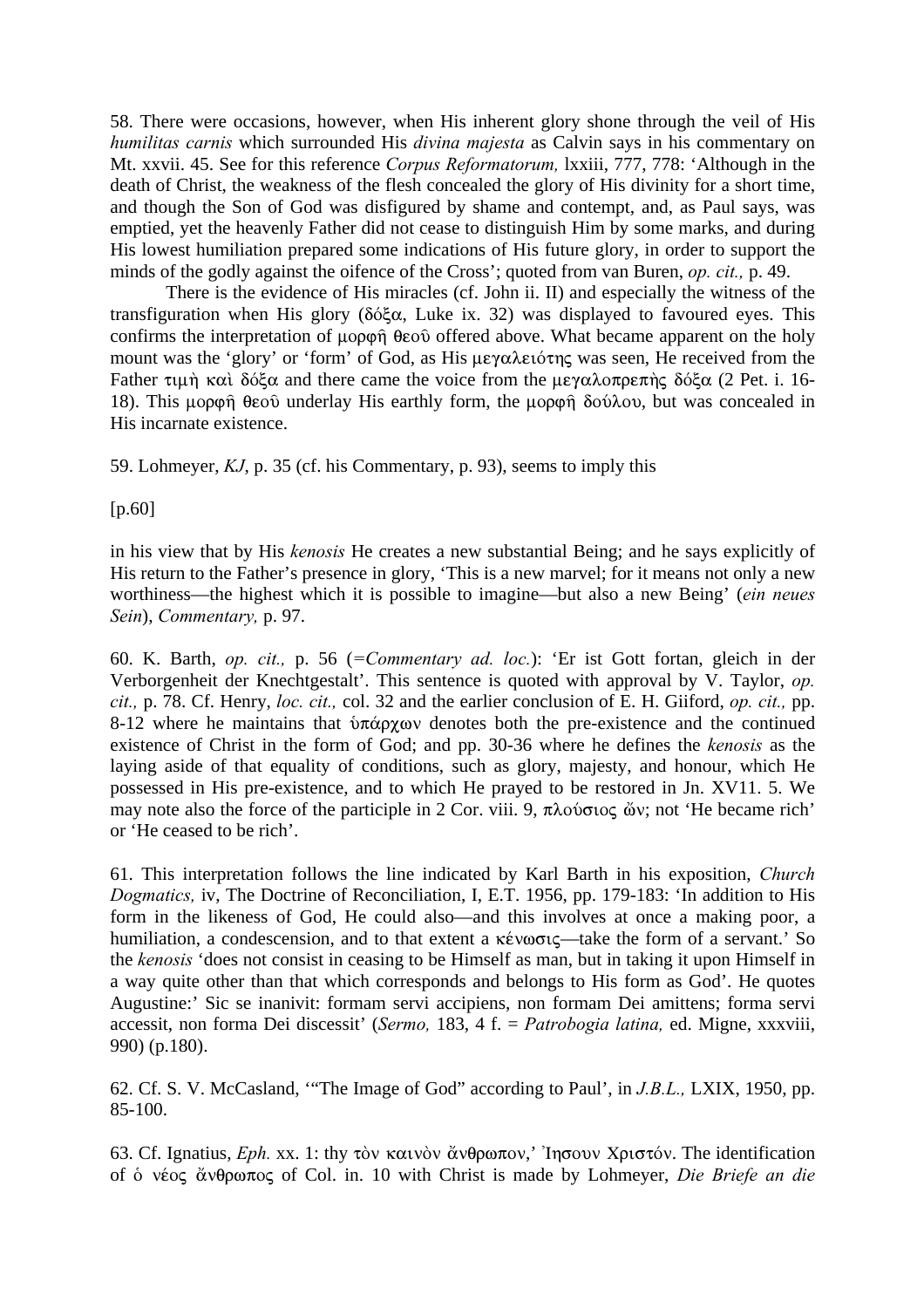*Kolosser und an Philemon,* Göttingen, 9th ed. 1953, p. 142. The argument is based on the way in which the apostle can speak of the Christian as putting on Christ (Gal. iii. 27; Rom. xiii. 14); and the declaration of Col. iii. 11 that Christ is both everything ( $\pi \alpha v \tau \alpha$ ) and 'in all' ( $\dot{\epsilon} v$  $\pi \hat{\alpha} \sigma \nu$ ), i.e. indwelling all the members of His Church. 'So kann das für unsere Stelle kaum anderes bedeuten,

 $[p.61]$ 

als dass Christus der neue Mensch ist.' Cf. the full discussion in Eltester, *op. cit.,* pp. 158 ff.

64. Humility is an outstanding characteristic of life under the Torah according to the witness of Jewish literature. It is more than just an isolated virtue; it is the quality which marks out the righteous (hasidim). Cf. *Aboth* vi. 4 for 'the life of privation' which is the sign of devotion to the Torah. It is also connected with the fate of the Jewish martyrs (*Enoch* cviii. 7). The LXX version of Is, liii. 8, however, is the nearest parallel to the use of the verb  $\dot{\epsilon} \tau \alpha \pi \epsilon i \nu \omega \sigma \epsilon \nu$  $\frac{\partial u}{\partial x}$  in Phil. ii. 8. Yet the free act of the Son of God, expressed in the use of the reflexive pronoun, is an important feature which is not found in Is. liii.

65. Michel, *loc. cit.,* pp. 86 ff.; W. D. Davies, *op. cit.,* pp. 262 ff.; E. Schweizer, *op. cit.,* 35 ff. of which the sentence, 'The concept that the righteous individual must pass through the suffering, humiliation, and shame imposed by God in order, finally, to be exalted by him, is widespread in the Judaism of the time', *New Testament Studies,* II, No. 2, Nov. 1955, p. 88, is a summary.

66. So we find that the example of the obedient Lord (ii. 8; cf. Heb. v. 8) is applied to the Philippians' situation directly following the citation of the Hymn; and the word 'wherefore' of verse 12 is the connecting-link between the example ( $\hat{v}\pi\hat{\eta}\kappa\omega\varsigma$ ) and the application (ύπηκούσατε). 'Il a obéi, donc (καθώς) obéissez', comments Bonnard. Cf. the link in Heb. v. 8 and 9 ύπακοήν... ύπακού τους The way in which they are to obey is in submission to his apostolic directives, with an obedience which is referred to in such texts as 2 Cor. vii. 15, x. 6; 2 Thes. iii. 4; Phm. 21.

67. R. Bultmann, *Theology of the New Testament,* i, E.T. London, 1952, p. 311:' "In Christ", far from being a formula for mystic union, is primarily an *ecclesiological* formula' (italics in the original). E. Lohmeyer adopts the unusual view that in. the phrase  $\dot{\epsilon}$  x  $X$  $\rho$  to  $\tau$  $\hat{\omega}$  in verse 5 the  $\dot{\epsilon}$  carries a paradigmatic meaning with the phrase constituting 'a sort of formula of citation' (*eine Art von Zitationsformel*). It corresponds to K] which is used (e.g. *in Aboth* iii. 7: 'it is written in David'; cf. Rom. xi. 2; Heb. iv. 7) to introduce an authoritative quotation. So in Phil. ii. 5 it paves the way for the Hymn in which the example of Christ is made authoritative for the Philippian community. See *KJ,* p. 13.

[p.62]

68. This application re-appears in 1 Clement xvi: 'For Christ is of those who are humbleminded ( $\tau \alpha \pi \epsilon \nu \varphi \varphi \varphi \nu \varphi \varphi \nu \varphi$ ) not of those who exalt themselves over His flock... (He) came not with the pomp of pride or of arrogance... but was humble-minded ( $\tau \alpha \pi \epsilon \nu \varphi \varphi \varphi \varphi \varphi \varphi$ ), as the Holy Spirit spake concerning Him (quoting Isaiah liii and Psalm xxii). You see, beloved, what is the example ( $\hat{v}$  $\pi$ o $\gamma$  $\rho$  $\alpha$  $\mu$  $\mu$  $\acute{\alpha}$ ) which is given us; for if the Lord was thus humbleminded ( $\epsilon \tau \alpha \pi \epsilon \nu \varphi \rho \varphi \nu$ ), what shall we do, who through Him, have come under the yoke of His grace?'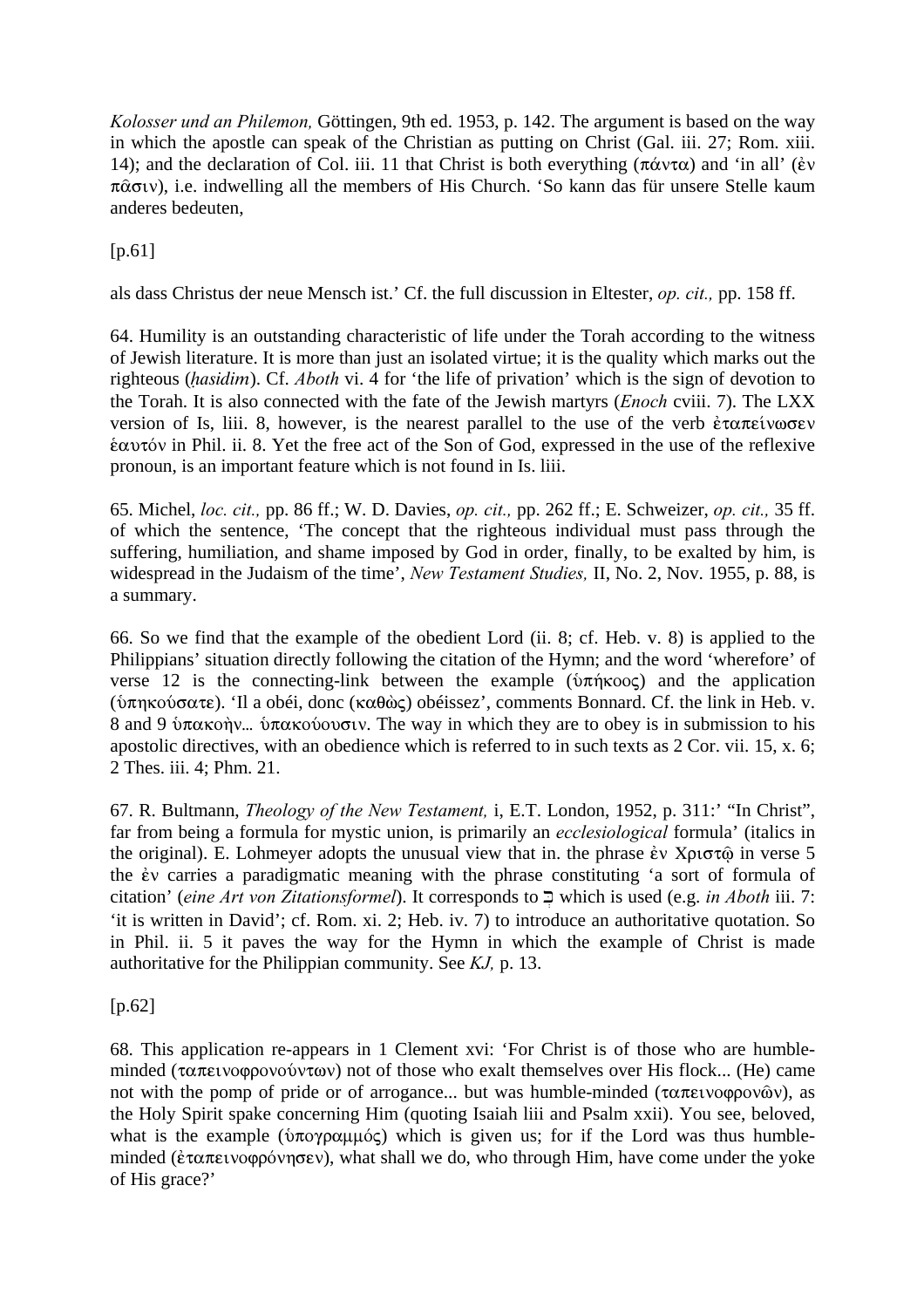69. The *locus classicus* for this term in Paul's writings is in Rom. v. 12 ff. where the contrast  $\pi\alpha\rho\alpha\kappa\omega\eta$ -ύ $\pi\alpha\kappa\omega\eta$  first Adam-second Adam, is most clearly brought out. On this parallel see the recent study of R. P. Shedd, *Man in Community,* London, 1958, section iii (pp. 93-123) *passim* and pp. 151 ff. For the wider perspective of the New Testament doctrine of the obedience of Christ, see E. Hoskyns and N. Davey, *The Riddle of the New Testament,* London, 1931, pp. 192 ff., 216-222.

70. He gives proof of His divine nature, not so much by what He *is* as by what He *did,* as E. Käsemann, *loc. cit.,* p. 335, has observed. In contrast to later Christological thought, there is no speculative interest in the Hymn. The danger of divorcing the person of Christ from His work is strikingly pointed out by J. M. Creed, in *Mysterium Christi,* edited by G. K. A. Bell and A. Deissmann, London, 1931, p. 129; 'Unless the doctrine of the Incarnation is nailed to the Cross it tends to lose definition and to evaporate into a cosmic principle'.

71. In speaking in this way of Christ's obedience as the principle which underlies His redemptive work we are not unmindful of the *caveat* entered by J. Denney. He says rightly that, unless the terms 'obedience' and 'God's will' are more exactly defined, 'it is inadequate, ambiguous, and misleading to speak of obedience as the principle of the Atonement. Christ's obedience is not merely that which is required of all men, it is that which is required of a Redeemer; and it is its peculiar content, not the mere fact that it is obedience, which constitutes it an atonement... The obedience of the Incarnate One has... its redemptive value, i.e. its value for us... not simply as obedience, but as obedience to a will of God which requires the Redeemer to take upon Himself in death the responsibility of the sin of the world.' *The Death of Christ,* London, 1911, pp. 232, 234.

[p.63]

72. Lohmeyer, *KJ,* p. 4I; *Commentary,* p. 96.

73. Lohmeyer, *Commentary,* p. 96; *KJ,* p. 43 quoting Rev. i. 18. The presence of the *descensus* idea in verse 8 is denied by R. Leivestad, *Christ the Conqueror,* London, 1954, p. III, but for no cogent reason. It is offered as a possibility by G. S. Duncan, *Jesus, Son of Man,* London, 1948, p. 194, note 1.

74. 2 Tim. i. 10; Heb. ii. 15; Rom. Viii. 38, 39; I Cor. xv. 55, 56; and for death as the agent of Satan cf. Dibelius, *Die Geisterwelt im Glaubens Paul us,* Göttingen, 1909, pp. 41-43.

75. The evidence to support this may be set out:

a. The germane New Testament data for the doctrine of Christ's *descensus ad inferos.* E. G. Selwyn, *The First Epistle of St. Peter,* London, 1947, pp. 319-322 surveys the evidence in Rom. x. 6-8; Eph. iv. 8-10; Phil. ii. 10; Rev. v. 13, and above all i Pet. iii. 19, iv. 6, on which see the latest discussion by C. E. B. Cranfield, *Exp. T.,* LXIX, No. 12, Sept. 1958, pp. 369-372. We may also add Acts ii. 27, 31. This belief, which Selwyn regards as 'part of the current coin of New Testament teaching' (p. 322) is concerned with our Lord's going to the underworld after death rather than His submission to the power of death on the cross; but there is a close connection between the two ideas.

b. Phil. ii. 10 suggests that those agencies which now confess His Lordship and victory are those to which He was subjected in His humiliation. They include  $\tau\dot{\alpha}$  καταχθονία; and this is confirmed by Ignatius, *Trallians,* ix. 1: 'Jesus Christ... was truly persecuted under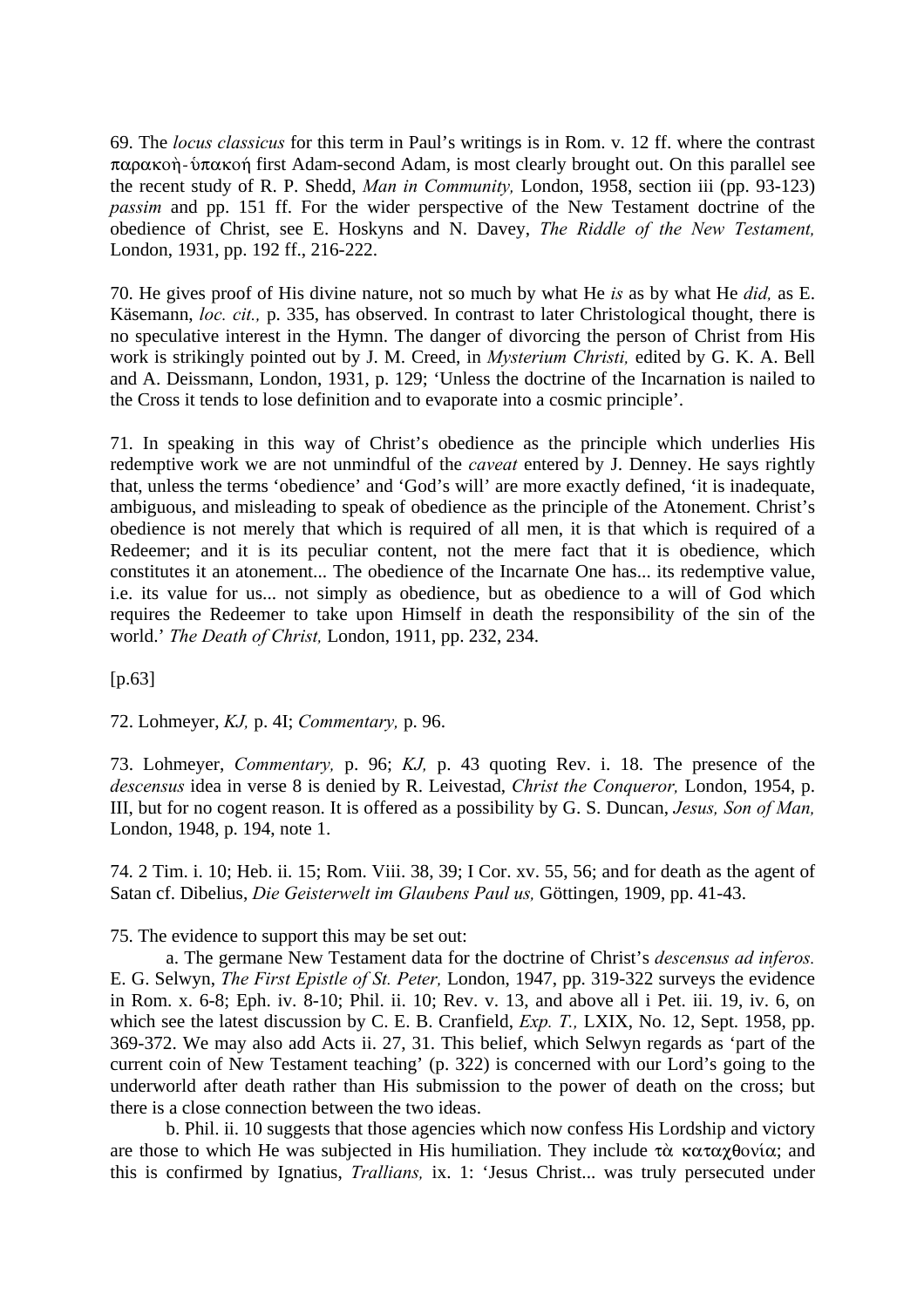Pontius Pilate, was truly crucified and died in the sight of those in heaven and on earth and under the earth.'

c. The metrical structure of the Hymn is set in triadic sections and phrases, as was earlier noted. The three 'states' through which Christ passes are 'divine-earthly-infernal', corresponding to the three stanzas of the first section. In each strophe 'this membership of each kingdom is pictured' (Lohmeyer, *KJ,* p. 43); and at the triumphant conclusion of the Hymn we see the three realms to which He has been subjected lying at the feet of the exalted One (*KJ,* p. 43; *Commentary,* p. 96). See for comparison J. G. Davies, *op. cit.,* p. 61.

76. Θανάτου δε σταυρού is regarded by many commentators since Lohmeyer's day as 'a Pauline interpretative gloss'. He bases this judgment on metrical grounds, and deletes the phrase from the original

[p.64]

version of the Hymn because it spoils the formal structure of the poem. But when he says that the manner of the death cannot take away from the death or add anything to its humiliation (*Commentary,* p. 96), does he not overlook the special degradation which death by crucifixion would hold for a Jew?

77. Cicero, *Pro Rabirio,* v. 10; cf. *in Verrem,* v. 66: 'How shall I describe crucifixion? No adequate word can be found to represent so execrable an enormity.'

78. Cf. the satirical inscription, 'Alexamenos worships his god', found at Rome as the caption of a *graffito* and used to depict a Christian who is reverencing a crucified figure with an ass's head.

79. The 'shame' ( $\alpha i \sigma \chi \acute{\nu}$ ) of the cross (Heb. xii. 2) and the 'scandal' ( $\sigma \kappa \acute{\alpha} \nu \alpha \lambda \sigma \nu$ ) to the Jew of the Christian preaching which centred in that message (1 Cor. i. 23) are familiar themes in the New Testament.

80. W. D. Davies, *op. cit.,* 284. Something of the horror suggested by this form of death is conveyed in the Qumran Commentary on Nahum, published by J. M. Allegro in *J.B.L.,* LXXV, June 1956, pp. 89-93. On the Nahum text the *pesher* is, 'This passage refers to the Lion of Wrath who wreaked vengeance on the seekers after smooth things, and who used to hang men alive on trees, as was never done before in Israel, for he that is hanged alive on a tree....' (J. T. Milik's translation, *Ten Tears of Discovery in the Wilderness of Judaea,* E.T. London, 1959, p. 73).

81. So J. Jeremias, *The Servant of God,* p. 77; and W. D. Davies, *op. cit.,* pp. 273 ff. But see W. D. Davies' later note, p. 366.

82. Cf. Calvin on Phil. ii. 8: 'By dying in this manner (on a cross) He was not only covered with ignominy in the sight of men, but was accursed in the sight of God.'

83. This figure of speech is taken from E. Brunner, *The Mediator,* E.T. London, 1934, pp. 561-563.

84. Lohmeyer, *Commentary,* p. 96.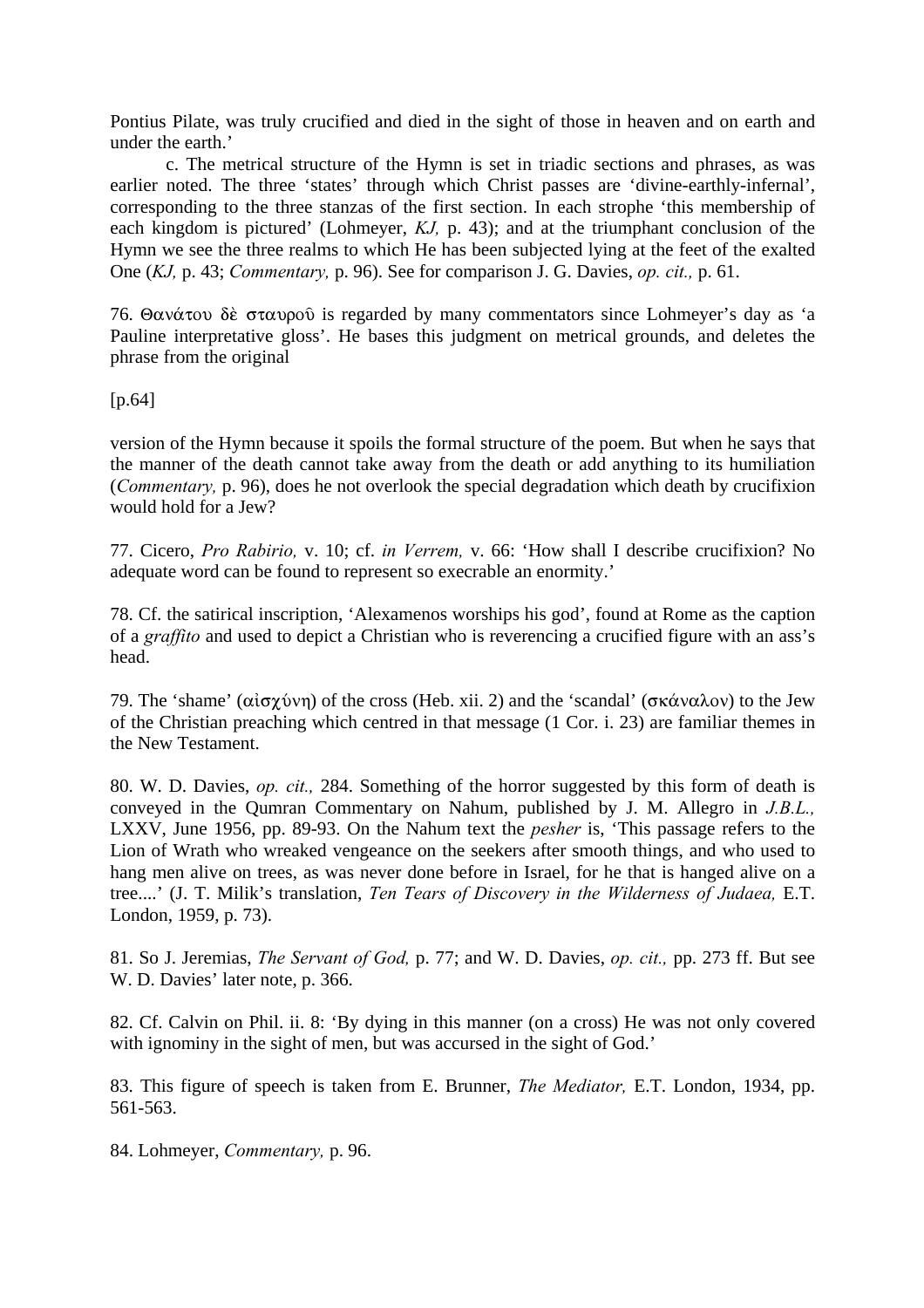85. See E. Schweizer, *op. cit., passim.* A typical illustration may be drawn from the Passover *Haggadah*, 'One should begin with the disgrace and end with the glory' (*Pesahim x. 4*).

86. Bonnard sees no link between the cross of Christ and His elevation

 $[p.65]$ 

in honour; but he is hardly correct in this denial. Cf. Barth, *Erklärung,* p. 60.

87. The LXX uses the cognate verb  $\delta \psi$  over in Is. lii. 13 in conjunction with the verb  $\delta o \xi \alpha \xi \epsilon \nu$ . These two verbs are frequently associated in LXX. See L. H. Brockington, 'The Septuagintal Background to the use of Δόξα' in *Studies in the Gospels*, ed. D. E. Nineham, London, 1955, p. 2.

88. Øyoàn is 'used invariably in the LXX as a translation of *nasa*' and *rum,* wherever in the Psalter the "elevation" or enthronement of either the king, the Anointed One, or Yahweh himself is under consideration', C. S. Mann, 'The New Testament and the Lord's Ascension' in *C.O.R.*, Oct.-Dec. 1957, p. 457; and *δ*περυψοδ*ν* which occurs only in Phil. ii. 9 in the New Testament is used to translate the *niph'al* of  $\vec{p}$ , 'exalted far above all gods' in Ps. xcvii (xcvi). g: LXX, σφόδρα ύπερυψώθης ύπερ πάντας τούς θεούς. This is the best LXX parallel; σφόδρα Clement xiv. 5.

89. Those who interpret άρμαγμός as *res rapta* accept this connotation of υπερυψούν and explain the prefix  $\delta \vec{\pi}$  as superlative. Rom. viii. 35 may be cited as evidence for the use of the stronger form of a verb as though the simple verb  $\nu$ <sub>K</sub>  $\alpha$  was too weak to express the glorious triumph of the believer through Christ. Cf. Henry, *loc. cit.,* col. 34; Schweizer, *Erniedrigung u. Erhöhung.*..., p. 66, note 286.

90. A clear argument for this meaning is presented by J. Héring, *op. cit.,* p. 163. God exalted His Son, giving Him 'une dignité supérieure a celle dont il avait joui dans sa pré-existence'. This has recently been accepted by O. Cullmann, *Die Christologie des Neuen Testaments,* p. 185.

91. It is confirmed by the biblical idea of Christ's session at the Father's right hand. Exaltation, which is pictorially expressed by this metaphor, denotes co-regency i.e. the receiving and enjoyment of a dignity equal with God as W. Foerster, *T.W.N.T. s.ν.* κύριος, iii, 1088, E.T. *Lord,* London, 1958, p. 100 has shown on the basis of Ps. cx. 1.

92. Commenting on *υπερύψωσεν*, H. A. A. Kennedy, *op. cit.*, *p.* 483 says: 'It is nothing to do with His nature. The Divine glory which He always possessed can never be enhanced. But now, in the eyes of men and as claiming their homage, He is on an equality with God.'

93. 'At first sight it is a strange thought that even the Son of God had to learn obedience. But without this obedient readiness to walk the

[p.66]

path of soul anxiety and death's agony, the exaltation of the high-priestly dignity was impossible. Through His humiliation Christ was being prepared for the ministry which He had to render as the eternal High Priest.' J. Schneider, *op. cit.,* p. 46.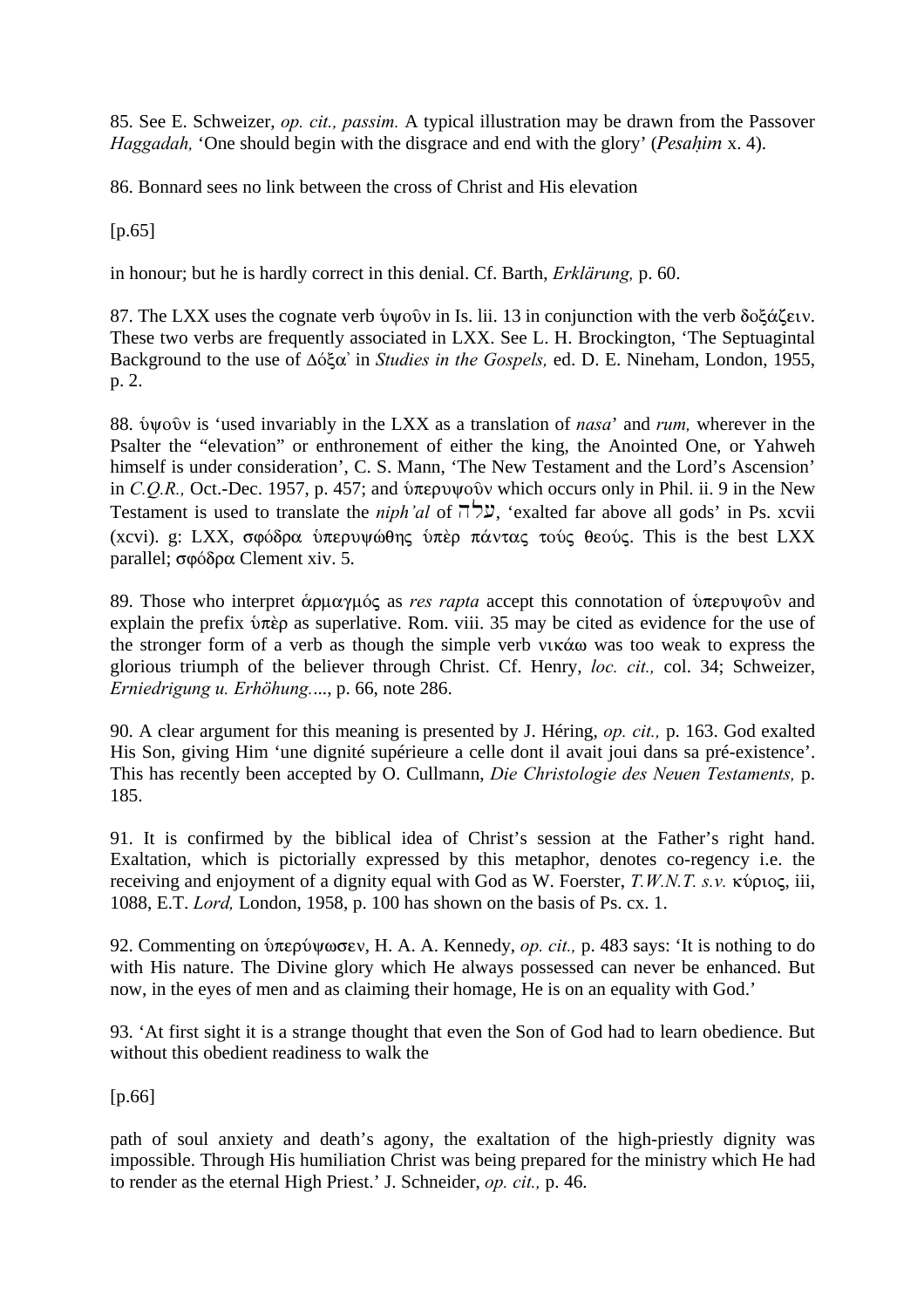94.  $\epsilon \chi \alpha \rho i \sigma \alpha \tau$  is derived from  $\chi \alpha \rho i \varsigma$  and bears the sense of 'granted by the exercise of a favour'.

95. This is now the generally accepted as conclusive; but it is denied by W. Heitmüller, *Im Namen Jesu,* Göttingen, 1903, pp. 65 ff. and W. L. Knox, *Harvard Theological Review,* XLI, No. 4, Oct. 1948, p. 238 who presents a case for the supreme name being that of 'Jesus'.

96. See *T.W.N.T.,* iii, p. 1043 (= *Lord,* p. 9).

97. So O. Cullmann, *Die Christologie*... pp. 185, 186.

98. See Lightfoot's *Commentary ad loc.* for his comment on the Hebrew sense of  $\overrightarrow{O}$  'not meaning a definite appellation, but denoting office, rank, dignity'.

99. The knowledge of a name is a characteristic Semitic idea. It implies, for example, the ability to render honour to the one who possesses the name, as in Jdg. xiii. 17.  $\dot{\epsilon}v \tau \hat{\omega} \dot{\omega} \dot{\omega} \mu \alpha \tau \dot{\omega}$ is a formula of invocation and worship as in the LXX usage and Eph. v. 20. So Arndt and Gingrich, *Lexicon,* p. 576; but they translate Bauer's version of Phil. ii. 10: 'when the name of Jesus is mentioned every knee should bow'. On this view, the preposition is evidently to be understood as 'instrumental' (so also C. F. D. Moule, *An Idiom-Book of New Testament Greek,* Cambridge, 1953, p. 78). The proclaiming of the name of Jesus is the accompanying circumstance of the submission; cf. Acts ii. 38 for  $\epsilon v \tau \hat{\omega}$   $\phi \phi \varphi \alpha \tau \hat{\omega}$  'In $\sigma \varphi \hat{\omega}$  X $\rho \varphi \sigma \varphi \hat{\omega}$  in this sense.

100. Lohmeyer, therefore, speaks of 'the timelessness of eternity', *Commentary,* p. 97.

101. Lohmeyer, *KJ,* p. 56: 'selbst der Name Jesu scheint gewählt, urn in dem Reich des Geschichtlichen zu bleiben'.

102. *Trallians,* ix. 1: and lines 36, 37 in C. K. Barrett, *The New Testament Background: Selected Documents,* London, 1956, p. 32; cf. A. Deissmann, *Light from the Ancient East,* E.T. New York, 4th ed., 1927, p. 261. The text reads: καὶ σὺ λὰλησον ὑποῖον ἐὰν ης  $\epsilon$ πουράνιον ή άέριον εΐτε έπίγειον εΐτε υπόγειον ή καταχθόνιον.

[p.67]

103. Lohmeyer has an interesting note on this cultic posture. Genuflexion is an oriental gesture of utter submission on the part of those who feel their need so keenly that they cannot stand erect before their God, in contrast to the free and upright posture of Hellenistic worshippers. See Acts vii. 60, ix. 40, xx. 36, xxi. 5; cf. Mk. xv. 19 Lk. xxii. 41; Eph. iii. 14. *KJ,* p. 59.

104. AQ in Is. xlv. 23 read έξομολογήσεται. in place of  $\mathbb{N}^*$ Β όμειται.

105. R. Leivestad, *op. cit.,* p. 144; so O. Cullmann, *The Earliest Christian Confessions,* E.T. London, 1949, pp. 59-62; but, on the other hand, cf. E. Schweizer, *New Testament Studies,* II, No. 2, Nov. 1955, pp. 95, 96.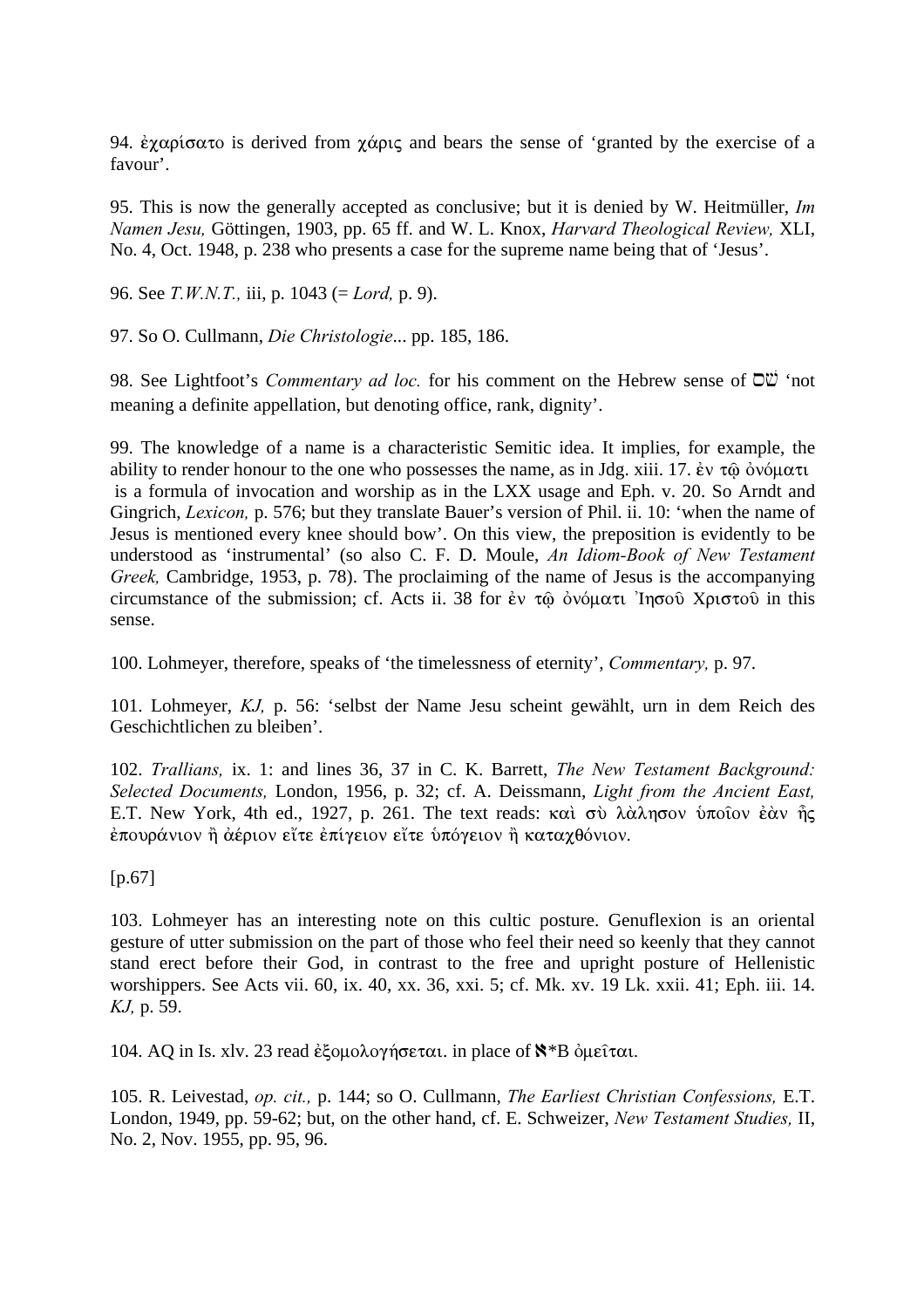106. W. D. Davies, *op. cit.,* pp. 42, 46. Adam is spoken of as worthy of the angels' worship according to such texts as *b San.* 59 b; *Gen. R.* viii. 1; *Life of Adam and Eve,* xii. 1. When he succumbed to the devil's temptation he was robbed of his glory (cf. *Life of Adam and Eve,* xx). There are rabbinic traditions that what Adam lost in the fall will be restored when the blessed time comes. See Strack-Billerbeck, *Kommentar zum N.T.*... i. 19, iv. 886 ff., iii. 247- 255.

107. O. Cullmann, *The Earliest Christian Confessions,* pp. 22, 23 and *passim;* F. F. Bruce, *The Spreading Flame,* London, 1958, pp. 238 ff. The formula, 'Christ is Lord', characterizes every early Christian confession of faith; and its significance is well assessed by H. Riesenfeld in his essay, 'The Mythological Background of New Testament Christology' in *The Background of the New Testament and its Eschatobogy,* ed. by W. D. Davies and D. Daube, Cambridge, 1956, p. 94: 'The sentence "Jesus Christ is Lord"... was fitted to transcend all frontiers and thus made the world mission possible.'

108. Cf. Lohmeyer's notable conclusion on these verses: 'In order to snatch back the world from the power of Satan, and to re-instate God, He who was in the form of God, took the road from heaven to earth; that He became Lord is the sign that the victory is won, and therefore, the word "Father" betokens that now God and the world are "reconciled" and made one', *Commentary, p. 98.* We put the word 'reconciled' in inverted commas because it may be a play on words in the original where *versöhnt* suggests an allusion to the *Sohn Gottes* through whom the reconciliation is made.

[p.68]

## **IV. CONCLUSION (p. 38)**

1. It is significant that Paul of Samosata, a leading exponent of dynamic Monarchianism in the East, forbad the singing of hymns to Jesus as Lord. See Eusebius, *H.E.,* VII, xxx, 10.

2. See the *Exp. T.,* LX, No. 9, June 1949, p. 239.

3. This hymn is by Benjamin Rhodes, 1743-1815.

## ADDITIONAL NOTE

Since the text of the Lecture was prepared, and the Appendix of notes compiled, the commentary of F. W. Beare in the series *Black's New Testament Commentaries,* London, 1959, has appeared. It was not possible to use this important work in the preparation of the Lecture or the Tyndale Commentary; but this final note gives opportunity briefly to summarize Professor Beare's position.

He is convinced by those arguments which have been offered in favour of the non-Pauline authorship of the Hymn, and regards Lohmeyer's analysis (which he translates into modern English) as 'wholly convincing' (p. 74). But he adopts the novel view that the Hymn is not pre-Pauline in origin; rather, it is work of a disciple of Paul's (p. 30), 'a gifted writer of his own circle' (p. 78) whose tribute to the Lord against a Hellenistic, non-Jewish background the apostle adopts with his *imprimatur.*